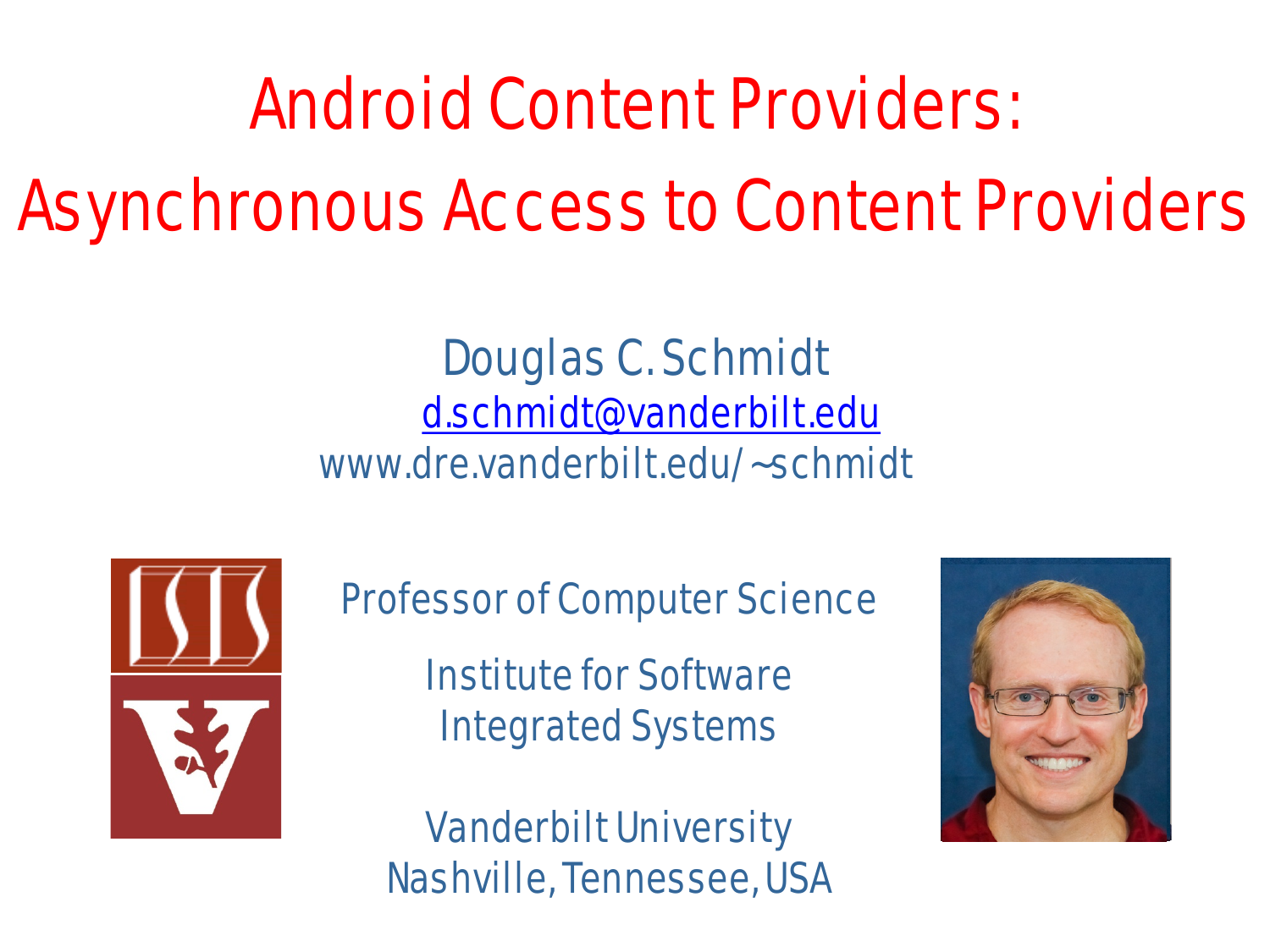## Learning Objectives in this Part of the Module

• Understand the motivation for accessing Content Providers asynchronously





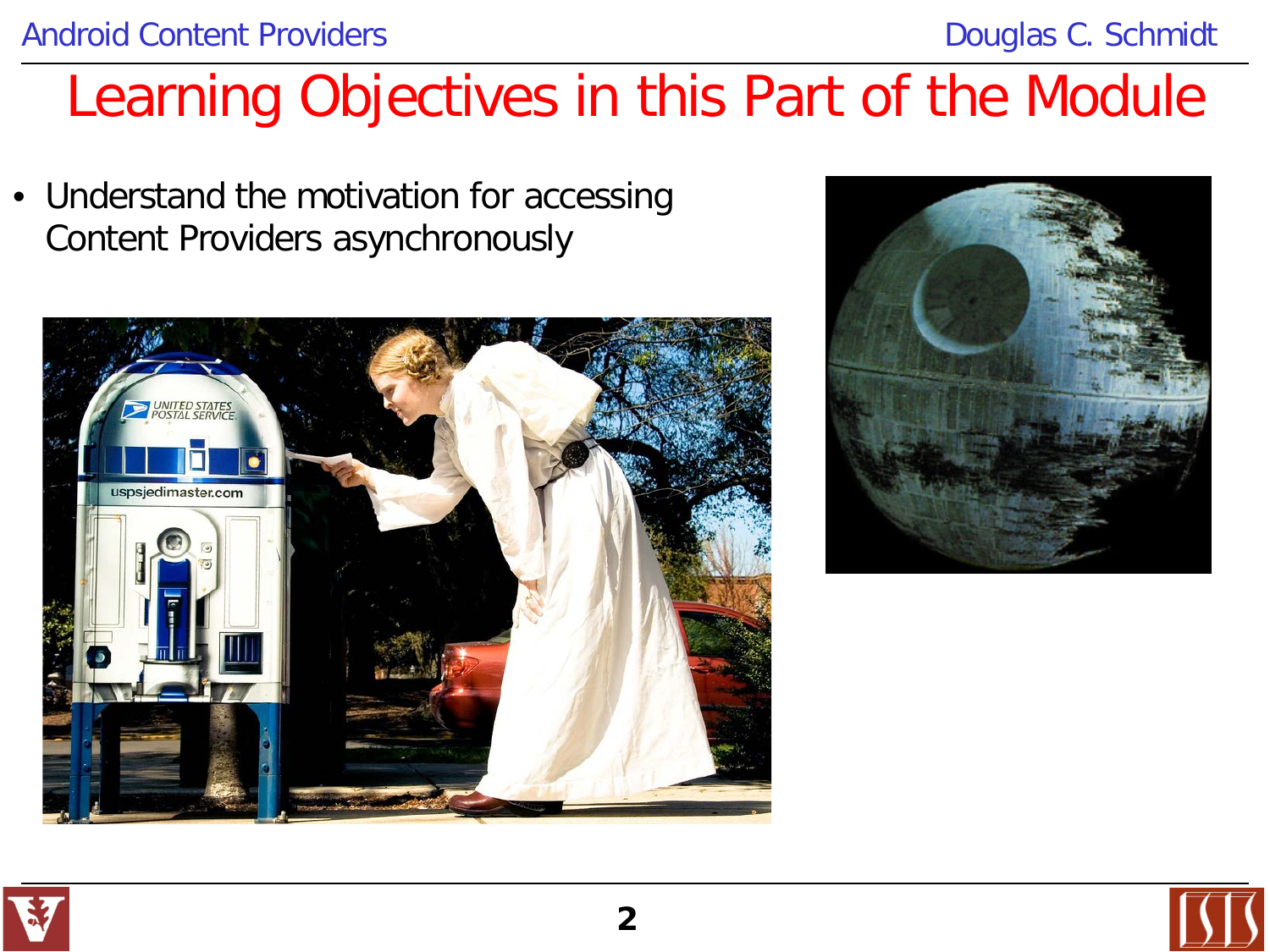- All Activities thus far have invoked synchronous two-way calls to query ContentResolver/Provider
	- *Pros*: "Intuitive" since it maps nicely onto conventional "request/response method call interactions



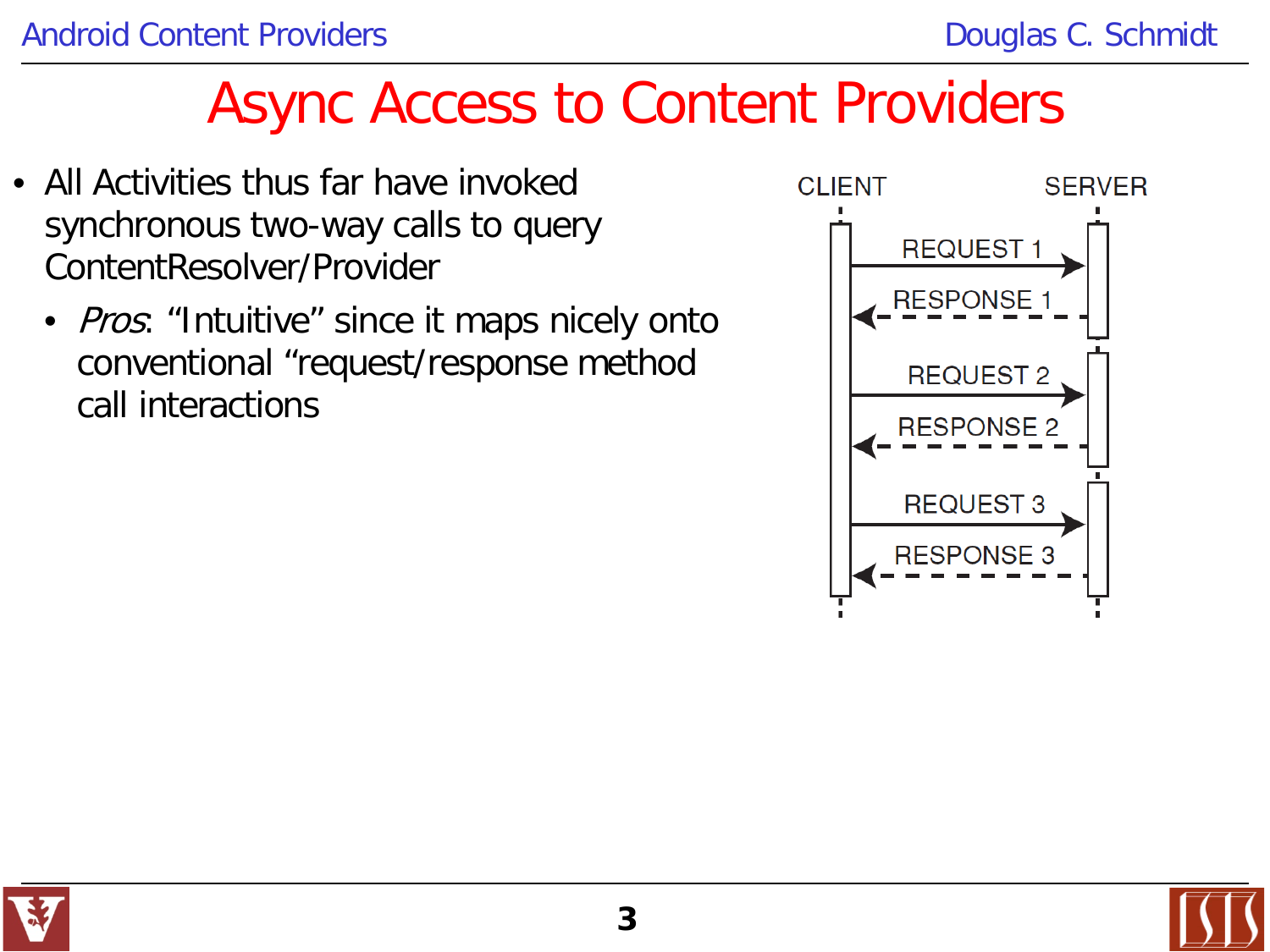- All Activities thus far have invoked synchronous two-way calls to query ContentResolver/Provider
	- *Pros*: "Intuitive" since it maps nicely onto conventional "request/response method call interactions
	- Cons:
		- Doesn't leverage inherent parallelism in the system



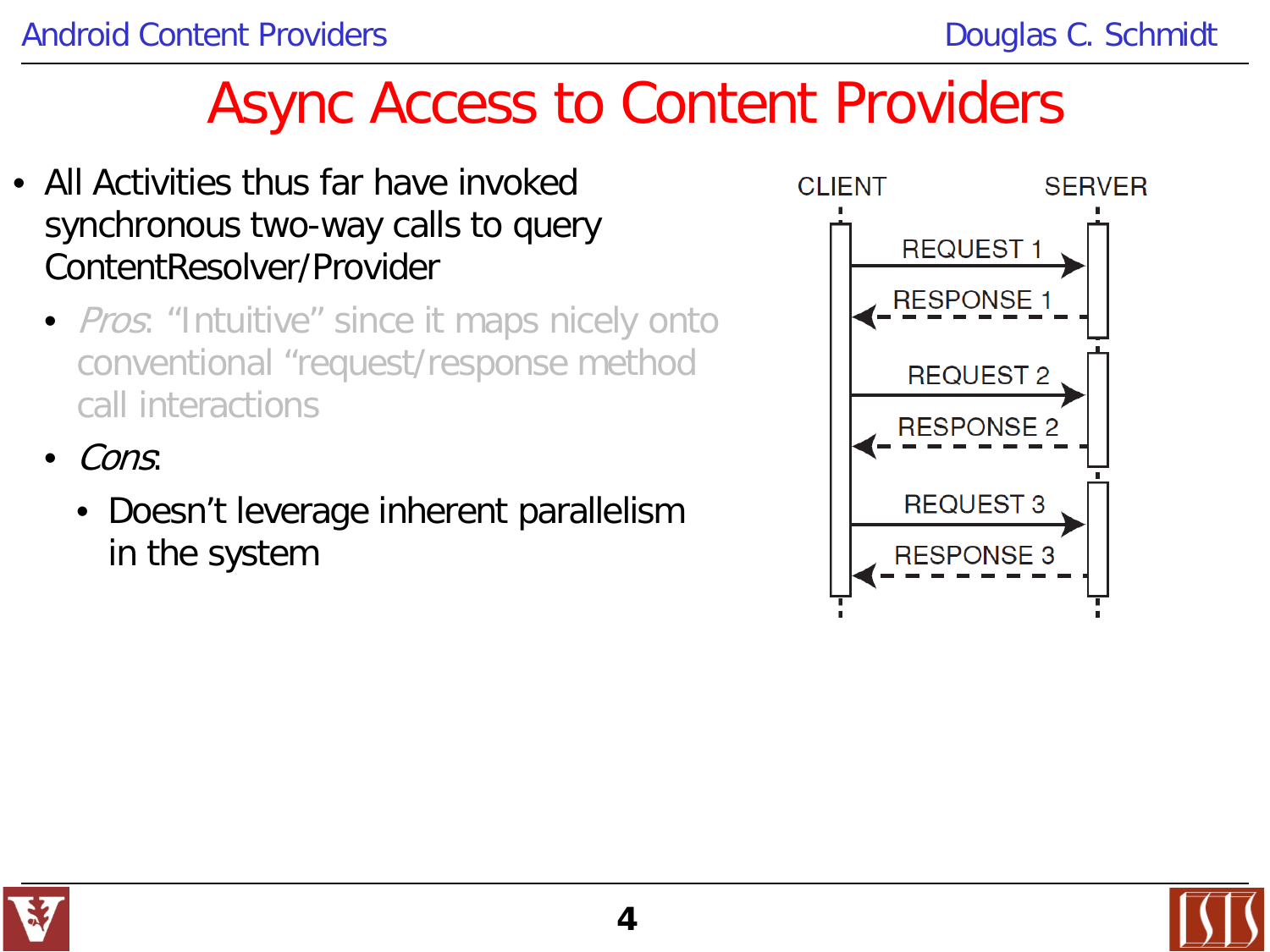- All Activities thus far have invoked synchronous two-way calls to query ContentResolver/Provider
	- *Pros*: "Intuitive" since it maps nicely onto conventional "request/response method call interactions
	- Cons:
		- Doesn't leverage inherent parallelism in the system
		- Blocks the caller when performing queries on the UI Thread
			- Blocking is problematic for lengthy operations, such as loading data





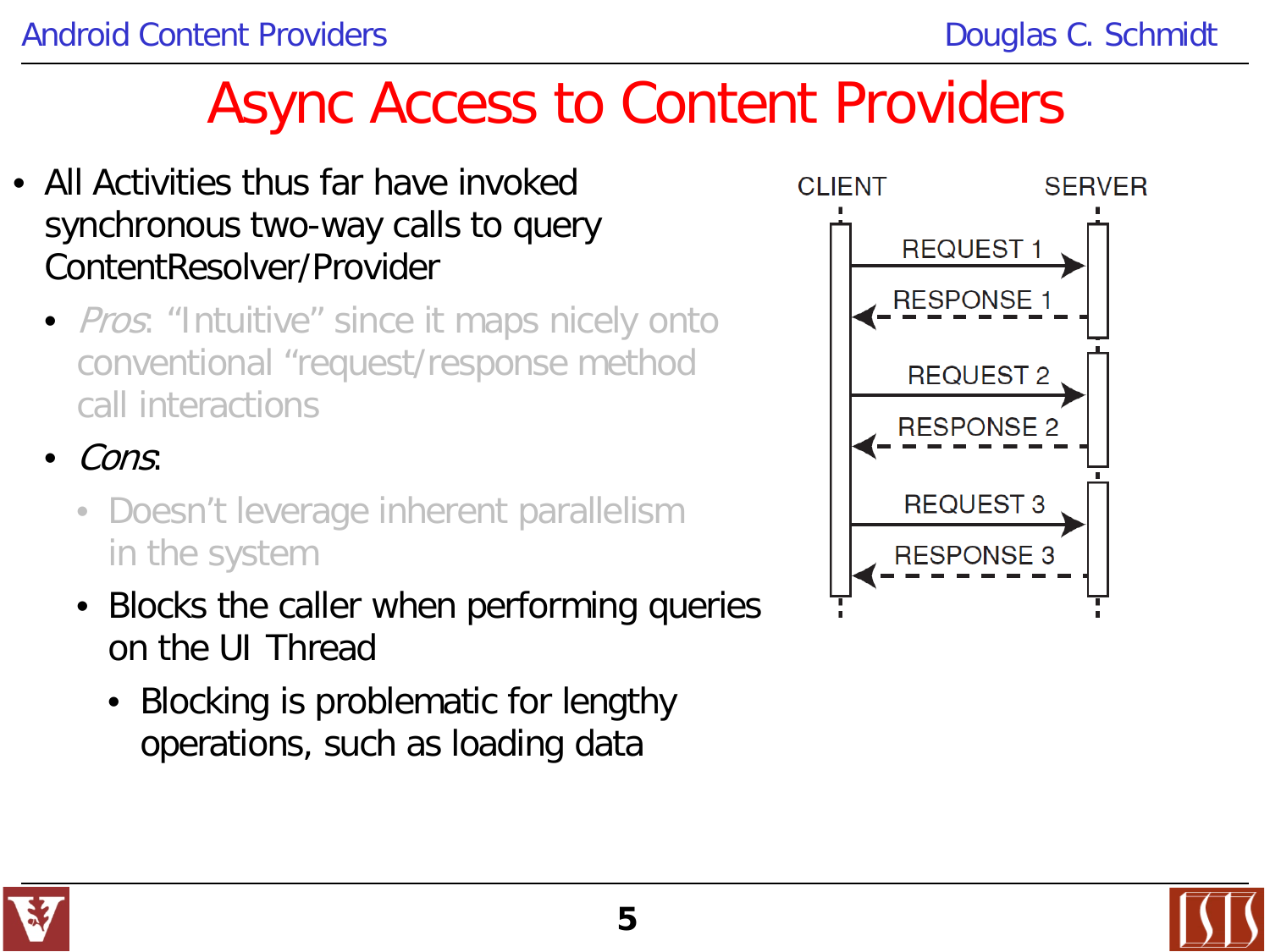- All Activities thus far have invoked synchronous two-way calls to query ContentResolver/Provider
- An alternative on Android involves the use of two-way asynchronous operations
	- *Pros*: Leverages inherent parallelism more effectively & doesn't block the UI Thread



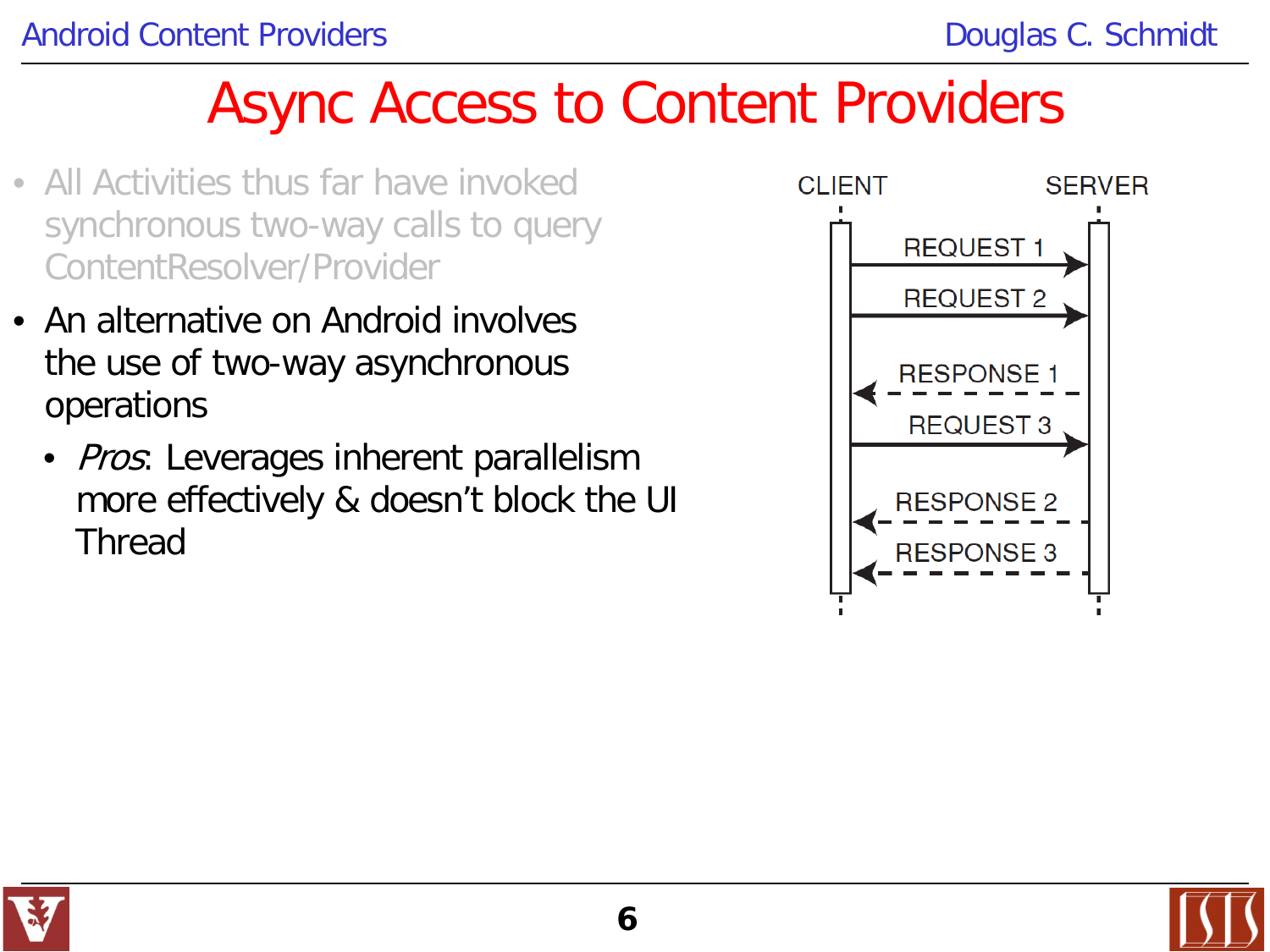- All Activities thus far have invoked synchronous two-way calls to query ContentResolver/Provider
- An alternative on Android involves the use of two-way asynchronous operations
	- *Pros*: Leverages inherent parallelism more effectively & doesn't block the UI Thread
	- Cons: Can be hard to program unless you understand asynchrony patterns
		- e.g., Proactor & Asynchronous Completion Token





**7** [www.dre.vanderbilt.edu/~schmidt/PDF/{proactor,ACT}.pdf](http://www.dre.vanderbilt.edu/~schmidt/PDF/{proactor,ACT}.pdf)

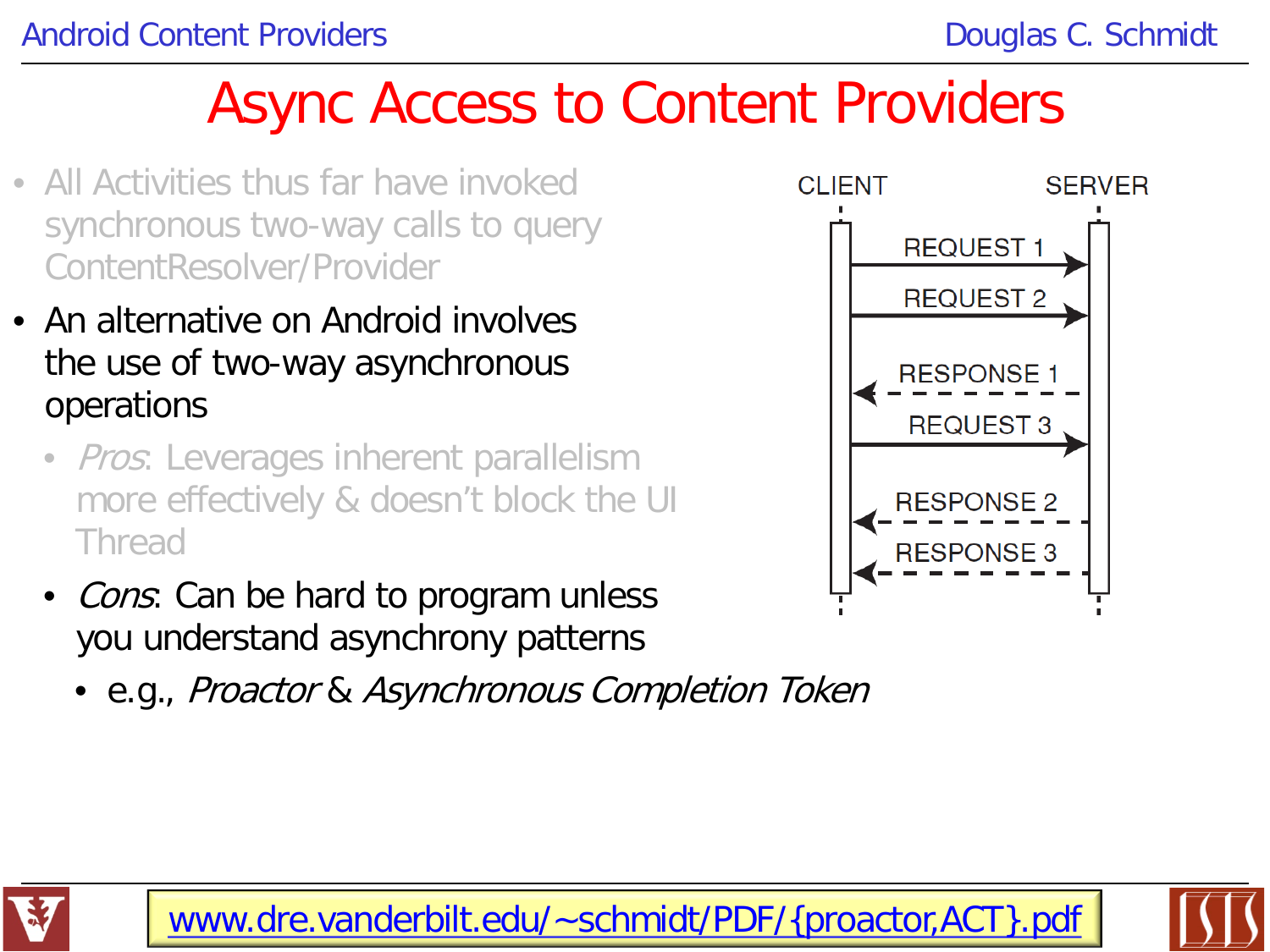- All Activities thus far have invoked synchronous two-way calls to query ContentResolver/Provider
- An alternative on Android involves the use of two-way asynchronous operations
- Asynchronous Android models include
	- Use a CursorLoader to query the ContentResolver & return a **Cursor**

| java.lang.Object                |  |
|---------------------------------|--|
|                                 |  |
| extends AsyncTaskLoader <d></d> |  |
| <b>CursorLoader</b>             |  |

A loader that queries the ContentResolver and returns a Cursor. This class implements the Loader protocol in a standard way for querying cursors, building on AsyncTaskLoader to perform the cursor query on a background thread so that it does not block the application's UI.

A CursorLoader must be built with the full information for the query to perform, either through the CursorLoader (Context, Uri, String[], String, String[], String) or creating an empty instance with CursorLoader (Context) and filling in the desired paramters with setUri(Uri), setSelection(String), setSelectionArgs(String[]), setSortOrder(String), and setProjection(String[]).

**8** [developer.android.com/reference/android/content/CursorLoader.html](http://developer.android.com/reference/android/content/CursorLoader.html)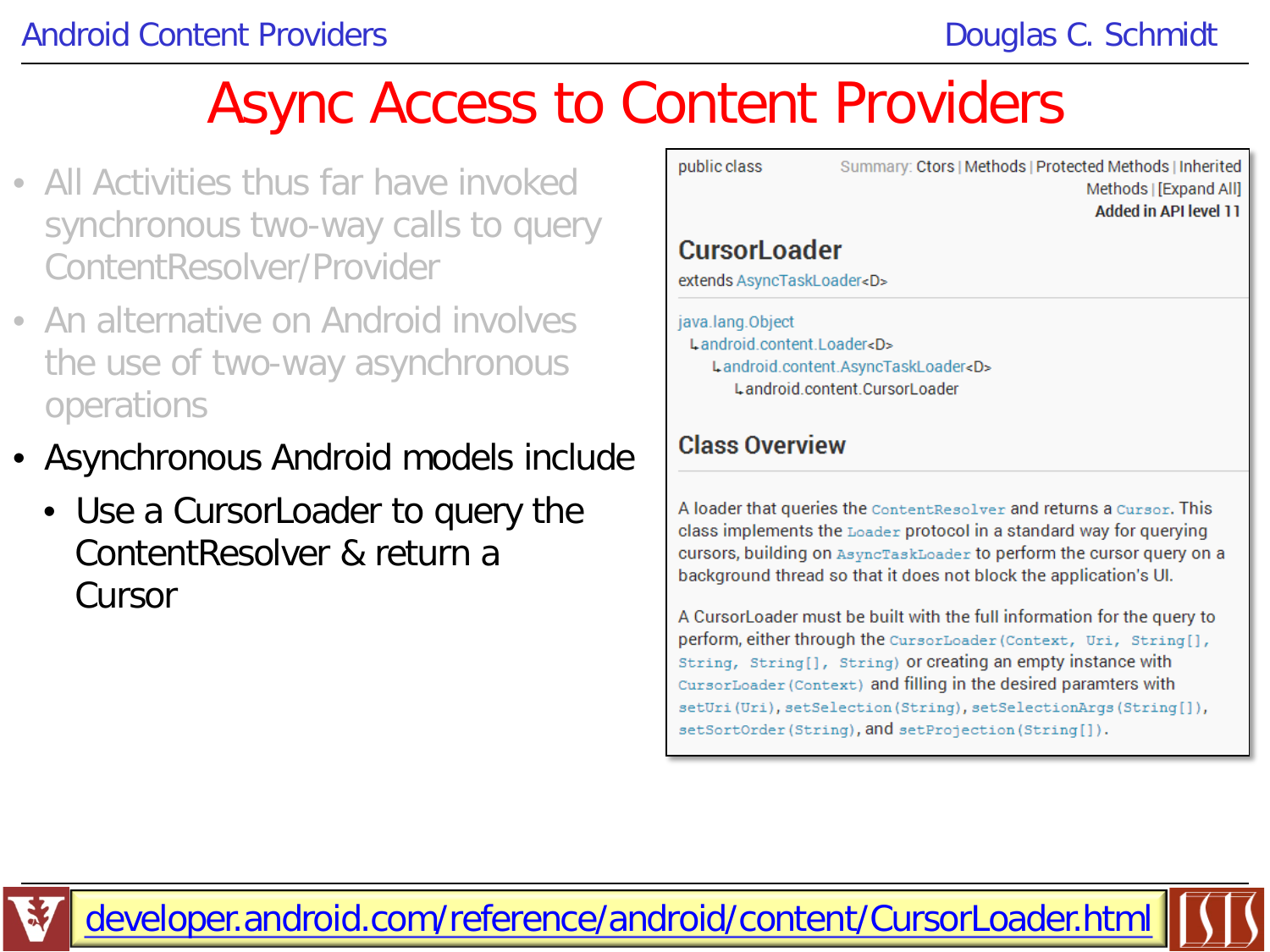- All Activities thus far have invoked synchronous two-way calls to query ContentResolver/Provider
- An alternative on Android involves the use of two-way asynchronous operations
- Asynchronous Android models include
	- Use a CursorLoader to query the ContentResolver & return a Cursor
		- Implements Loader protocol to query cursors & perform the cursor query on a background thread to not block the App's UI



to a Loader from the main thread of their process (that is, the thread the Activity callbacks and other things occur on). Subclasses of Loader (such as AsyncTaskLoader) will often perform their work in a separate thread, but when delivering their results this too should be done on the main thread.

Subclasses generally must implement at least onStartLoading(), onStopLoading(), onForceLoad(), and onReset().

Most implementations should not derive directly from this class, but instead inherit from AsyncTaskLoader.



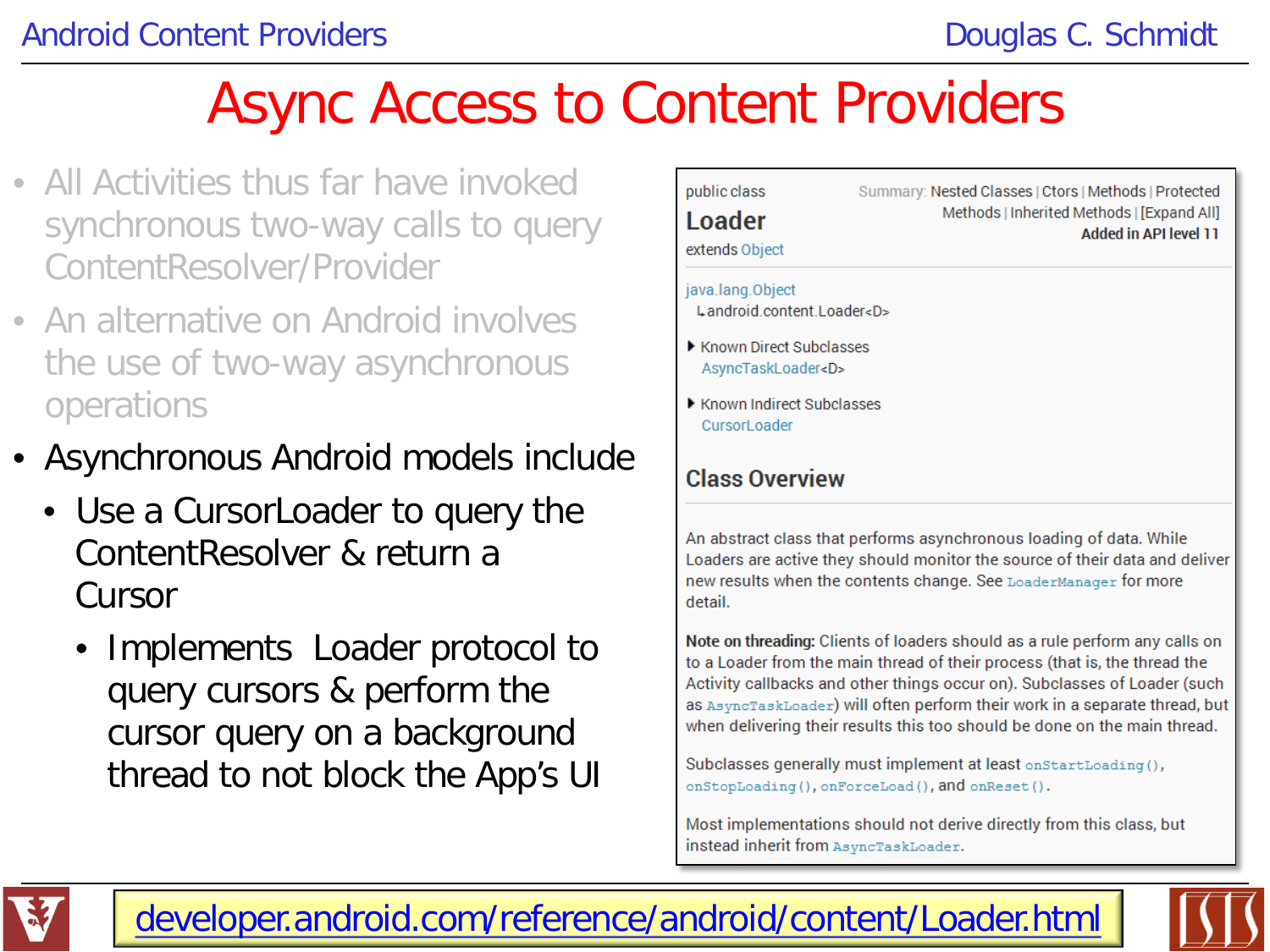- All Activities thus far have invoked synchronous two-way calls to query ContentResolver/Provider
- An alternative on Android involves the use of two-way asynchronous operations
- Asynchronous Android models include
	- Use a CursorLoader to query the ContentResolver & return a Cursor
	- Use an AsyncQueryHandler to make async ContentResolver queries easier

| public abstract class    | Summary: Nested Classes   Ctors   Methods   Protected<br>Methods   Inherited Methods   [Expand All] |
|--------------------------|-----------------------------------------------------------------------------------------------------|
|                          | Added in API level 1                                                                                |
|                          |                                                                                                     |
| <b>AsyncQueryHandler</b> |                                                                                                     |
| extends Handler          |                                                                                                     |

java.lang.Object Landroid os Handler Landroid.content.AsyncQueryHandler

#### **Class Overview**

A helper class to help make handling asynchronous ContentResolver queries easier.

**10** [developer.android.com/reference/android/content/AsyncQueryHandler.html](http://developer.android.com/reference/android/content/AsyncQueryHandler.html)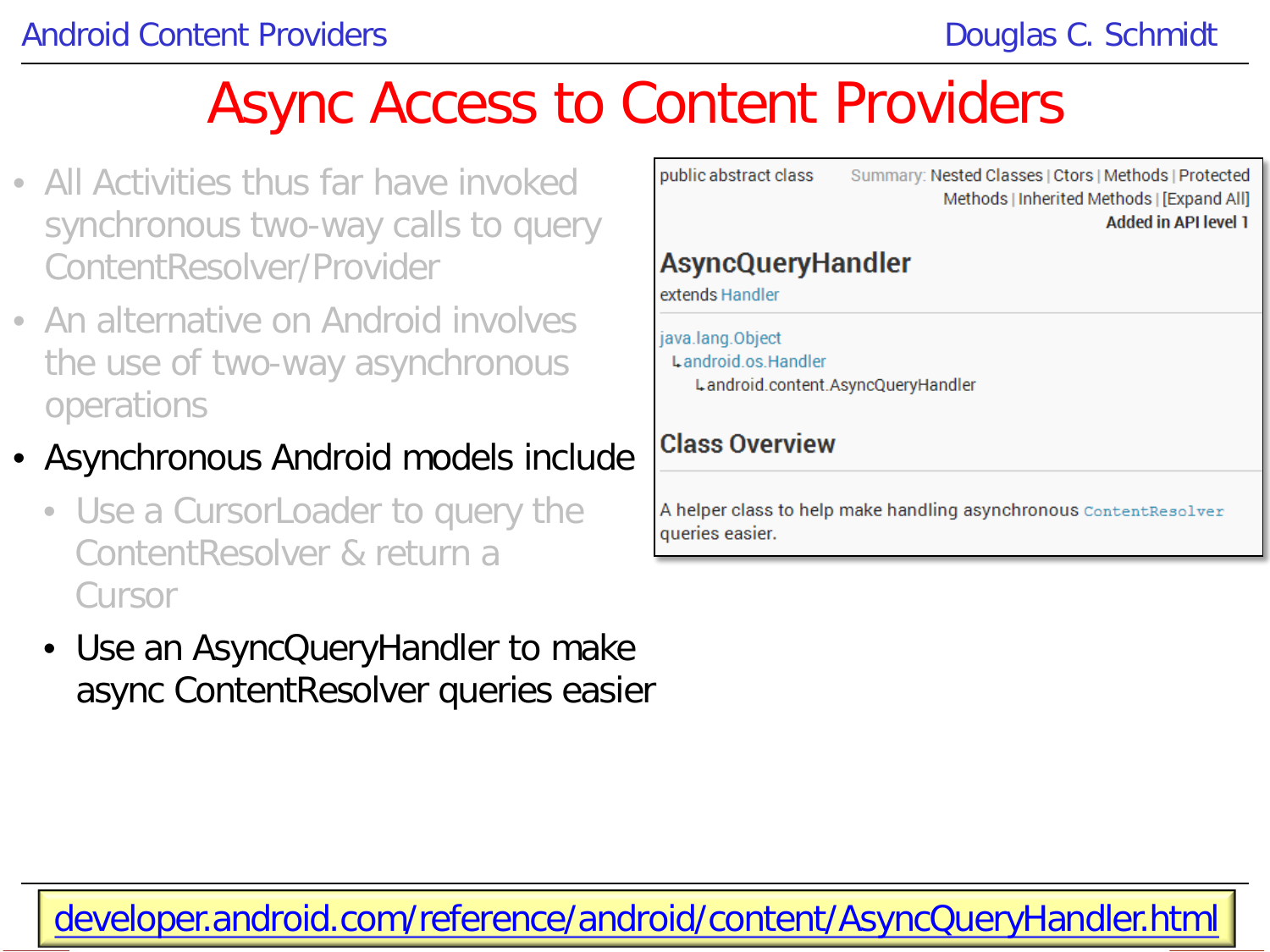#### **Summary**

• Asynchrony is a powerful technique that Android supports to optimize access to ContentProviders



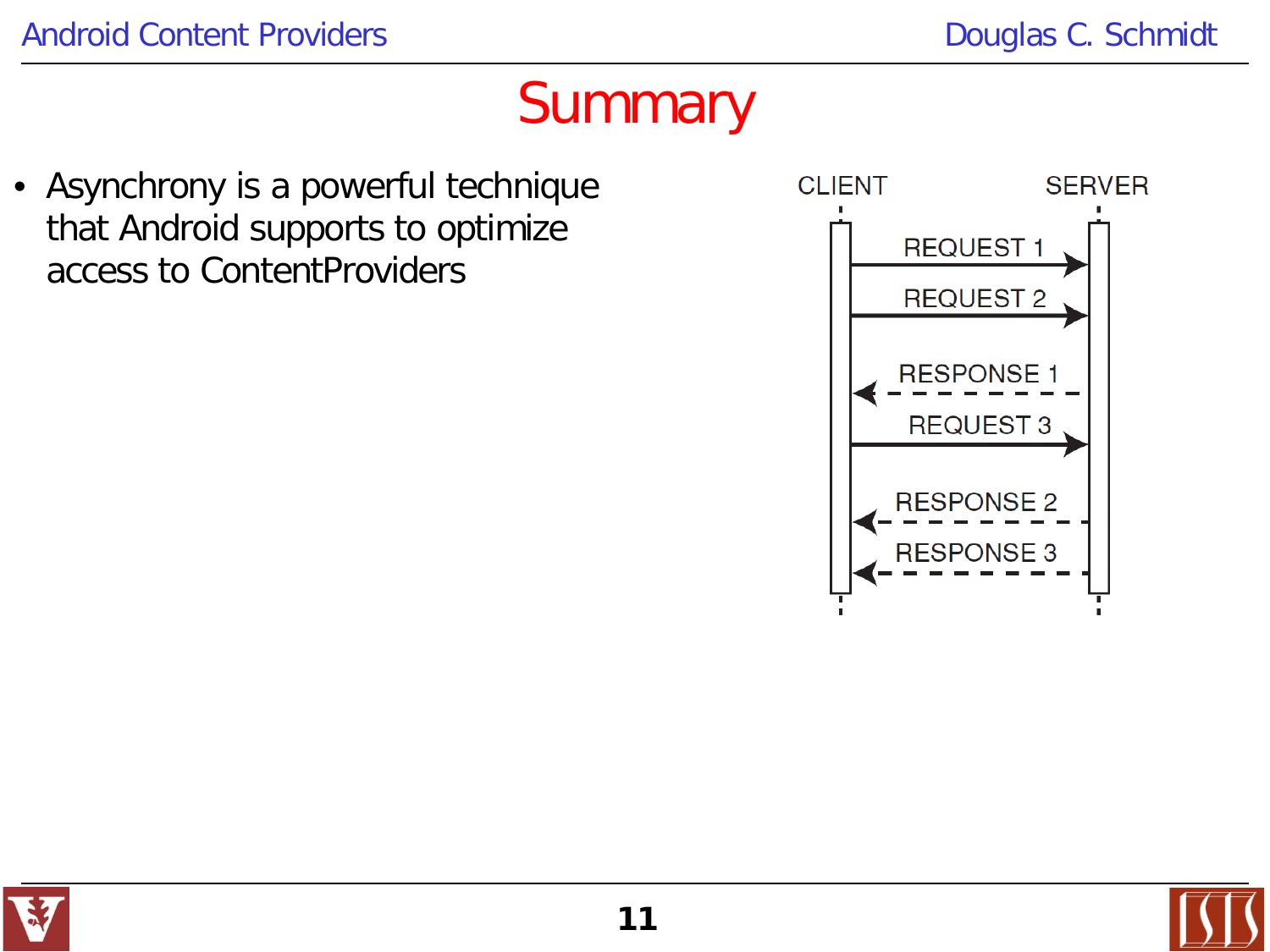#### **Summary**

- Asynchrony is a powerful technique that Android supports to optimize access to Content Providers
- Asynchronous access to Content Providers is very common in Android Apps, e.g.:
	- **Browser**
	- Calendar
	- Contacts
	- Email
	- MMS/SMS



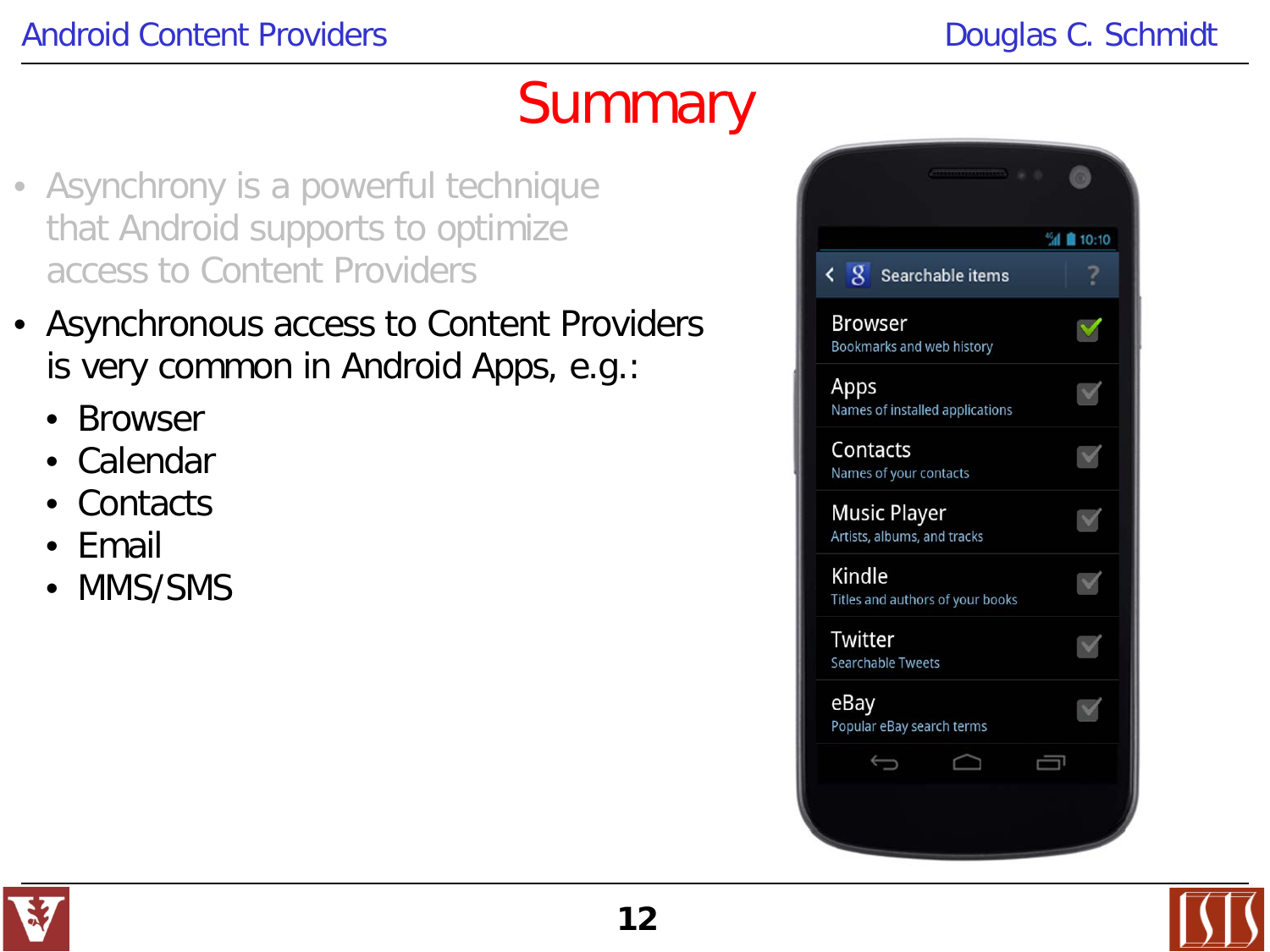# Android Content Providers: Programming with the LoaderManager

#### Douglas C. Schmidt [d.schmidt@vanderbilt.edu](mailto:d.schmidt@vanderbilt.edu) www.dre.vanderbilt.edu/~schmidt



Professor of Computer Science

Institute for Software Integrated Systems

#### Vanderbilt University Nashville, Tennessee, USA

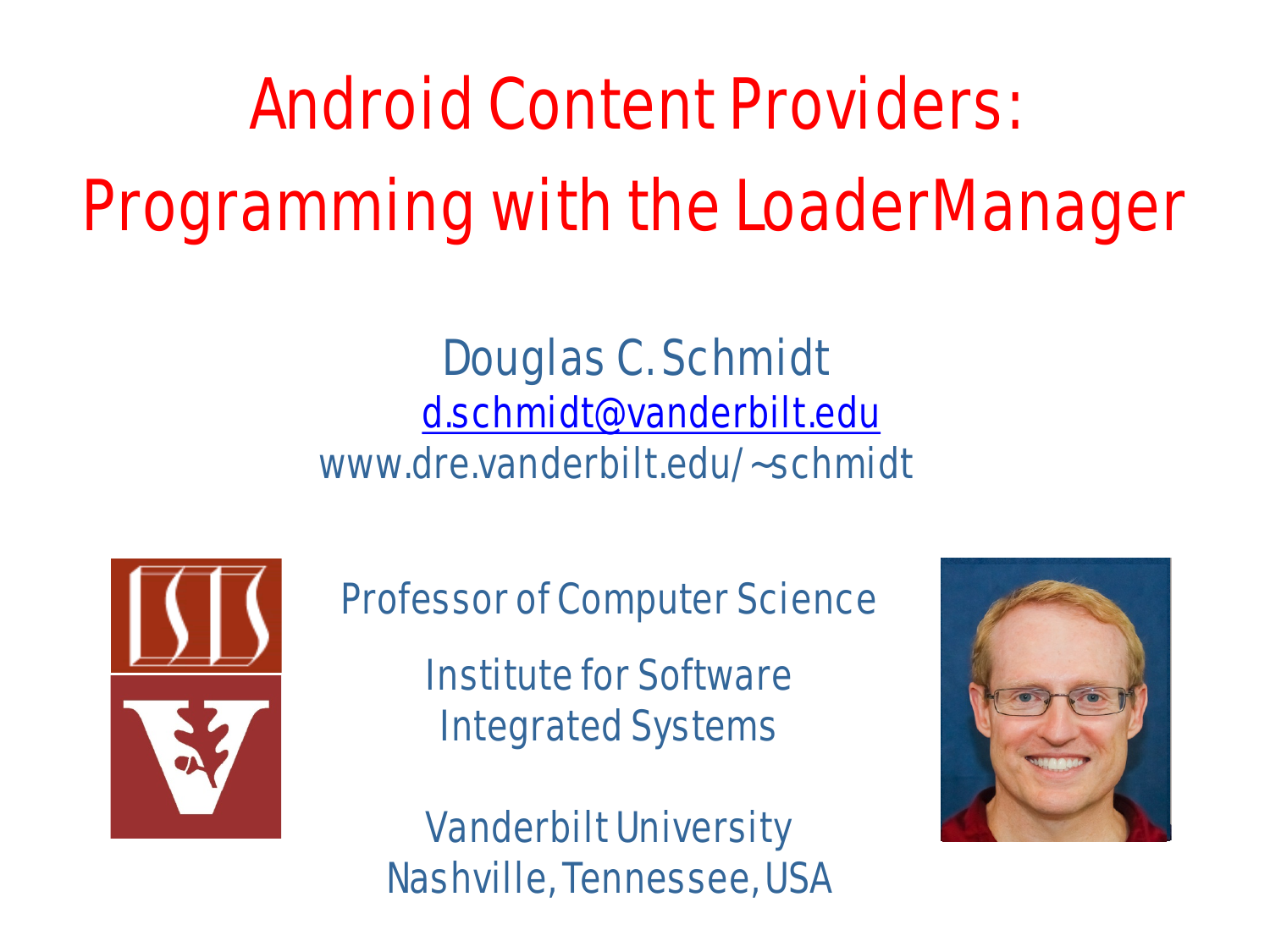### Learning Objectives in this Part of the Module

• Understand how to access Content Providers asynchronously via the LoaderManager framework & **CursorLoaders** 





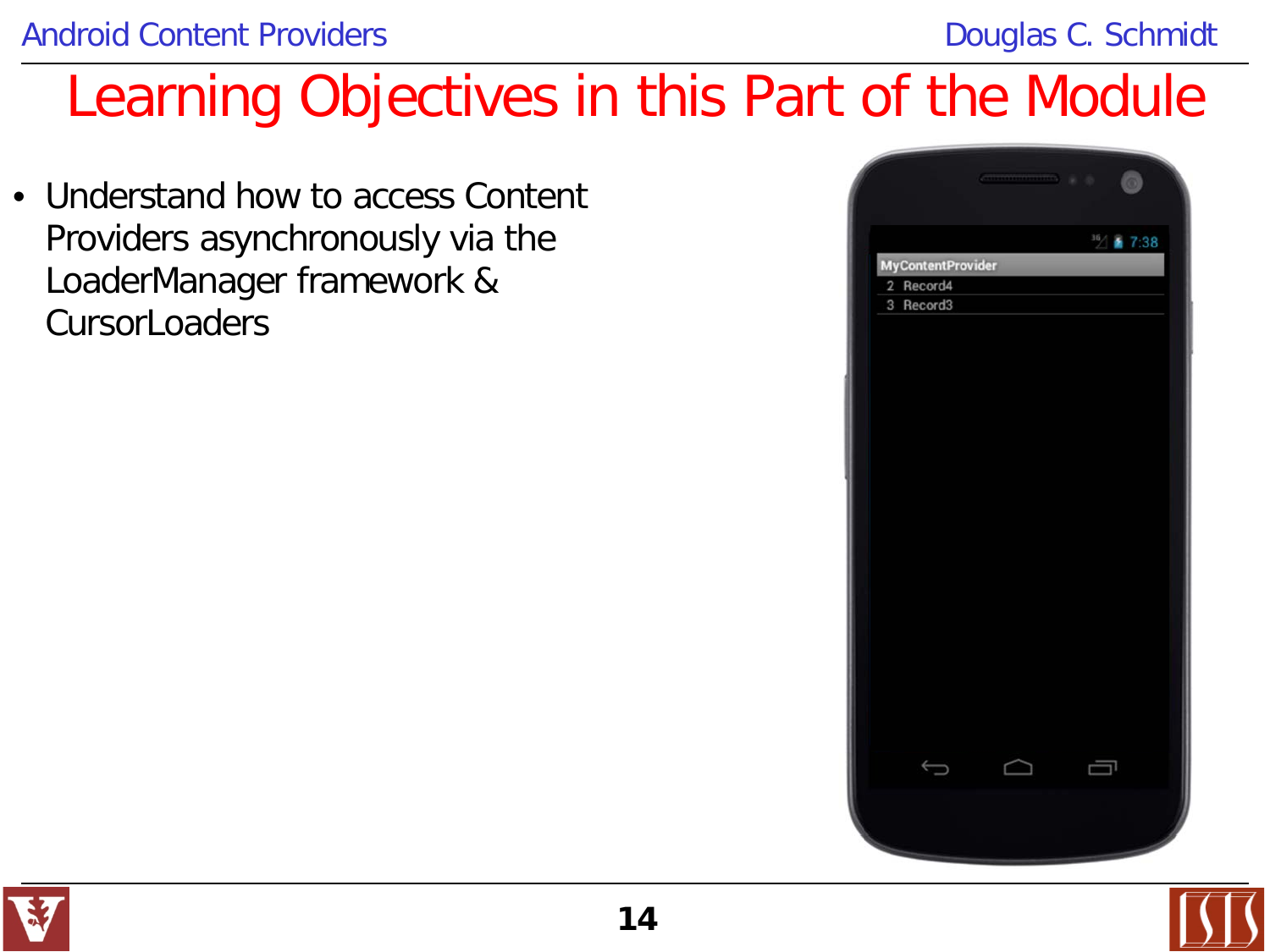#### Overview of Loader

- An abstract class that performs asynchronous loading of data
	- Loaders ensure that all cursor operations are done "in the background", thereby eliminating the possibility of blocking the UI Thread



when delivering their results this too should be done on the main thread.

Subclasses generally must implement at least onStartLoading(), onStopLoading(), onForceLoad(), and onReset().

Most implementations should not derive directly from this class, but instead inherit from AsyncTaskLoader.



**15** [developer.android.com/reference/android/content/Loader.html](http://developer.android.com/reference/android/content/Loader.html)

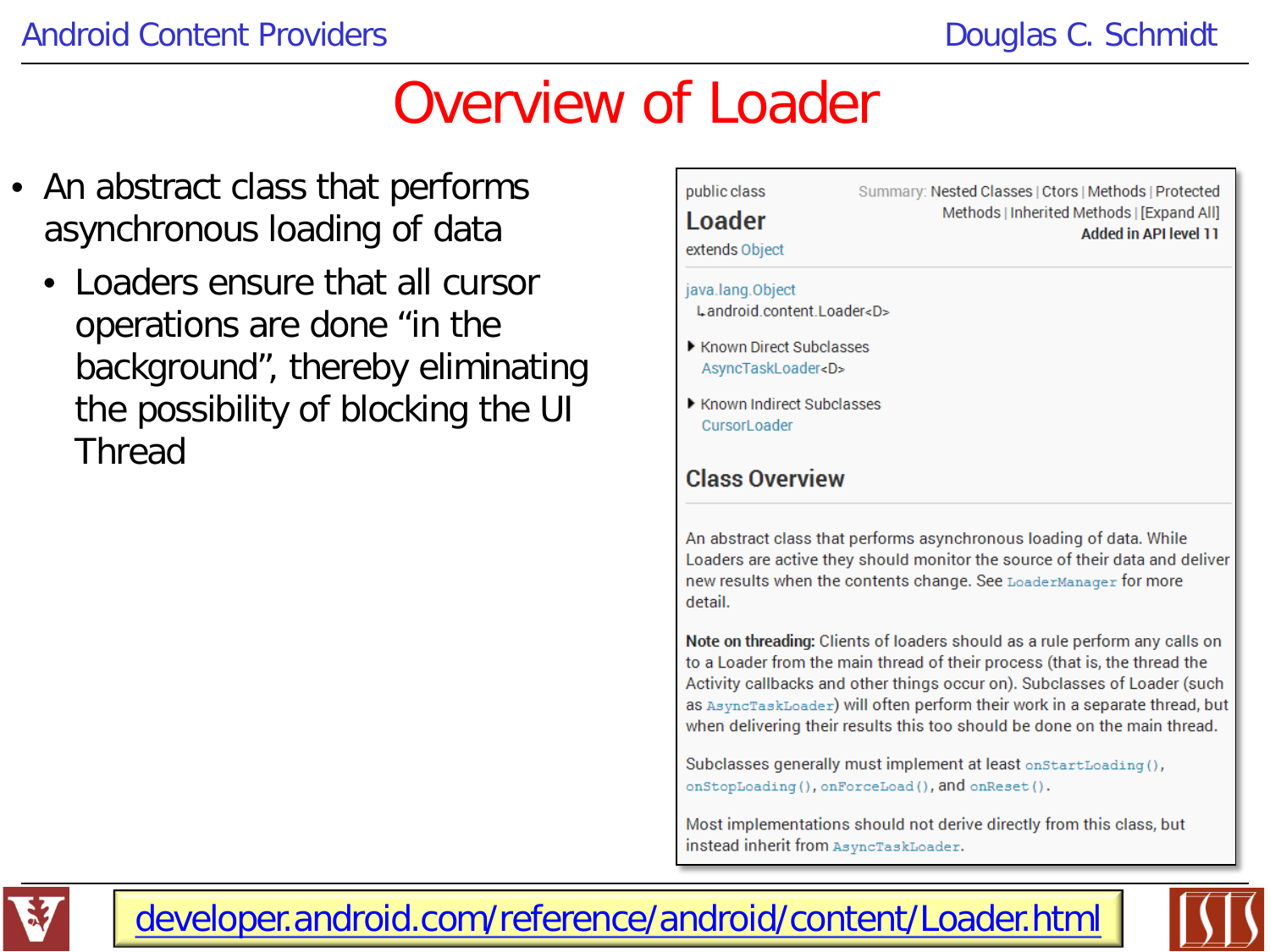#### Overview of Loader

- An abstract class that performs asynchronous loading of data
	- Loaders ensure that all cursor operations are done "in the background", thereby eliminating the possibility of blocking the UI **Thread**
	- While Loaders are active they monitor the source of their data & deliver new results when the contents change



to a Loader from the main thread of their process (that is, the thread the Activity callbacks and other things occur on). Subclasses of Loader (such as AsyncTaskLoader) will often perform their work in a separate thread, but when delivering their results this too should be done on the main thread.

Subclasses generally must implement at least onStartLoading(), onStopLoading(), onForceLoad(), and onReset().

Most implementations should not derive directly from this class, but instead inherit from AsyncTaskLoader.



**16** [developer.android.com/reference/android/content/Loader.html](http://developer.android.com/reference/android/content/Loader.html)

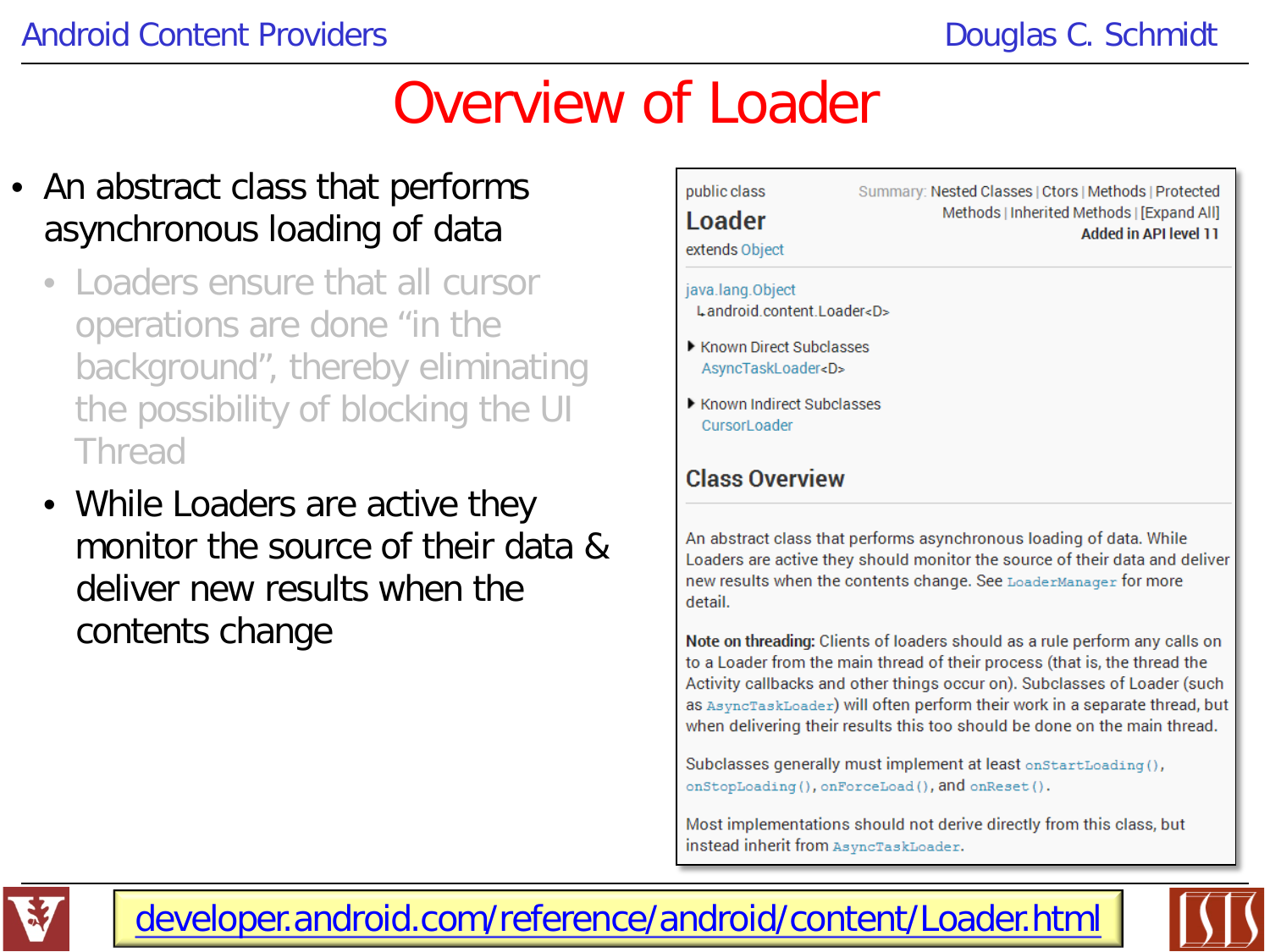#### Overview of LoaderManager

- Interface associated with an Activity or Fragment for managing one or more Loader instances associated with it
	- e.g., a LoaderManager is in charge of starting, stopping, retaining, restarting, & destroying its Loaders

| public abstract class                          | Summary: Nested Classes   Ctors   Methods   Inherited<br>Methods   [Expand All]<br>Added in API level 11                                                                                                                                                                                                                                                                      |
|------------------------------------------------|-------------------------------------------------------------------------------------------------------------------------------------------------------------------------------------------------------------------------------------------------------------------------------------------------------------------------------------------------------------------------------|
| <b>LoaderManager</b><br>extends Object         |                                                                                                                                                                                                                                                                                                                                                                               |
| java.lang.Object<br>Landroid.app.LoaderManager |                                                                                                                                                                                                                                                                                                                                                                               |
| <b>Class Overview</b>                          |                                                                                                                                                                                                                                                                                                                                                                               |
|                                                | Interface associated with an Activity or Fragment for managing one or<br>more Loader instances associated with it. This helps an application<br>manage longer-running operations in conjunction with the Activity or<br>Fragment lifecycle; the most common use of this is with a CursorLoader,<br>however applications are free to write their own loaders for loading other |

types of data. While the LoaderManager API was introduced in HONEYCOMB, a version of the API at is also available for use on older platforms through FragmentActivity. See the blog post Fragments For All for more details.

**17** [developer.android.com/reference/android/app/LoaderManager.html](http://developer.android.com/reference/android/app/LoaderManager.html)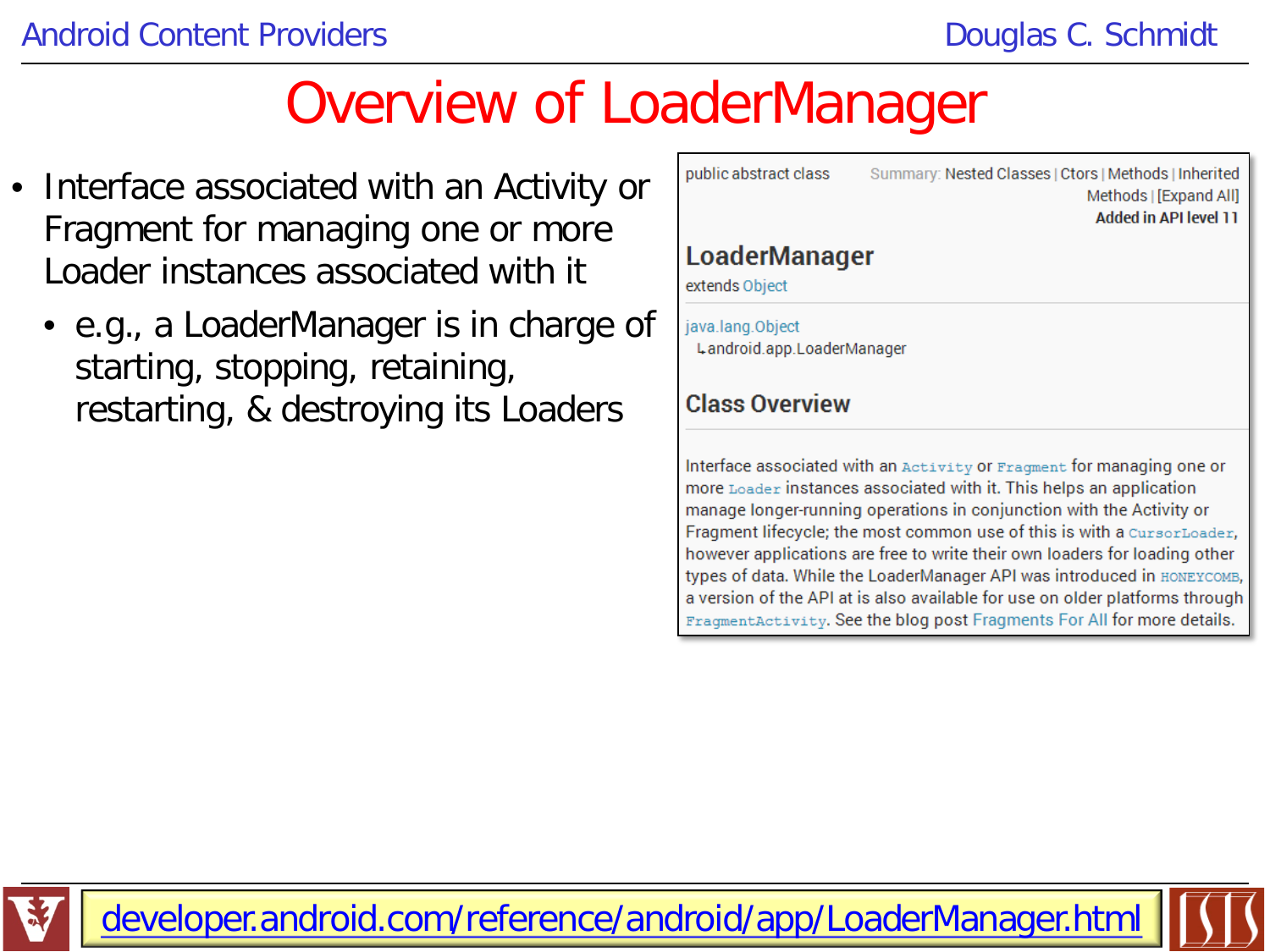#### Overview of LoaderManager

- Interface associated with an Activity or Fragment for managing one or more Loader instances associated with it
- When a Loader is managed by a LoaderManager it retains its existing cursor data across the Activity or Fragment instance
	- e.g., when a restart occurs due to a configuration change the cursor needn't perform unnecessary, potentially expensive re-queries

| public abstract class                          | Summary: Nested Classes   Ctors   Methods   Innerited<br>Methods   [Expand All]<br>Added in API level 11                                                                                                                                                                                               |
|------------------------------------------------|--------------------------------------------------------------------------------------------------------------------------------------------------------------------------------------------------------------------------------------------------------------------------------------------------------|
| <b>LoaderManager</b><br>extends Object         |                                                                                                                                                                                                                                                                                                        |
| java.lang.Object<br>Landroid.app.LoaderManager |                                                                                                                                                                                                                                                                                                        |
| <b>Class Overview</b>                          |                                                                                                                                                                                                                                                                                                        |
|                                                | Interface associated with an Activity or Fragment for managing one or<br>more Loader instances associated with it. This helps an application<br>manage longer-running operations in conjunction with the Activity or<br><b>Eragment lifecycle: the most common use of this is with a CursorLoader.</b> |

however applications are free to write their own loaders for loading other types of data. While the LoaderManager API was introduced in HONEYCOMB, a version of the API at is also available for use on older platforms through FragmentActivity. See the blog post Fragments For All for more details.



**18** [developer.android.com/reference/android/app/LoaderManager.html](http://developer.android.com/reference/android/app/LoaderManager.html)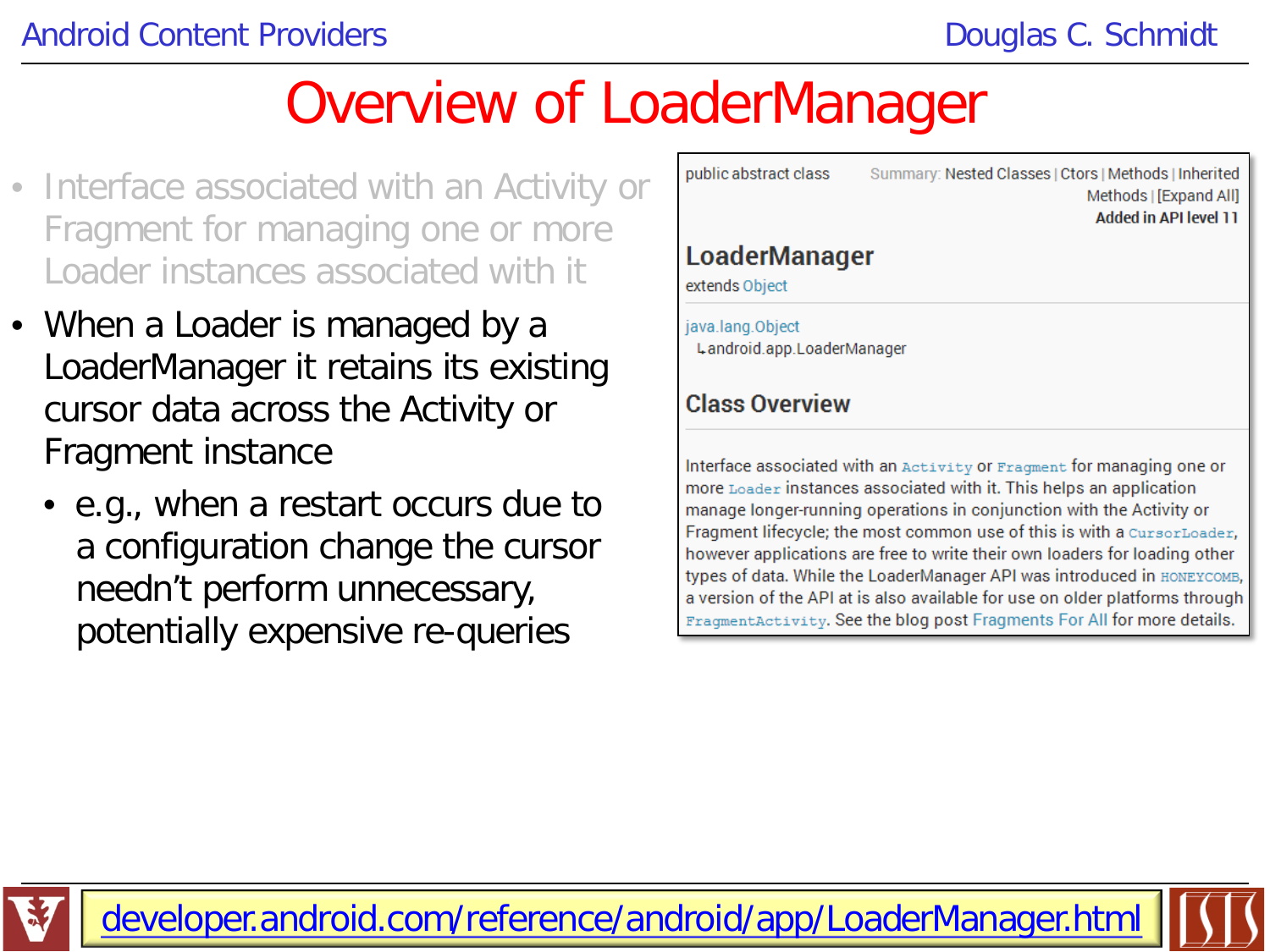- A Cursor Loader runs an asynchronous query in the background against a ContentProvider
	- It returns the result to the Activity or Fragment from which it was called

#### public class Summary: Ctors | Methods | Protected Methods | Inherited Methods | [Expand All] **Added in API level 11 Cursorl oader** extends AsyncTaskLoader<D> java.lang.Object Landroid.content.Loader<D> Landroid.content.AsyncTaskLoader<D>

Landroid.content.CursorLoader

#### **Class Overview**

A loader that queries the ContentResolver and returns a Cursor. This class implements the Loader protocol in a standard way for querying cursors, building on AsyncTaskLoader to perform the cursor query on a background thread so that it does not block the application's UI.

A CursorLoader must be built with the full information for the query to perform, either through the CursorLoader (Context, Uri, String[], String, String[], String) or creating an empty instance with CursorLoader (Context) and filling in the desired paramters with setUri(Uri), setSelection(String), setSelectionArgs(String[]), setSortOrder(String), and setProjection(String[]).

#### **19** [developer.android.com/reference/android/content/CursorLoader.html](http://developer.android.com/reference/android/content/CursorLoader.html)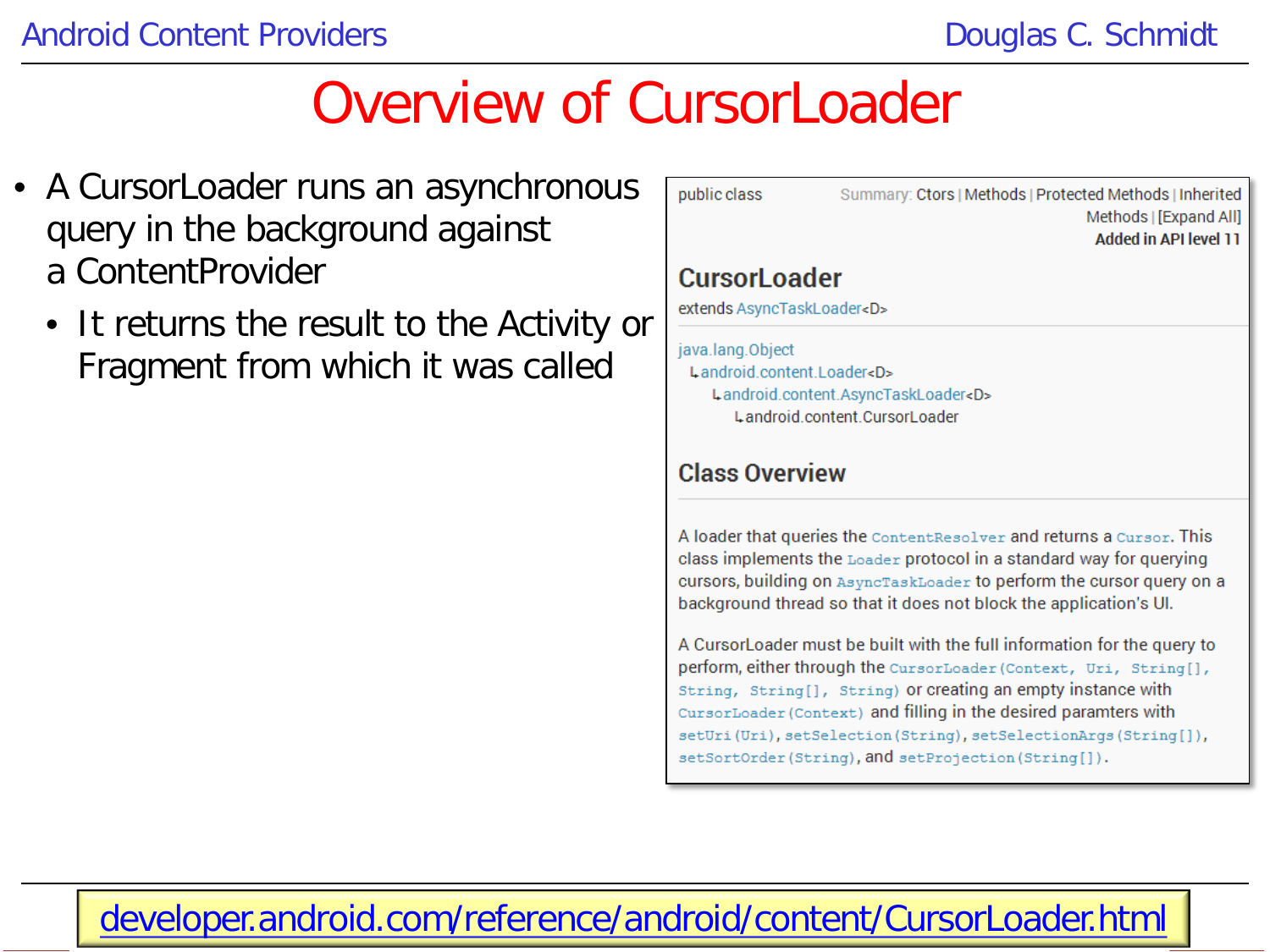- A Cursor Loader runs an asynchronous query in the background against a ContentProvider
	- It returns the result to the Activity or Fragment from which it was called
	- It does not block the App's UI
		- The Activity or Fragment can thus continue to interact with the user which the query is ongoing

| public class                                        | Summary: Ctors   Methods   Protected Methods   Inherited<br>Methods   [Expand All]<br><b>Added in API level 11</b> |
|-----------------------------------------------------|--------------------------------------------------------------------------------------------------------------------|
| <b>CursorLoader</b>                                 |                                                                                                                    |
| extends AsyncTaskLoader <d></d>                     |                                                                                                                    |
| java.lang.Object<br>Landroid content Loader <d></d> |                                                                                                                    |
|                                                     | Landroid.content.AsyncTaskLoader <d></d>                                                                           |
|                                                     | Landroid content CursorLoader                                                                                      |
| <b>Class Overview</b>                               |                                                                                                                    |

A loader that queries the ContentResolver and returns a Cursor. This class implements the Loader protocol in a standard way for querying cursors, building on AsyncTaskLoader to perform the cursor query on a background thread so that it does not block the application's UI.

A Cursor Loader must be built with the full information for the query to perform, either through the CursorLoader (Context, Uri, String[], String, String[], String) or creating an empty instance with CursorLoader (Context) and filling in the desired paramters with setUri(Uri), setSelection(String), setSelectionArgs(String[]), setSortOrder(String), and setProjection(String[]).

#### **20** [developer.android.com/reference/android/content/CursorLoader.html](http://developer.android.com/reference/android/content/CursorLoader.html)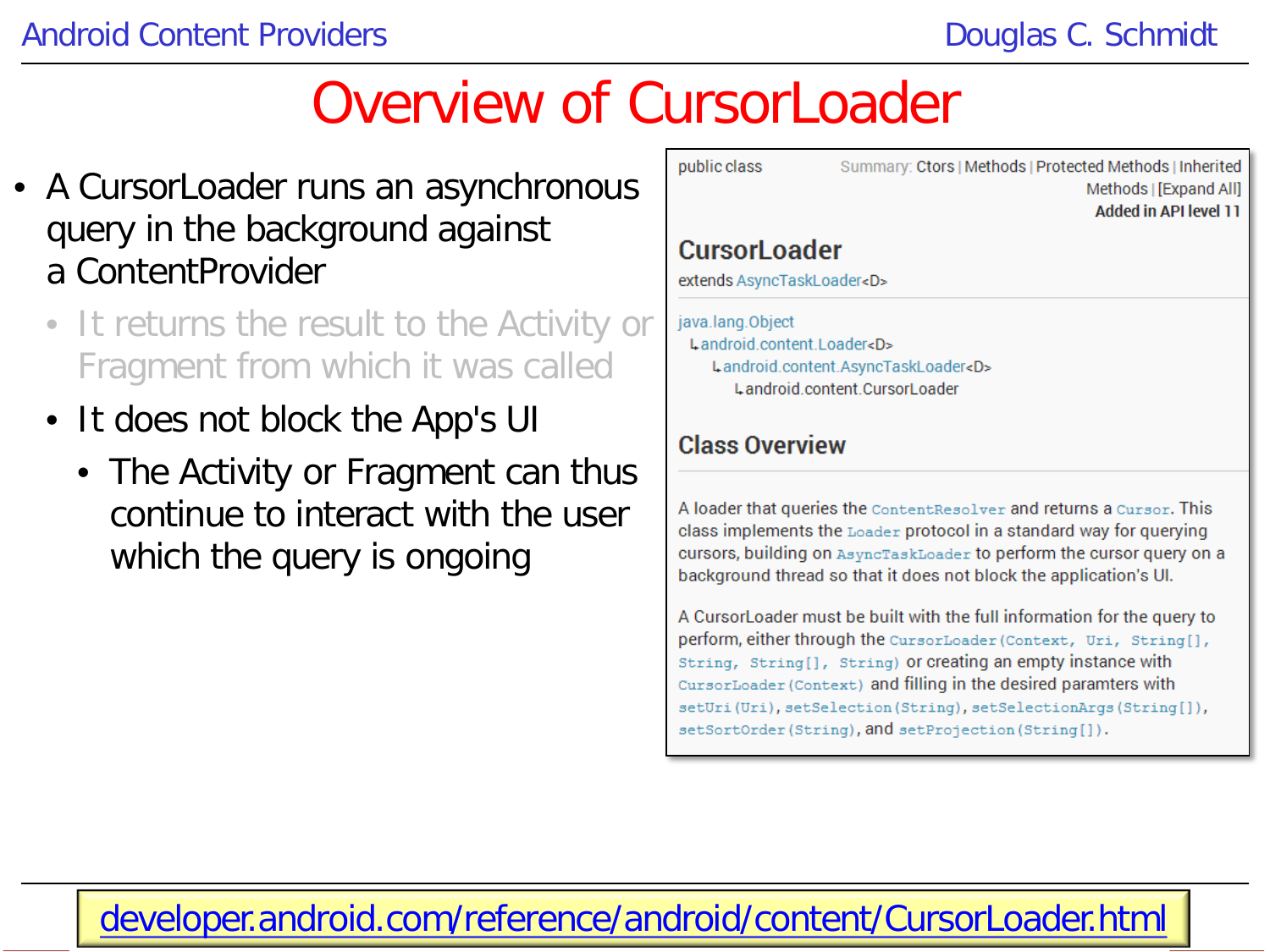- A CursorLoader runs an asynchronous query in the background against a ContentProvider
- A CursorLoader can be built with the full info for the query to perform

**// Create a new CursorLoader // with the query parameters public CursorLoader makeCursorLoader (Context context, Uri uri) { return new CursorLoader (context, uri, null, null, null, null);**

**21** [developer.android.com/reference/android/content/CursorLoader.html](http://developer.android.com/reference/android/content/CursorLoader.html)

**}**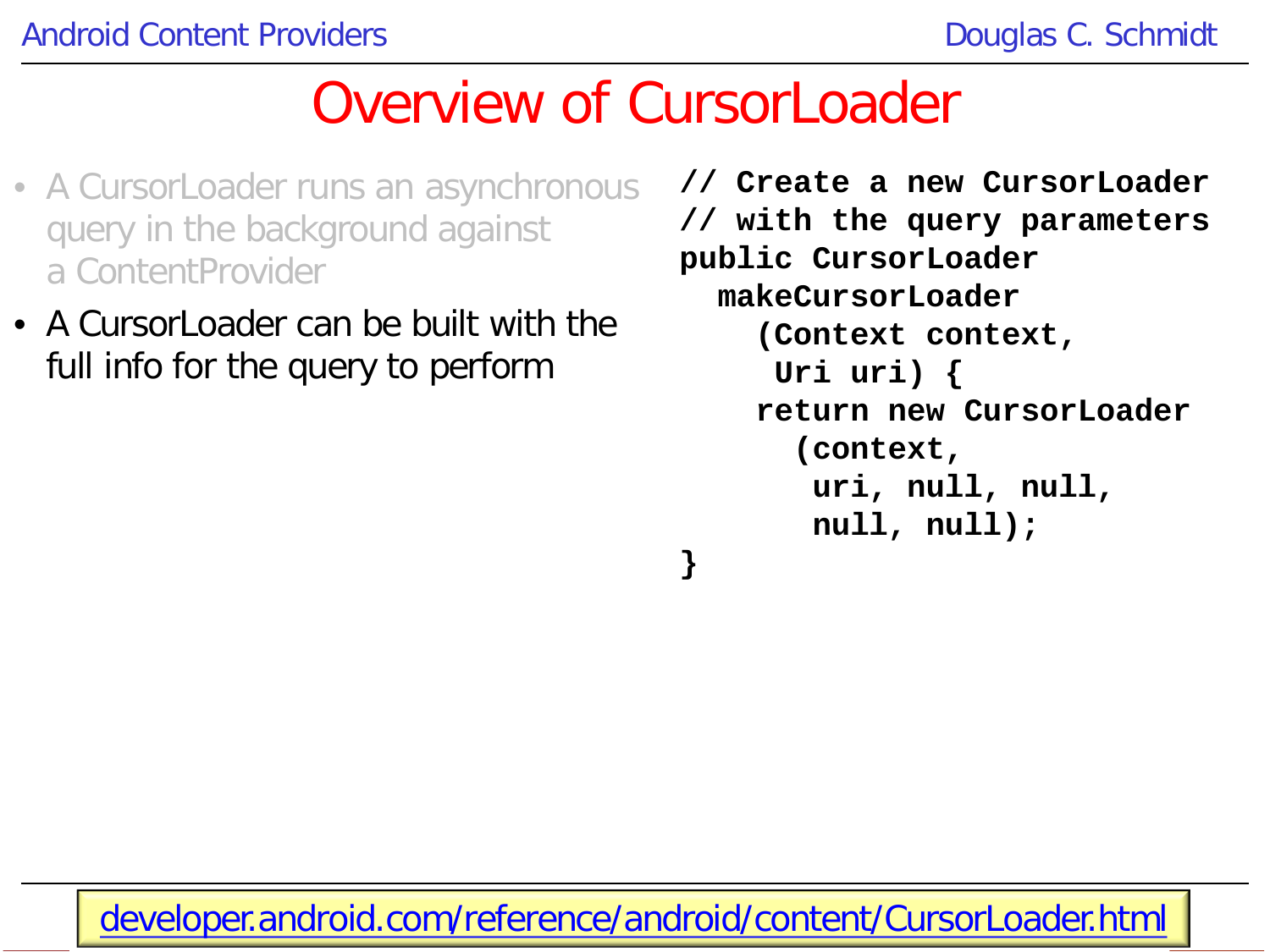- A CursorLoader runs an asynchronous query in the background against a ContentProvider
- A CursorLoader can be built with the full info for the query to perform
- You can also create empty instance with CursorLoader(Context) & fill in desired parameters with
	- setUri()
	- setSelection()
	- setSelectionArgs()
	- setSortOrder()
	- setProjection()

```
// Create a new CursorLoader
// with the query parameters
public CursorLoader
   makeCursorLoader
     (Context context,
      Uri uri) {
     CursorLoader cl = 
       new CursorLoader
          (context);
     // Set the desired URI
     cl.setUri(uri);
}
```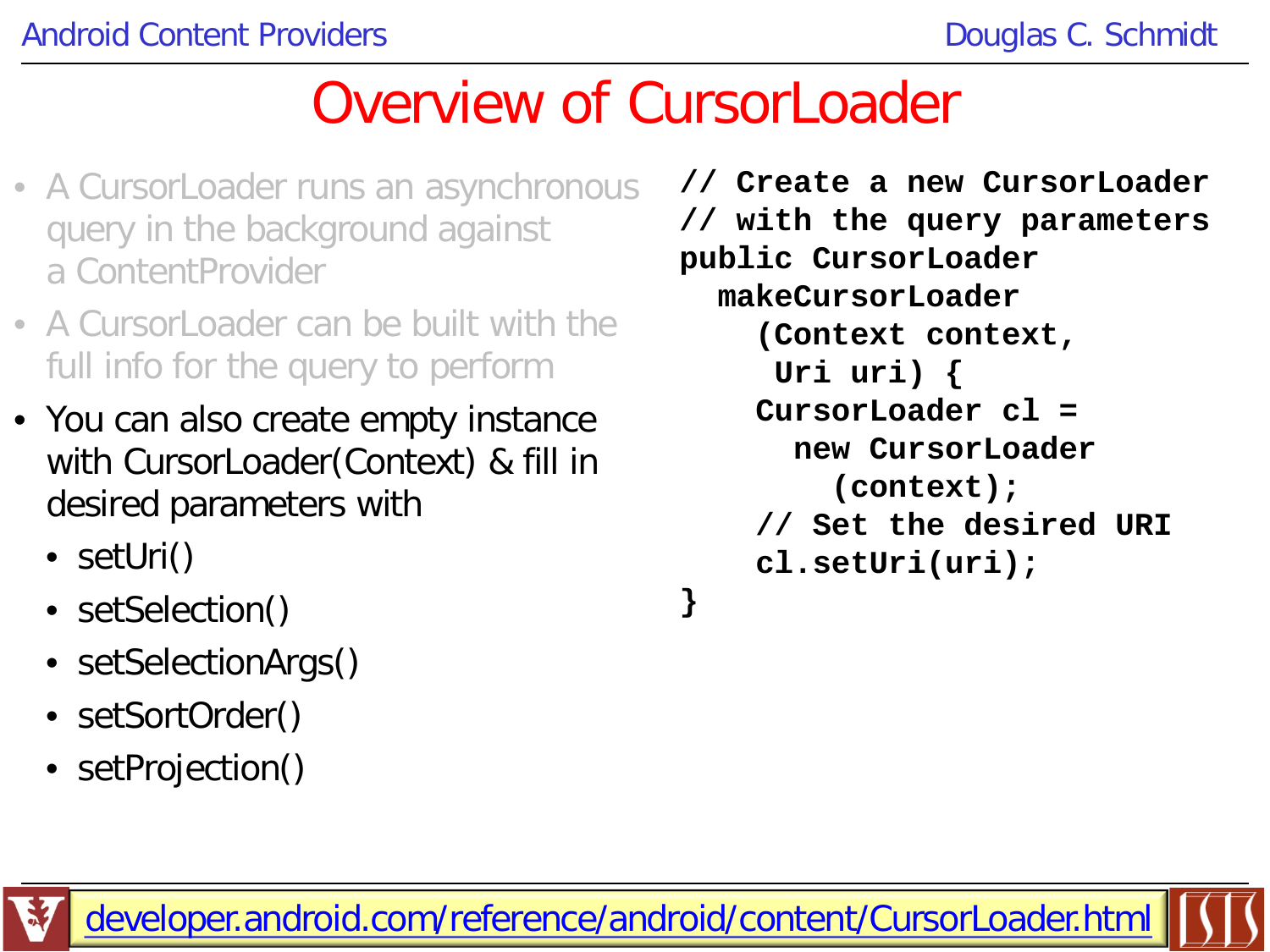#### Using LoaderManager & CursorLoader

- To use the LoaderManager & CursorLoader have your Activity implement the LoaderManager. LoaderCallbacks<Cursor> class & override the following methods:
	- onCreateLoader() Hook method that instantiates & returns a new Loader

```
public class DownloadActivity
        extends Activity 
        implements LoaderCallbacks
                           <Cursor> {
  public Loader<Cursor> 
     onCreateLoader(int id, Bundle){
       return makeCursorLoader
          (getApplicationContext(), 
          ImageProvider.IMAGES_URI);
  }
```
**23** [developer.android.com/reference/android/app/LoaderManager.LoaderCallbacks.html](http://developer.android.com/reference/android/app/LoaderManager.LoaderCallbacks.html)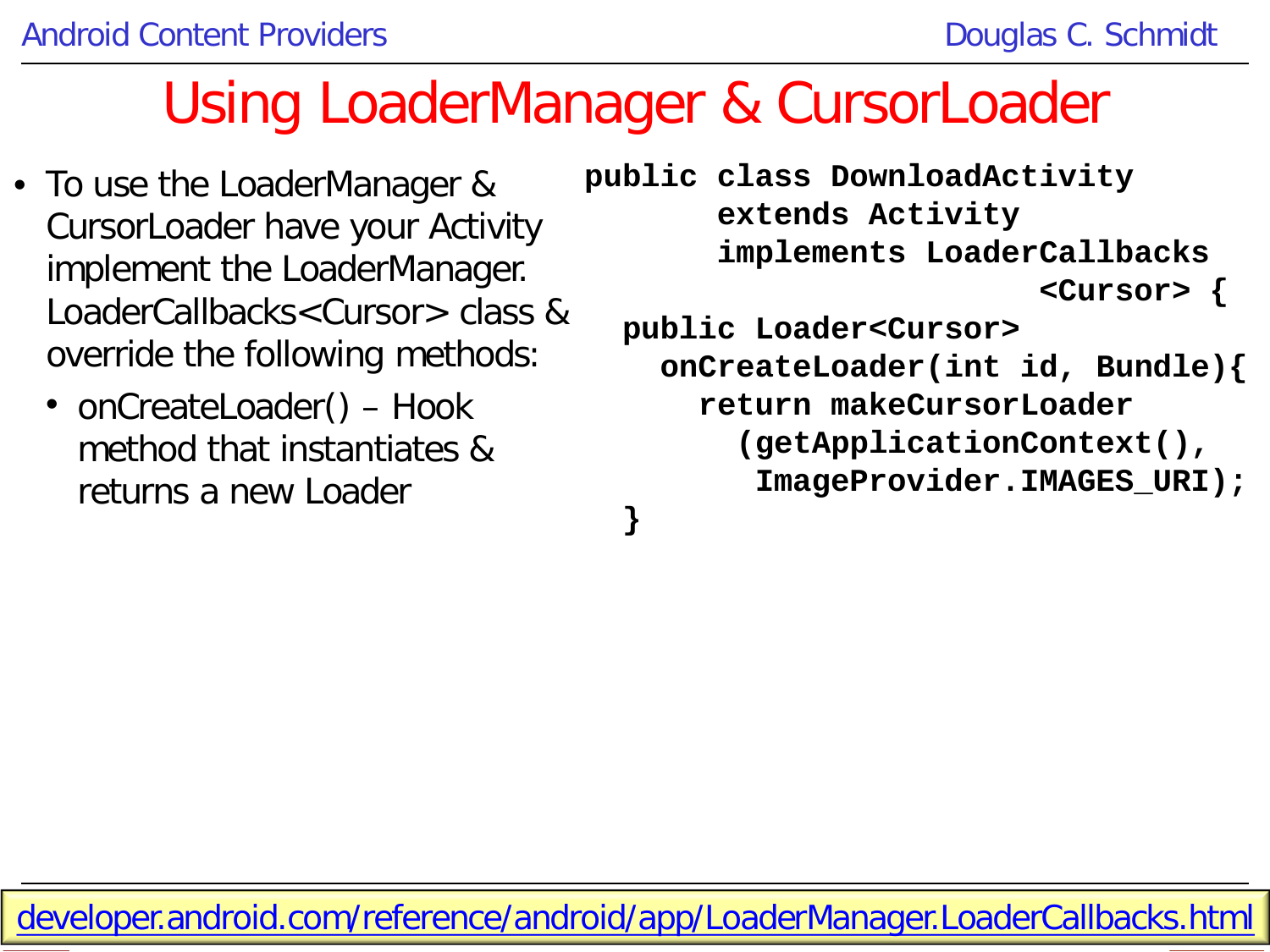#### Using LoaderManager & CursorLoader

- To use the LoaderManager & CursorLoader have your Activity implement the LoaderManager. LoaderCallbacks<Cursor> class & override the following methods:
	- onCreateLoader() Hook method that instantiates & returns a new Loader
	- onLoadFinished() Hook method called when a previously created loader has finished its loading
		- LoaderManager can callback to onLoadFinished() method each time ContentProvider's data is updated

```
public class DownloadActivity
        extends Activity 
        implements LoaderCallbacks
                          <Cursor> {
  public Loader<Cursor> 
     onCreateLoader(int id, Bundle){
.......
  }
   public void onLoadFinished
     (Loader<Cursor> a, Cursor c) {
```
 **loadImageFromCursor(c);**

 **}**

**24** [developer.android.com/reference/android/app/LoaderManager.LoaderCallbacks.html](http://developer.android.com/reference/android/app/LoaderManager.LoaderCallbacks.html)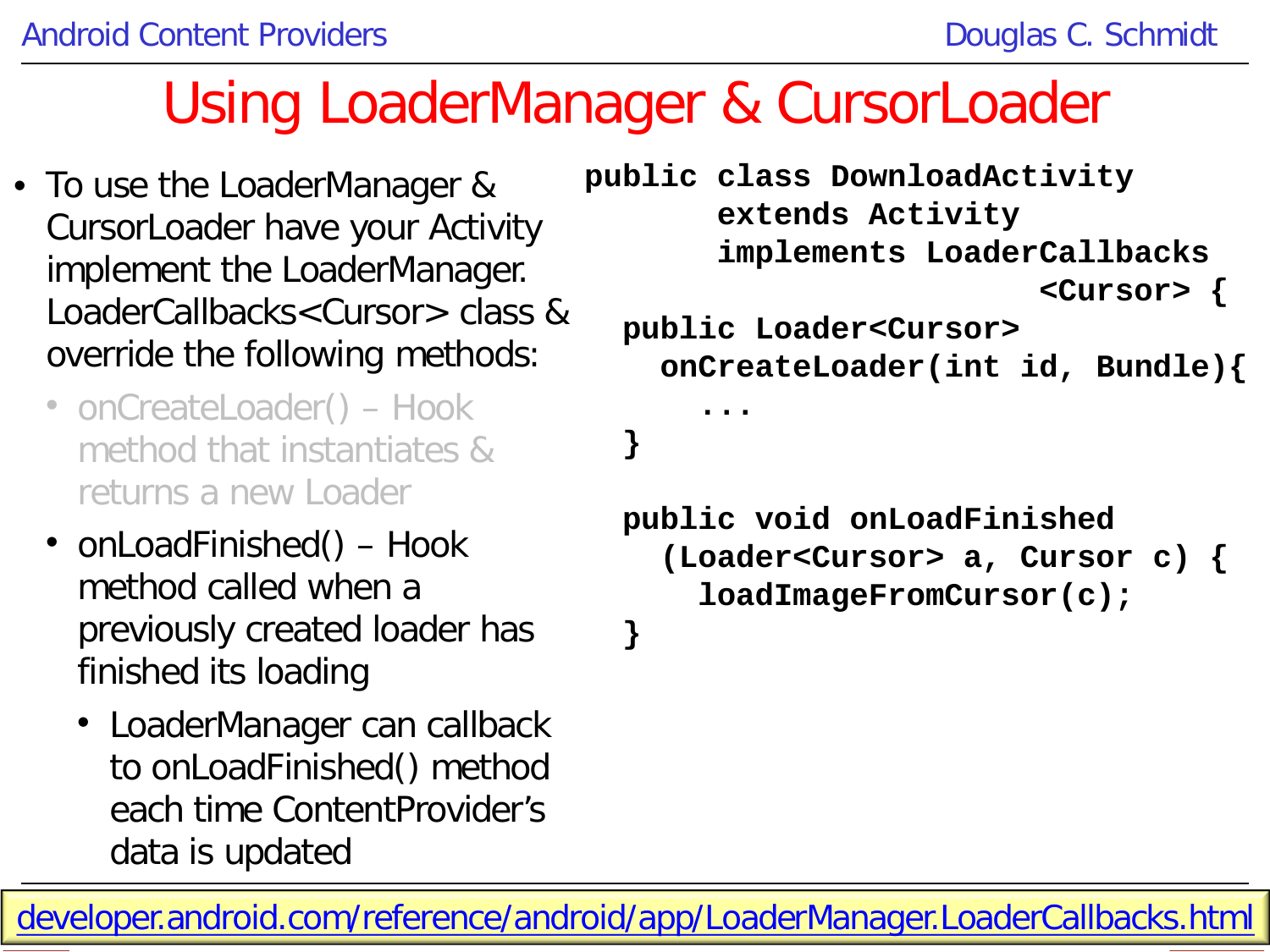#### Using LoaderManager & CursorLoader

- To use the LoaderManager & CursorLoader have your Activity implement the LoaderManager. LoaderCallbacks<Cursor> class & override the following methods:
	- onCreateLoader() Hook method that instantiates & returns a new Loader
	- onLoadFinished() Hook method called when a previously created loader has finished its loading
	- onLoaderReset() Hook method called when a created loader is being reset, making its data unavailable

```
public class DownloadActivity
        extends Activity 
        implements LoaderCallbacks
                          <Cursor> {
  public Loader<Cursor> 
     onCreateLoader(int id, Bundle){
.......
  }
   public void onLoadFinished
     (Loader<Cursor> a, Cursor c) {
......
 }
  public void onLoaderReset
            (Loader<Cursor> loader) {
     onClickReset(null);
```
**25** [developer.android.com/reference/android/app/LoaderManager.LoaderCallbacks.html](http://developer.android.com/reference/android/app/LoaderManager.LoaderCallbacks.html)

 **}**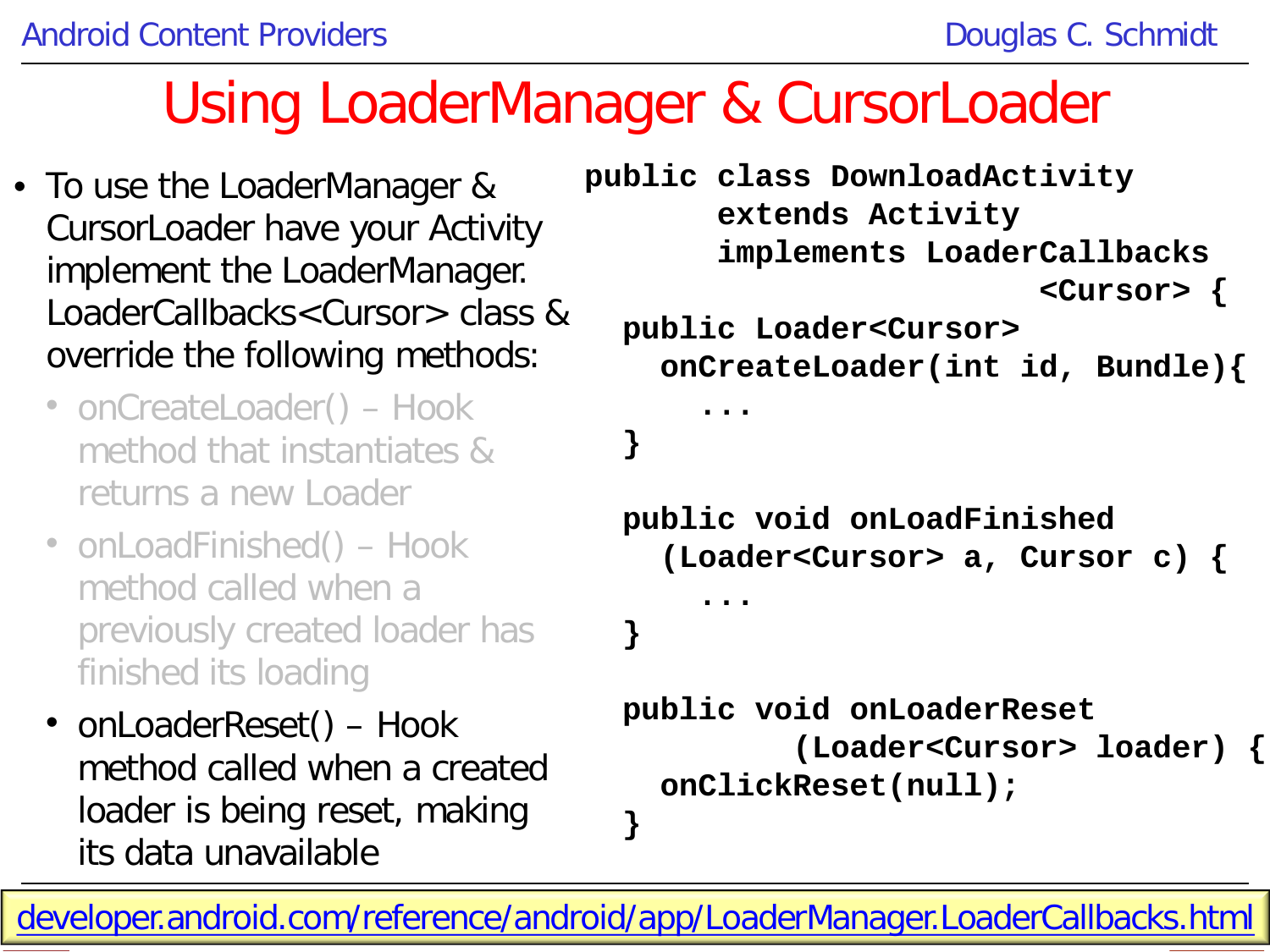• Shows how to use LoaderManager & CursorLoader to implement a ContentProvider that is accessed asynchronously



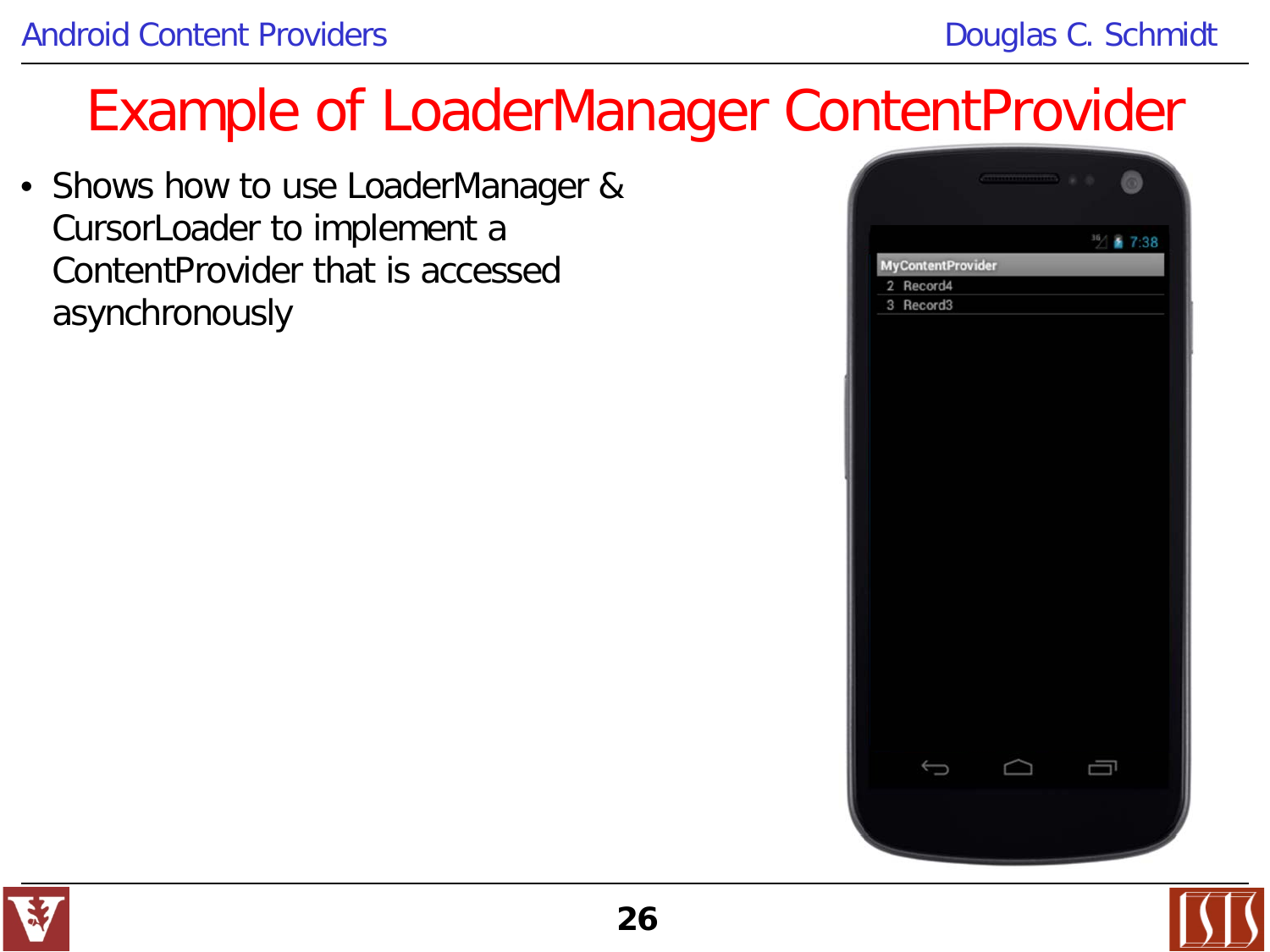- Shows how to implement a ContentProvider that is accessed asynchronously
- Stores the DataRecord objects in a HashMap



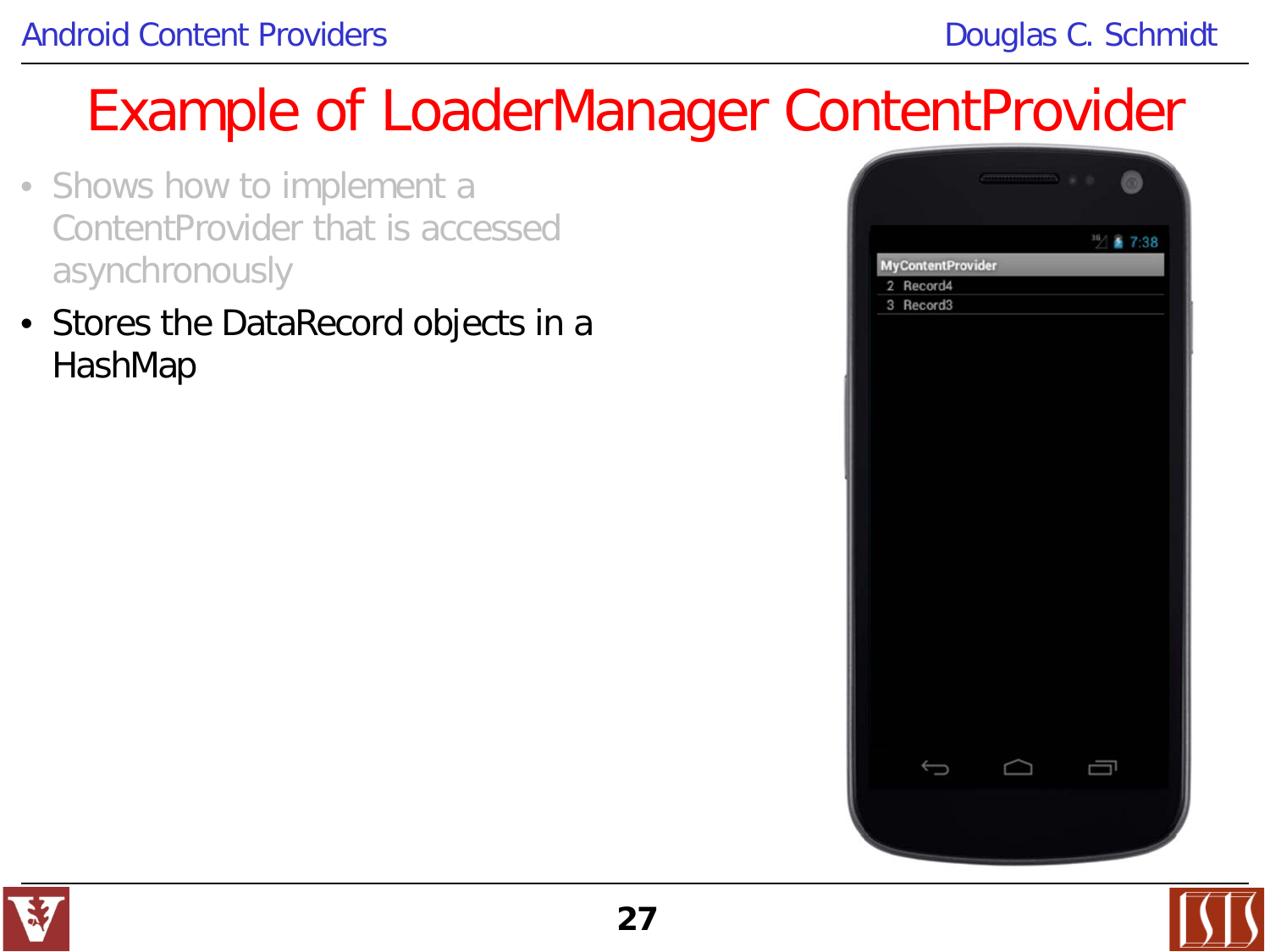- Shows how to implement a ContentProvider that is accessed asynchronously
- Stores the DataRecord objects in a HashMap
- Supports all the ContentProvider "CRUD" operations
	- All of which are implemented as synchronized Java methods



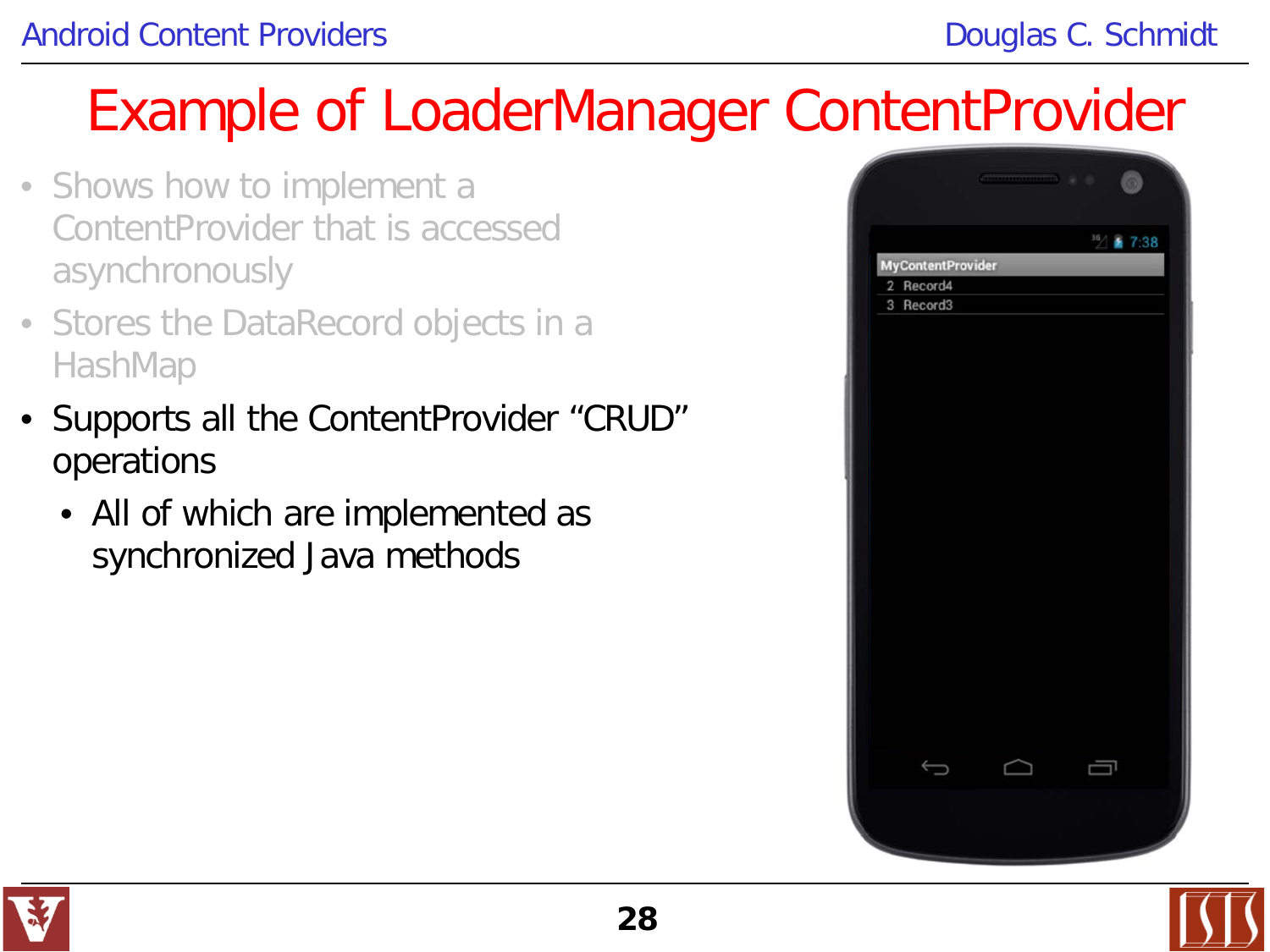- Shows how to implement a ContentProvider that is accessed asynchronously
- Stores the DataRecord objects in a HashMap
- Supports all the ContentProvider "CRUD" operations
- Client Activity accesses the ContentProvider using asynchronous two-way calls made via a LoaderManager & CursorLoader





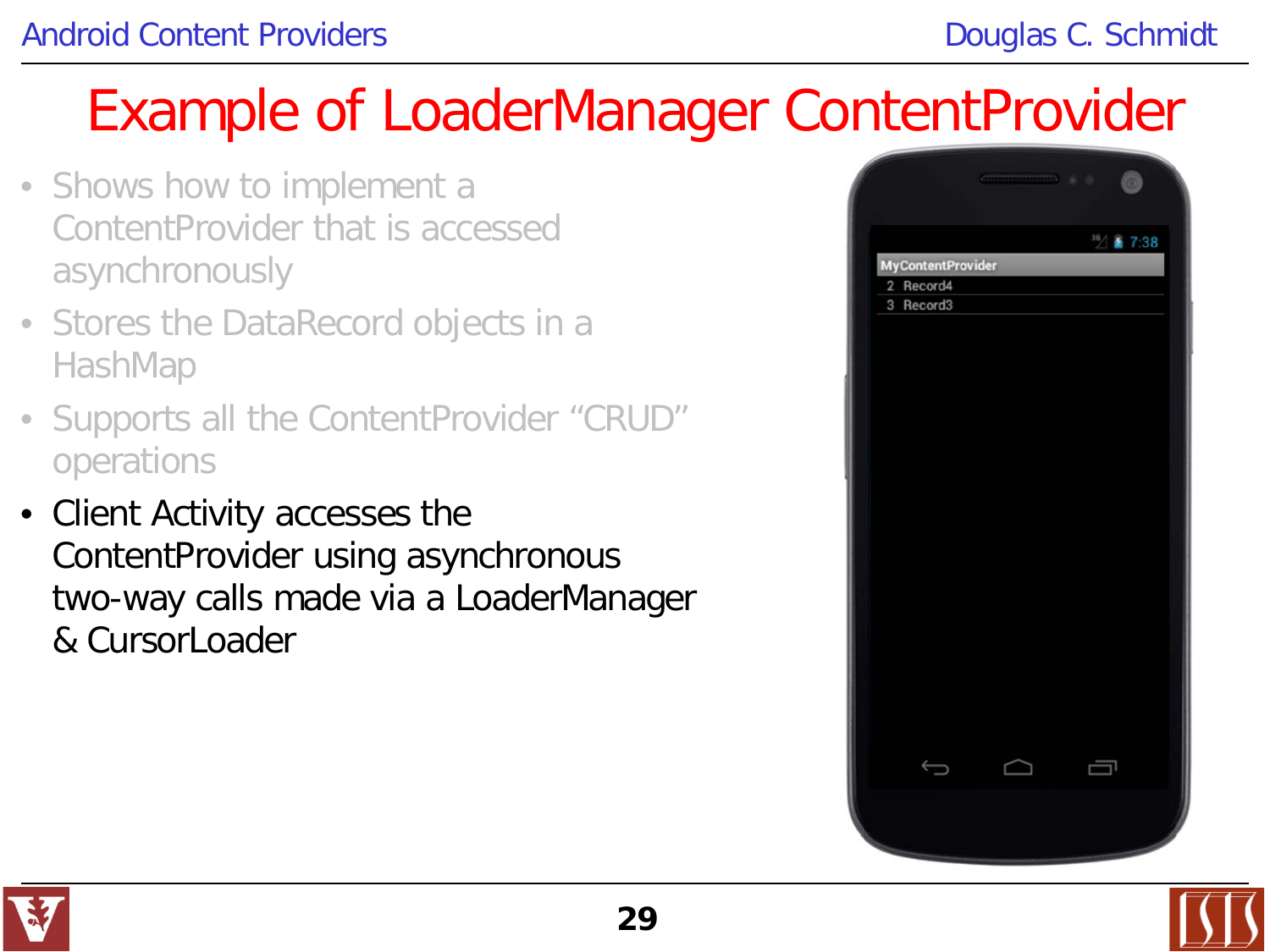**public class ContactProviderActivityAsync extends ListActivity**

 **implements LoaderManager.LoaderCallbacks<Cursor> {**

**This Activity handles callbacks from the LoaderManager** 

 **private static final int LOADER\_ID = 0;**



 **private LoaderManager.LoaderCallbacks<Cursor> mCallbacks;**

**The callbacks through which we interact with the LoaderManager**

 **private SimpleCursorAdapter mAdapter;**

**The adapter that binds our data to the ListView**



**...**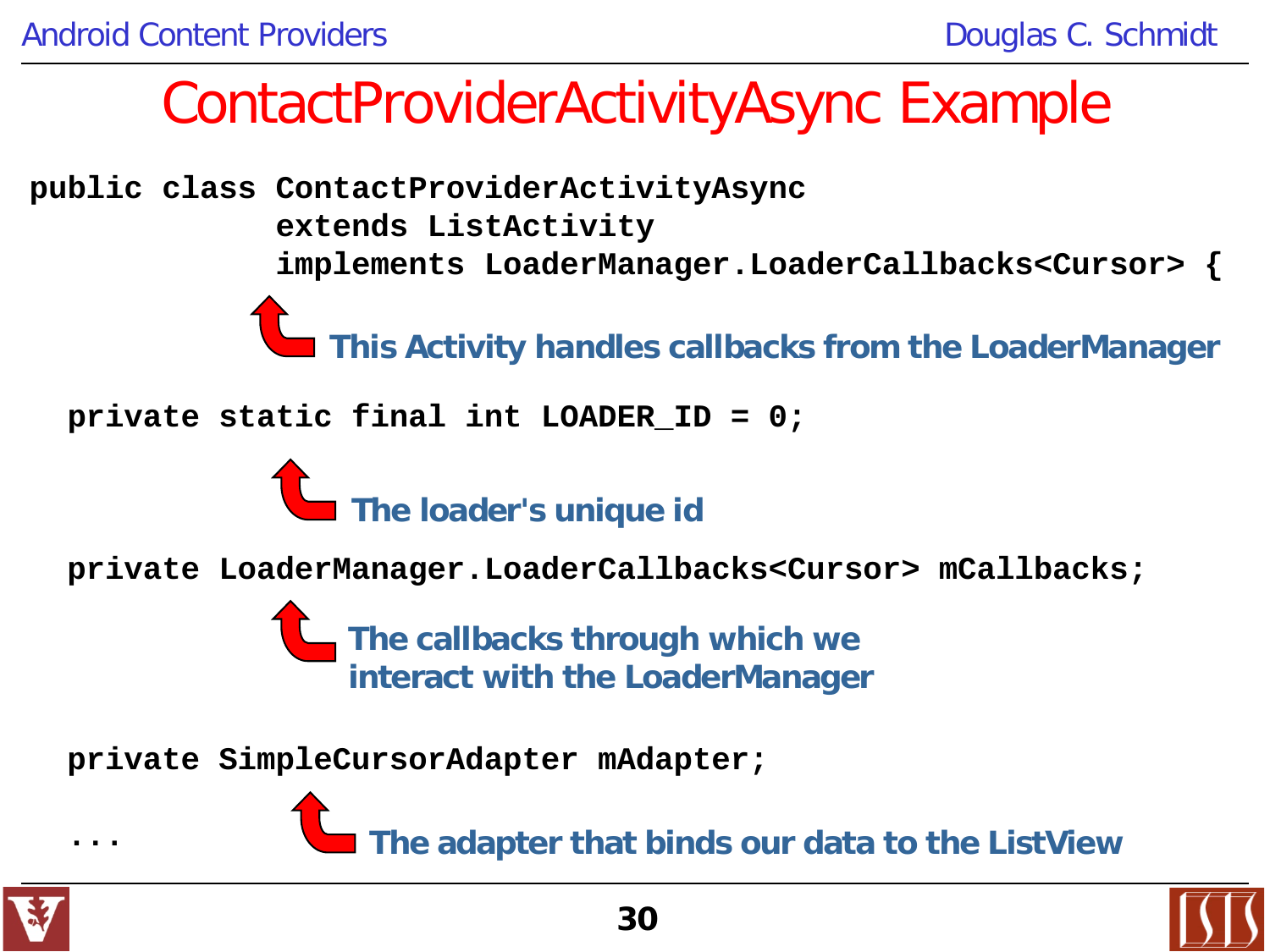

**TextViews or ImageViews defined in an XML file**

**31** [developer.android.com/reference/android/widget/SimpleCursorAdapter.html](http://developer.android.com/reference/android/widget/SimpleCursorAdapter.html)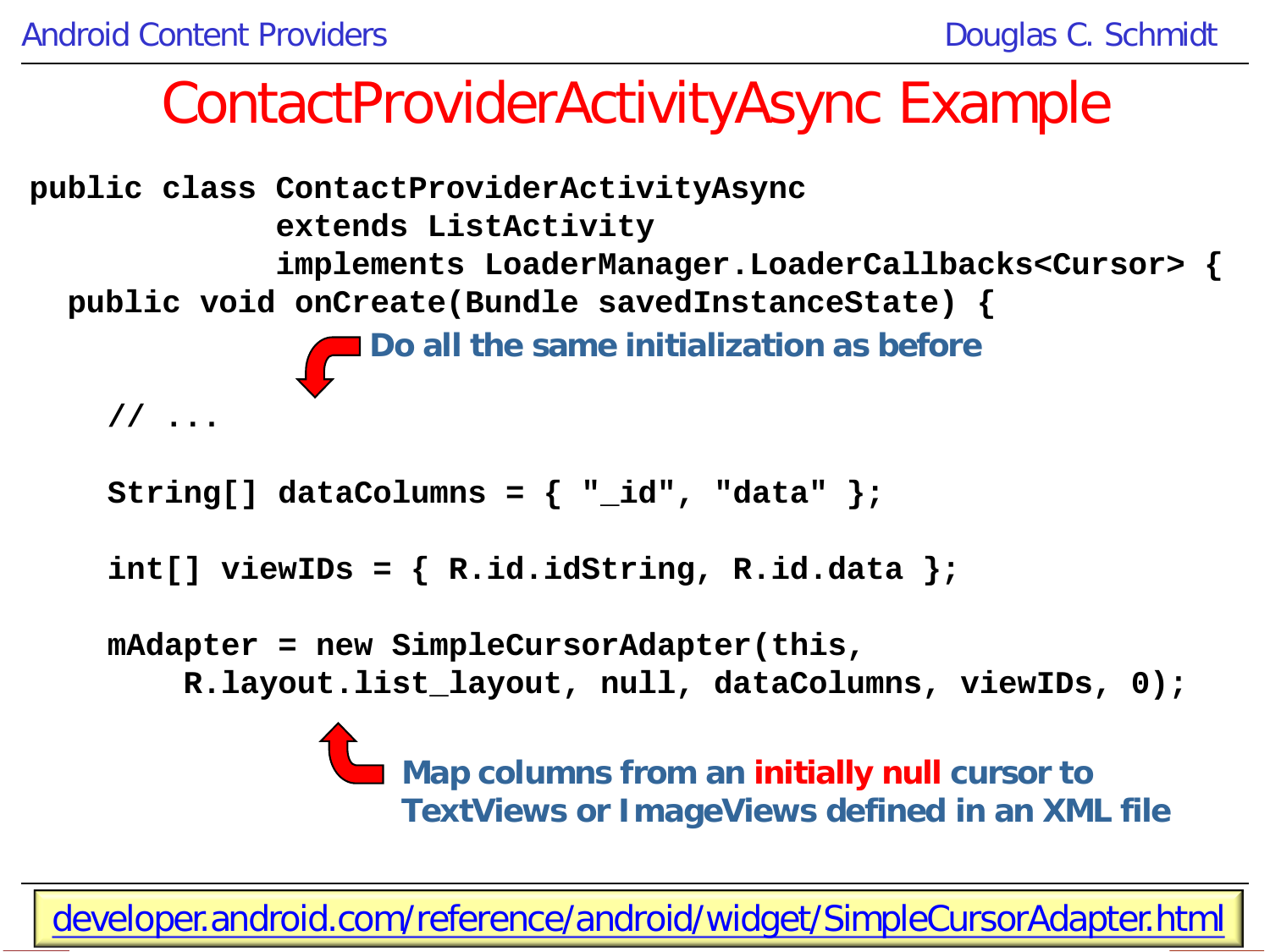

**32** [#initLoader\(int, android.os.Bundle, LoaderManager.LoaderCallbacks<D>\)](http://developer.android.com/reference/android/app/LoaderManager.html#initLoader(int, android.os.Bundle, android.app.LoaderManager.LoaderCallbacks<D>))[developer.android.com/reference/android/app/LoaderManager.html](http://developer.android.com/reference/android/app/LoaderManager.html#initLoader(int, android.os.Bundle, android.app.LoaderManager.LoaderCallbacks<D>))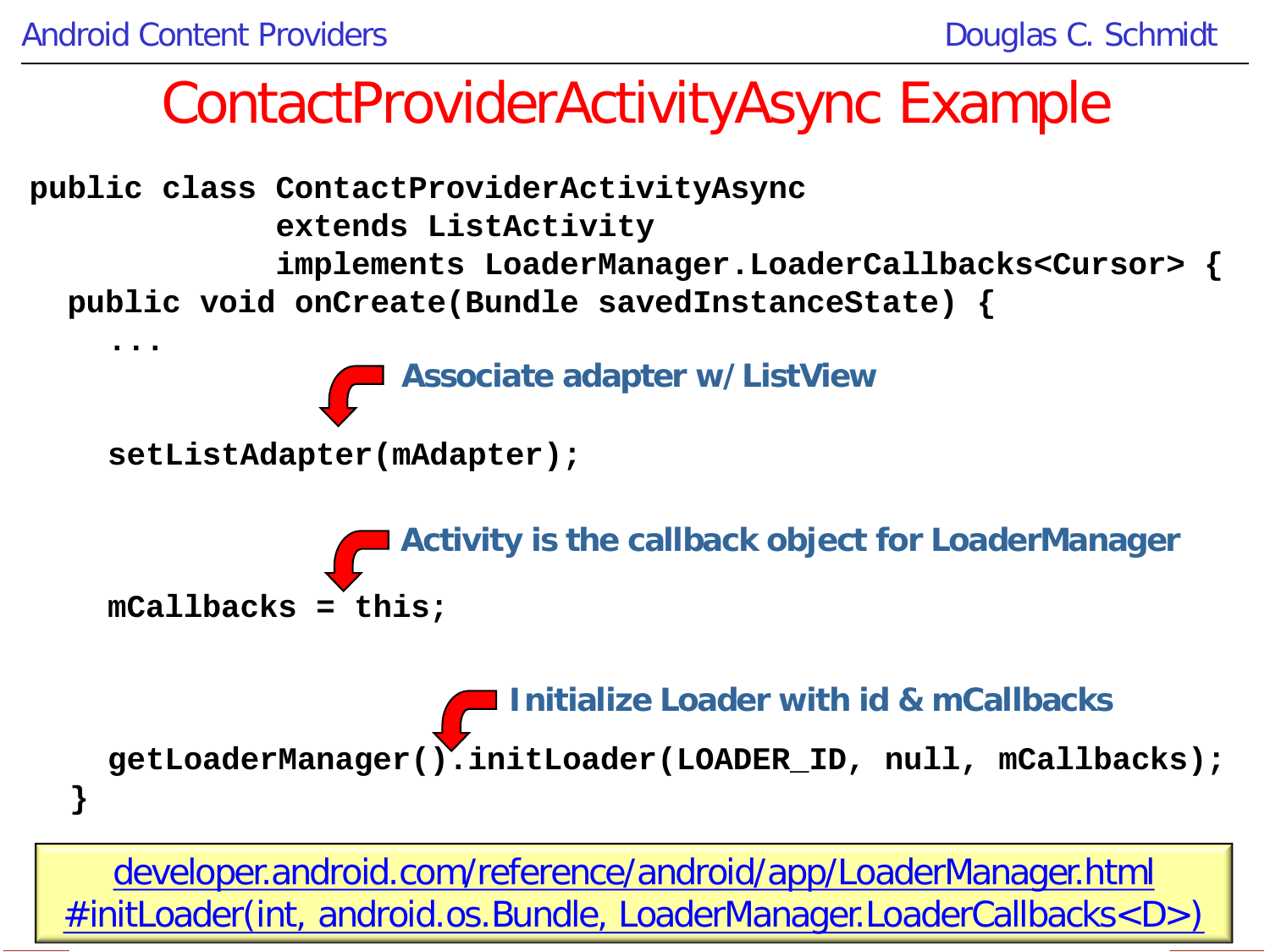**public class ContactProviderActivityAsync extends ListActivity implements LoaderManager.LoaderCallbacks<Cursor> {**

**Create a new CursorLoader with query parameter**

 **public Loader<Cursor> onCreateLoader(int id, Bundle args) { return new CursorLoader(ContentProviderActivityAsync.this, MyCP.CONTENT\_URI, null, null, null, null);**



 **}**

 **...**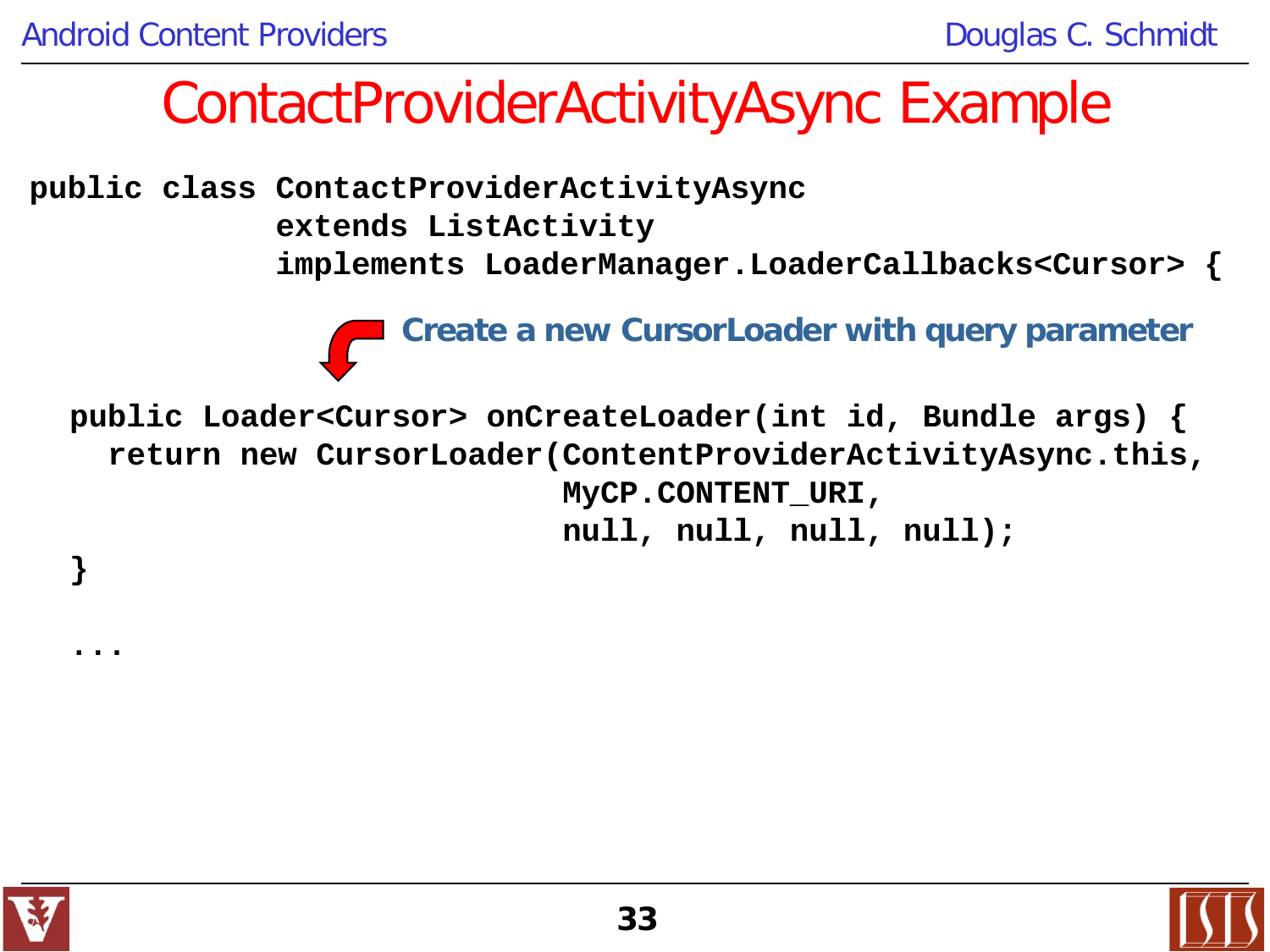**public class ContactProviderActivityAsync extends ListActivity implements LoaderManager.LoaderCallbacks<Cursor> {**

 **public void onLoadFinished(Loader<Cursor> loader,** 

 **Cursor cursor) {**

 **switch (loader.getId()) { case LOADER\_ID:**

**Async load is complete & data is available for SimpleCursorAdapter**

 **mAdapter.swapCursor(cursor);**

**The listview now displays the queried data**



 **}**

 **}**

 **...**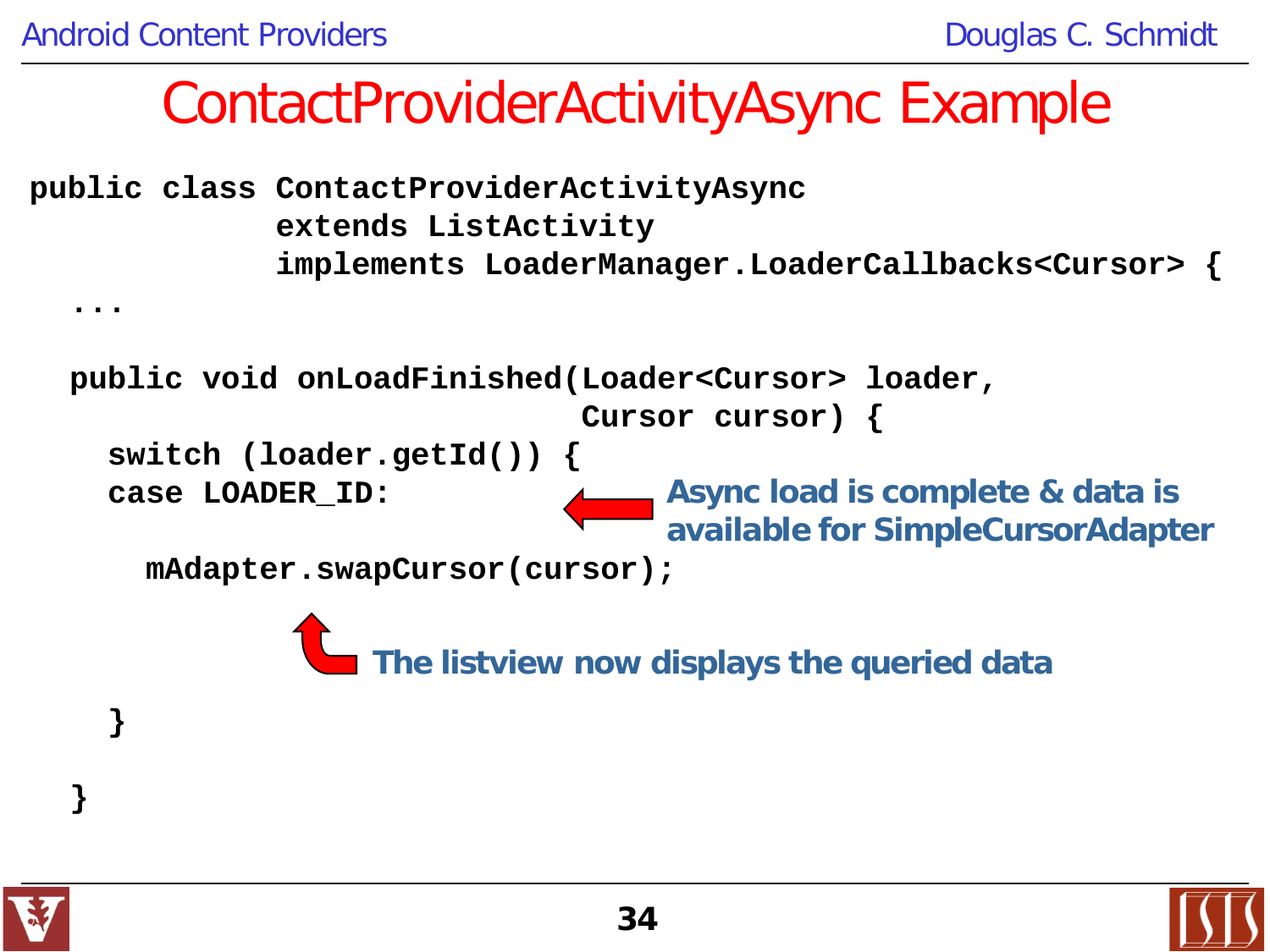#### **Summary**

• The LoaderManager framework helps an App manage longer-running operations in conjunction with the Activity or Fragment lifecycle





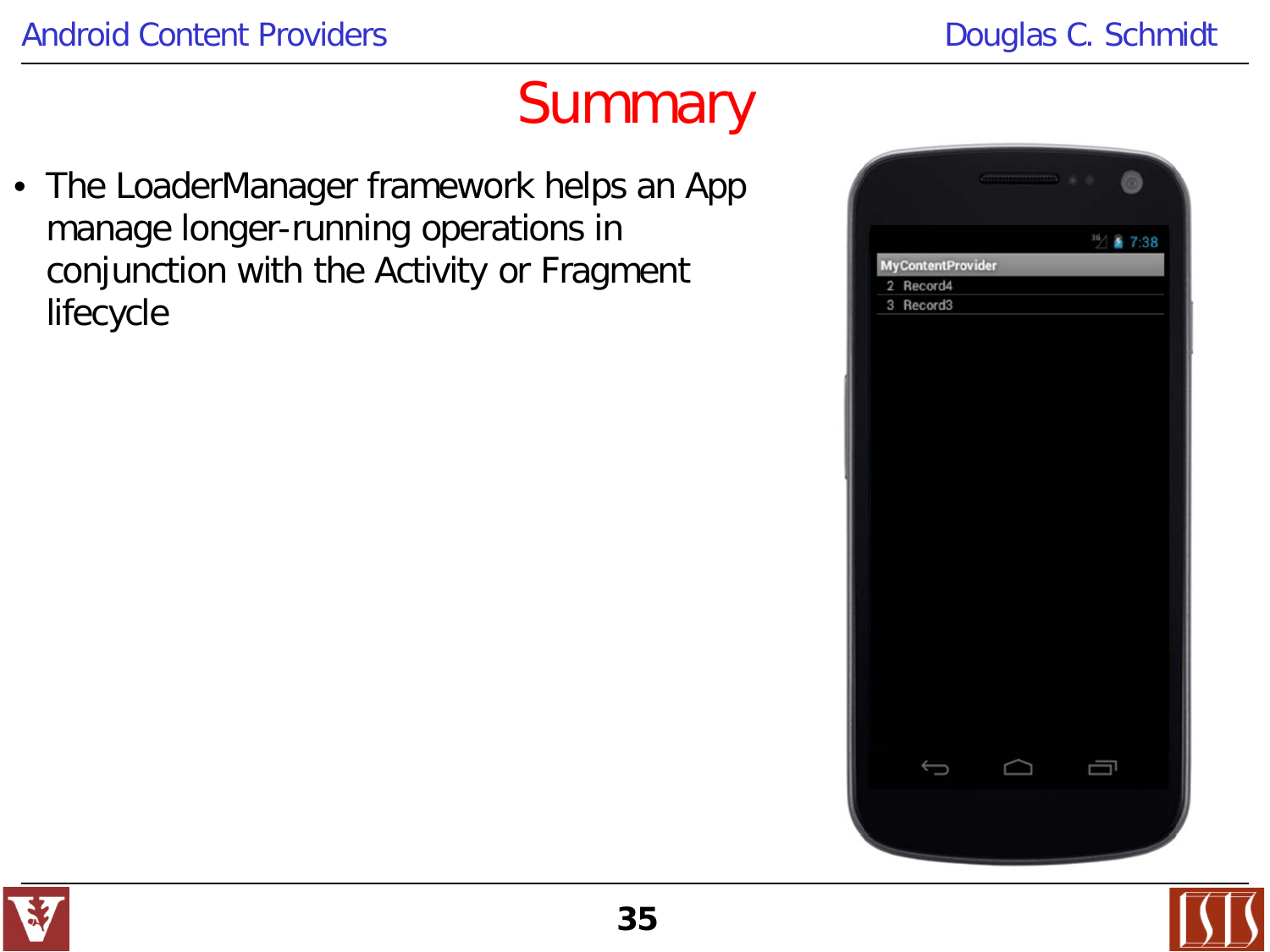#### **Summary**

- The LoaderManager framework helps an App manage longer-running operations in conjunction with the Activity or Fragment lifecycle
- The most common use of LoaderManager is with a Cursorl pader
	- Apps can write their own loaders for loading other types of data





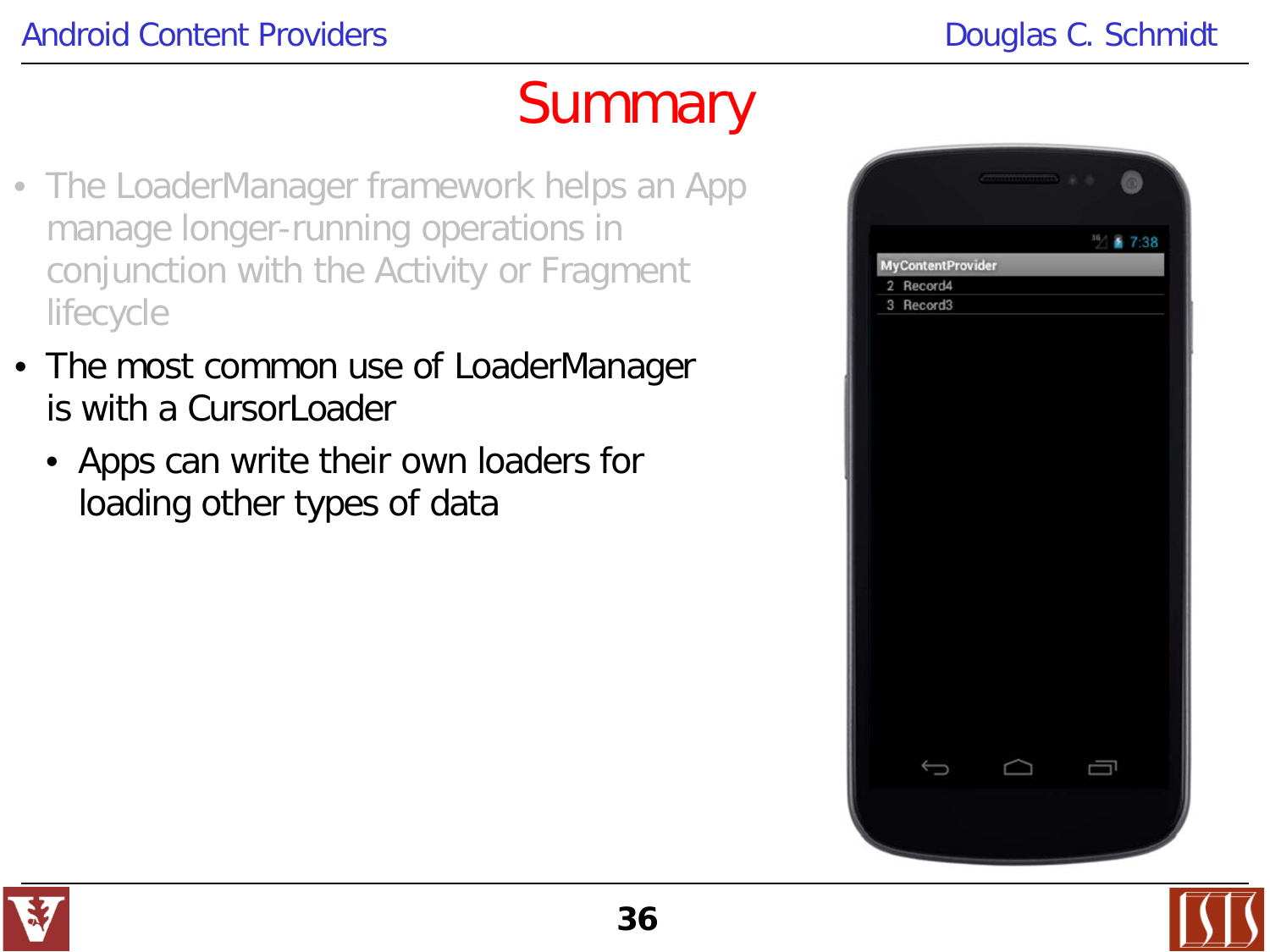# Android Content Providers: Programming with AsyncQueryHandler

#### Douglas C. Schmidt [d.schmidt@vanderbilt.edu](mailto:d.schmidt@vanderbilt.edu) www.dre.vanderbilt.edu/~schmidt



Professor of Computer Science

Institute for Software Integrated Systems

Vanderbilt University Nashville, Tennessee, USA

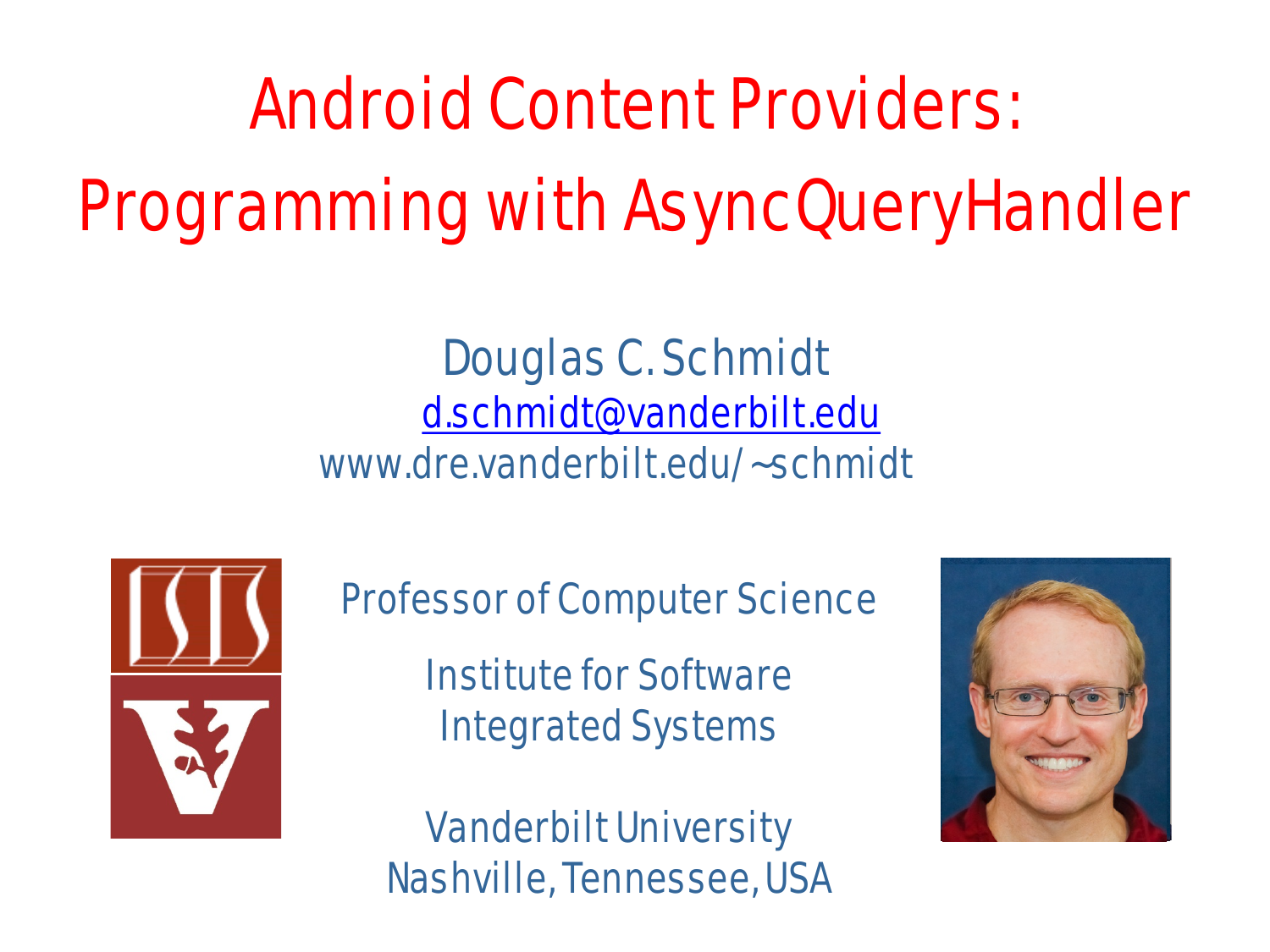### Learning Objectives in this Part of the Module

• Understand how to access Content Providers asynchronously via the AsyncQueryHandler framework





**38**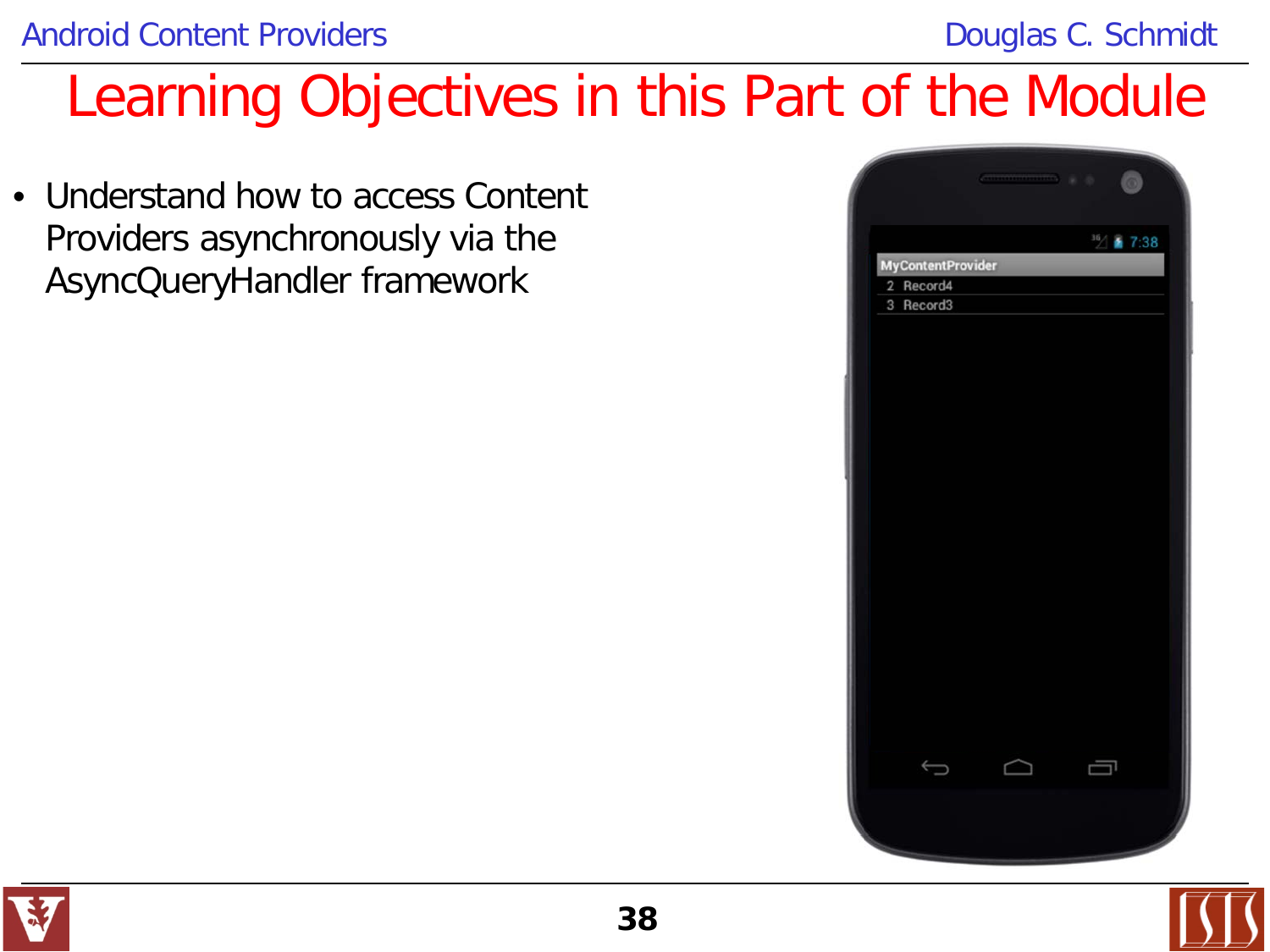- LoaderManager & CursorLoader only provide a way to access results of async invoked query() operations on ContentResolvers
	- Other ContentResolver operations are still synchronous

| public abstract class                       | Summary: Nested Classes   Ctors   Methods   Protected<br>Methods   Inherited Methods   [Expand All]<br><b>Added in API level 1</b> |
|---------------------------------------------|------------------------------------------------------------------------------------------------------------------------------------|
| <b>AsyncQueryHandler</b><br>extends Handler |                                                                                                                                    |
| java.lang.Object<br>Landroid os Handler     | Landroid.content.AsyncQueryHandler                                                                                                 |
| <b>Class Overview</b>                       |                                                                                                                                    |
| queries easier.                             | A helper class to help make handling asynchronous contentResolver                                                                  |

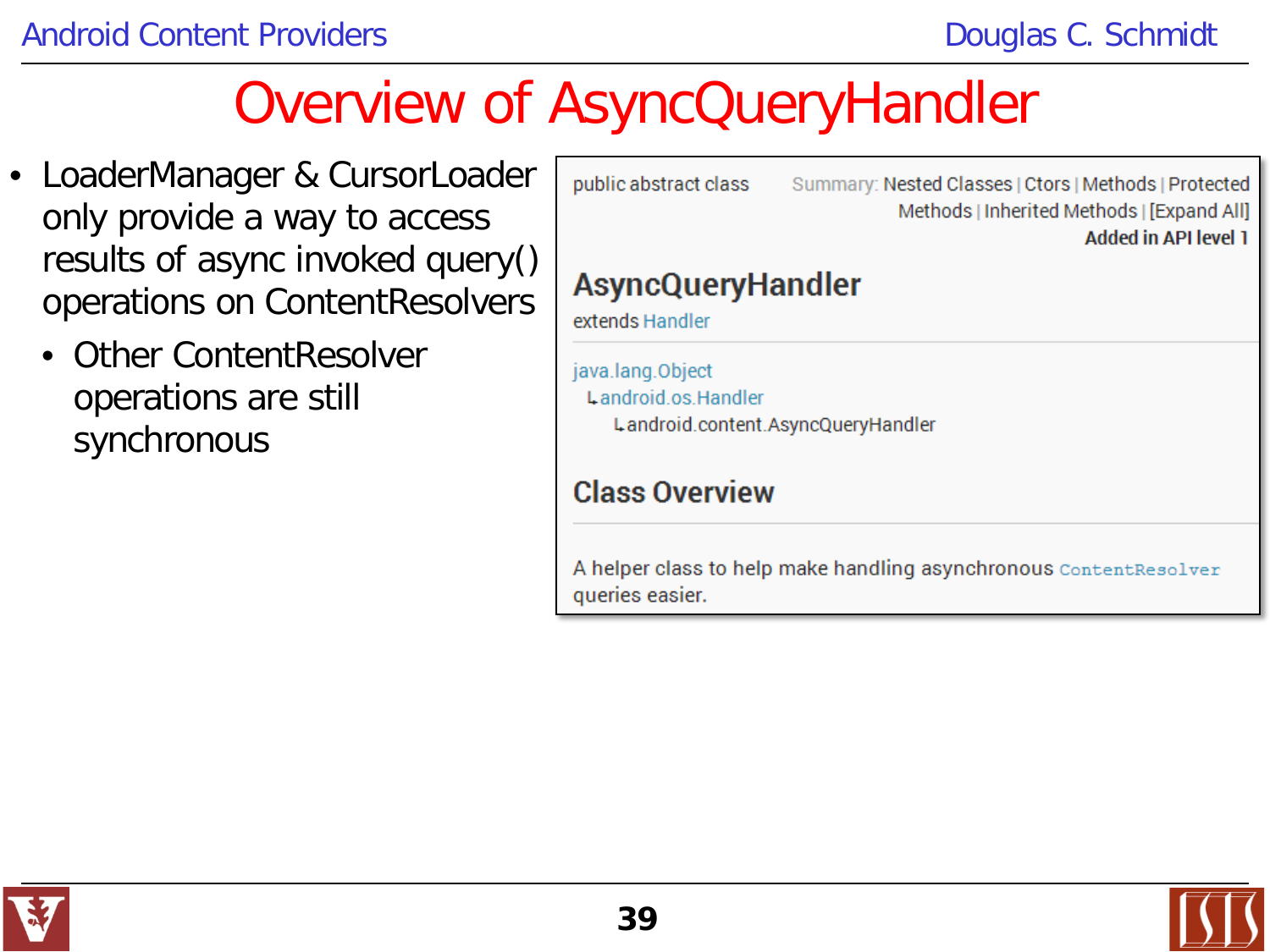- LoaderManager & CursorLoader only provide a way to access results of async invoked query() operations on ContentResolvers
- AsyncQueryHandler invokes all ContentResolver calls asynchronously

| public abstract class                                                         | Summary: Nested Classes   Ctors   Methods   Protected<br>Methods   Inherited Methods   [Expand All]<br>Added in API level 1 |
|-------------------------------------------------------------------------------|-----------------------------------------------------------------------------------------------------------------------------|
| AsyncQueryHandler                                                             |                                                                                                                             |
| extends Handler                                                               |                                                                                                                             |
| java.lang.Object<br>Landroid.os.Handler<br>Landroid.content.AsyncQueryHandler |                                                                                                                             |
| Class Overview                                                                |                                                                                                                             |
| queries easier.                                                               | A helper class to help make handling asynchronous $\mathtt{Contentsolver}$                                                  |

**40** [developer.android.com/reference/android/content/AsyncQueryHandler.html](http://developer.android.com/reference/android/content/AsyncQueryHandler.html)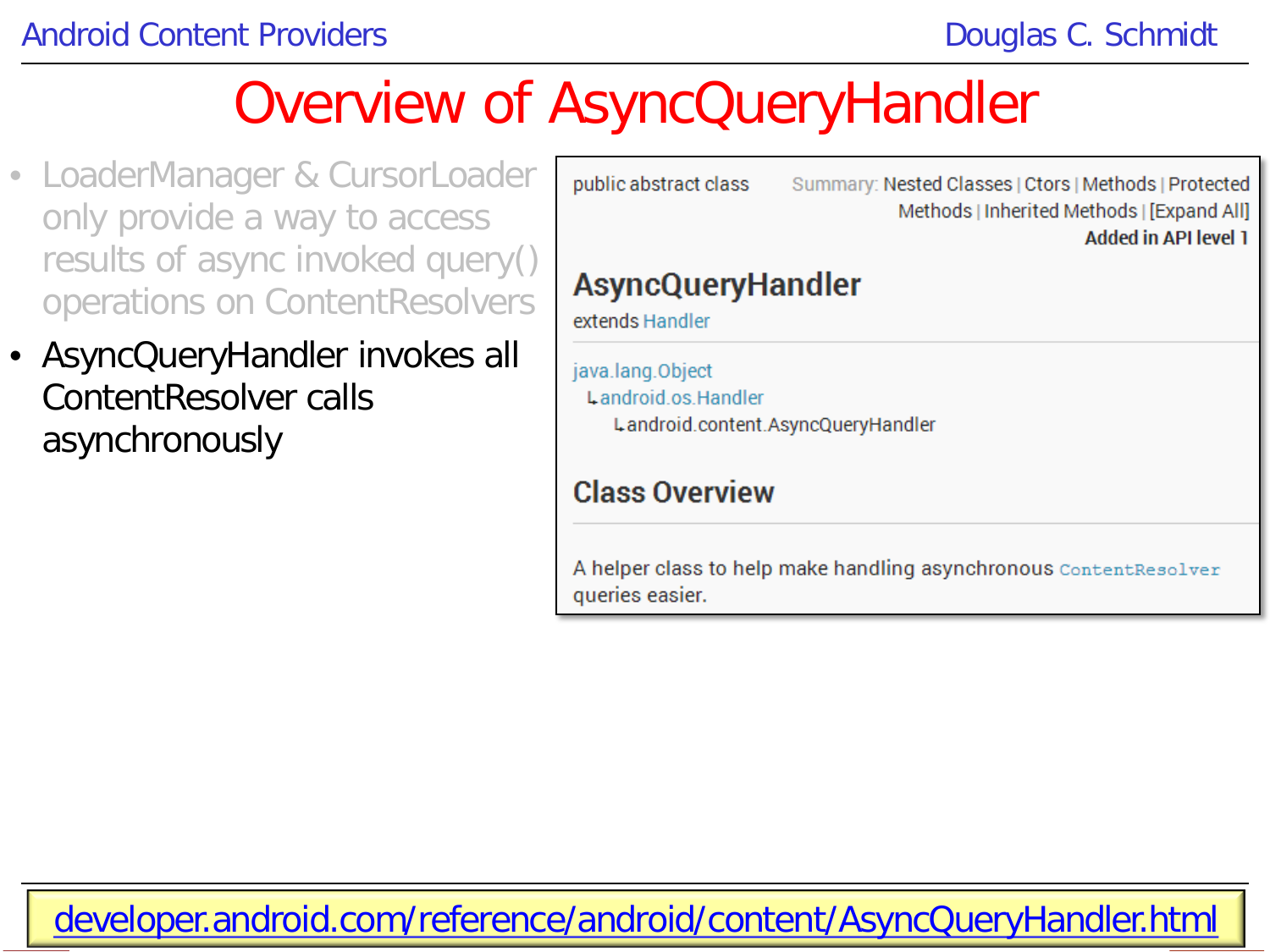- LoaderManager & CursorLoader only provide a way to access results of async invoked query() operations on ContentResolvers
- AsyncQueryHandler invokes all ContentResolver calls asynchronously
	- startDelete () Begins an asynchronous delete

| public abstract class                                                         | Summary: Nested Classes   Ctors   Methods   Protected<br>Methods   Inherited Methods   [Expand All]<br><b>Added in API level 1</b> |
|-------------------------------------------------------------------------------|------------------------------------------------------------------------------------------------------------------------------------|
| <b>AsyncQueryHandler</b><br>extends Handler                                   |                                                                                                                                    |
| java.lang.Object<br>Landroid os Handler<br>Landroid.content.AsyncQueryHandler |                                                                                                                                    |
| <b>Class Overview</b>                                                         |                                                                                                                                    |
| queries easier.                                                               | A helper class to help make handling asynchronous ContentResolver                                                                  |

**41** [#startDelete\(int, java.lang.Object, Uri, java.lang.String, java.lang.String\[\]\)](http://developer.android.com/reference/android/content/AsyncQueryHandler.html#startDelete(int, java.lang.Object, android.net.Uri, java.lang.String, java.lang.String[]))[developer.android.com/reference/android/content/AsyncQueryHandler.html](http://developer.android.com/reference/android/content/AsyncQueryHandler.html#startDelete(int, java.lang.Object, android.net.Uri, java.lang.String, java.lang.String[]))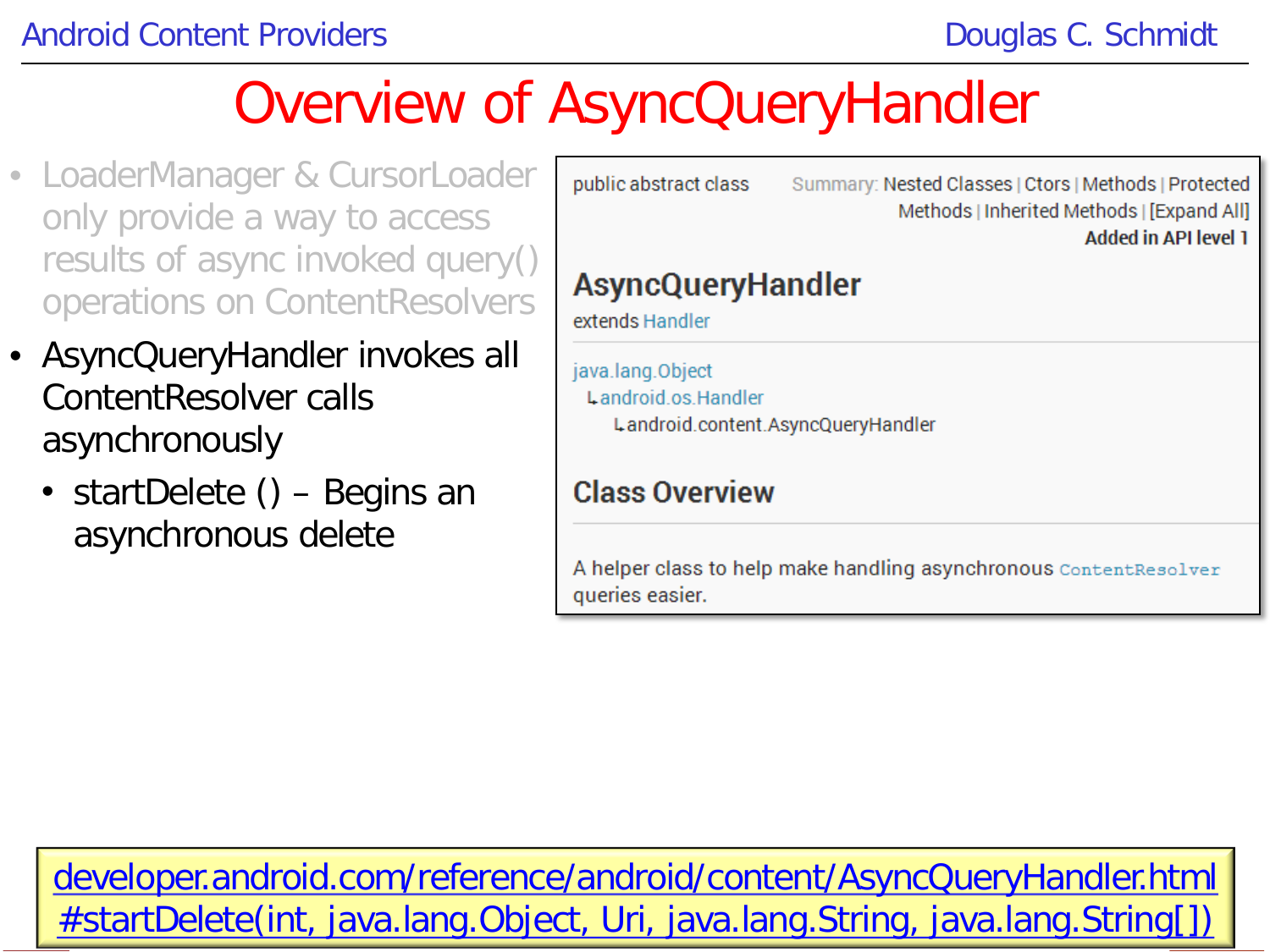- LoaderManager & CursorLoader only provide a way to access results of async invoked query() operations on ContentResolvers
- AsyncQueryHandler invokes all ContentResolver calls asynchronously
	- startDelete () Begins an asynchronous delete
	- startInsert () Begins an asynchronous insert

| public abstract class                                                        | Summary: Nested Classes   Ctors   Methods   Protected<br>Methods   Inherited Methods   [Expand All]<br><b>Added in API level 1</b> |
|------------------------------------------------------------------------------|------------------------------------------------------------------------------------------------------------------------------------|
| AsyncQueryHandler<br>extends Handler                                         |                                                                                                                                    |
| ava.lang.Object<br>Landroid.os.Handler<br>Landroid.content.AsyncQueryHandler |                                                                                                                                    |
| Class Overview                                                               |                                                                                                                                    |
| queries easier.                                                              | A helper class to help make handling asynchronous <code>contentResolver</code>                                                     |
|                                                                              |                                                                                                                                    |

**42** [#startInsert\(int, java.lang.Object, Uri, android.content.ContentValues\)](http://developer.android.com/reference/android/content/AsyncQueryHandler.html#startInsert(int, java.lang.Object, android.net.Uri, android.content.ContentValues))[developer.android.com/reference/android/content/AsyncQueryHandler.html](http://developer.android.com/reference/android/content/AsyncQueryHandler.html#startInsert(int, java.lang.Object, android.net.Uri, android.content.ContentValues))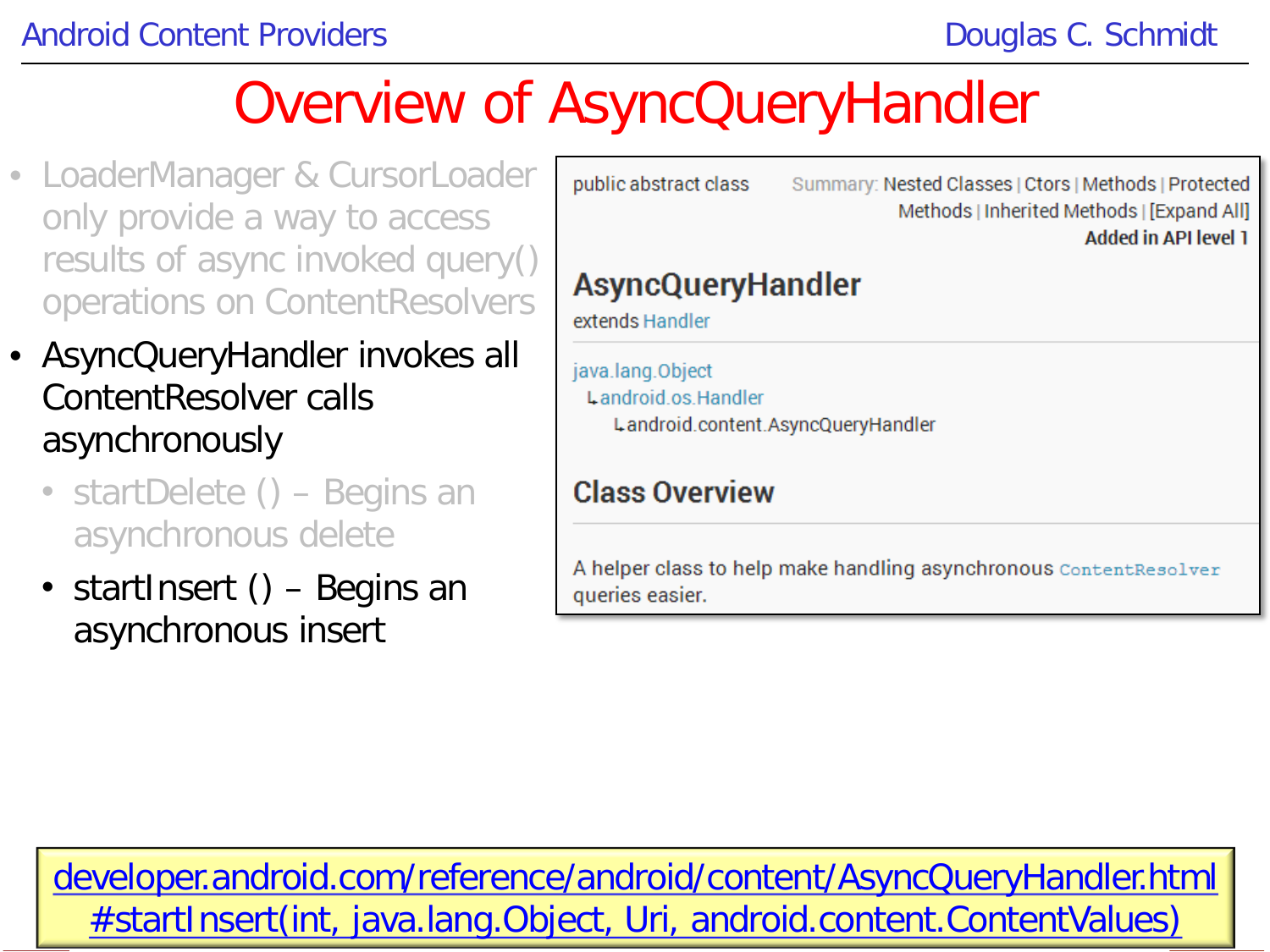- LoaderManager & CursorLoader only provide a way to access results of async invoked query() operations on ContentResolvers
- AsyncQueryHandler invokes all ContentResolver calls asynchronously
	- startDelete () Begins an asynchronous delete
	- startInsert () Begins an asynchronous insert
	- startQuery () Begins an asynchronous query

| Summary: Nested Classes   Ctors   Methods   Protected<br>Methods   Inherited Methods   [Expand All]<br><b>Added in API level 1</b><br>Landroid os Handler<br>Landroid.content.AsyncQueryHandler |                       |  |
|-------------------------------------------------------------------------------------------------------------------------------------------------------------------------------------------------|-----------------------|--|
| AsyncQueryHandler<br>extends Handler<br>java.lang.Object<br>Class Overview<br>A helper class to help make handling asynchronous contentResolver<br>queries easier.                              | public abstract class |  |
|                                                                                                                                                                                                 |                       |  |
|                                                                                                                                                                                                 |                       |  |
|                                                                                                                                                                                                 |                       |  |
|                                                                                                                                                                                                 |                       |  |

**43** [#startQuery\(int, Object, Uri, String\[\], String, String\[\], String\)](http://developer.android.com/reference/android/content/AsyncQueryHandler.html#startQuery(int, java.lang.Object, android.net.Uri, java.lang.String[], java.lang.String, java.lang.String[], java.lang.String))[developer.android.com/reference/android/content/AsyncQueryHandler.html](http://developer.android.com/reference/android/content/AsyncQueryHandler.html#startQuery(int, java.lang.Object, android.net.Uri, java.lang.String[], java.lang.String, java.lang.String[], java.lang.String))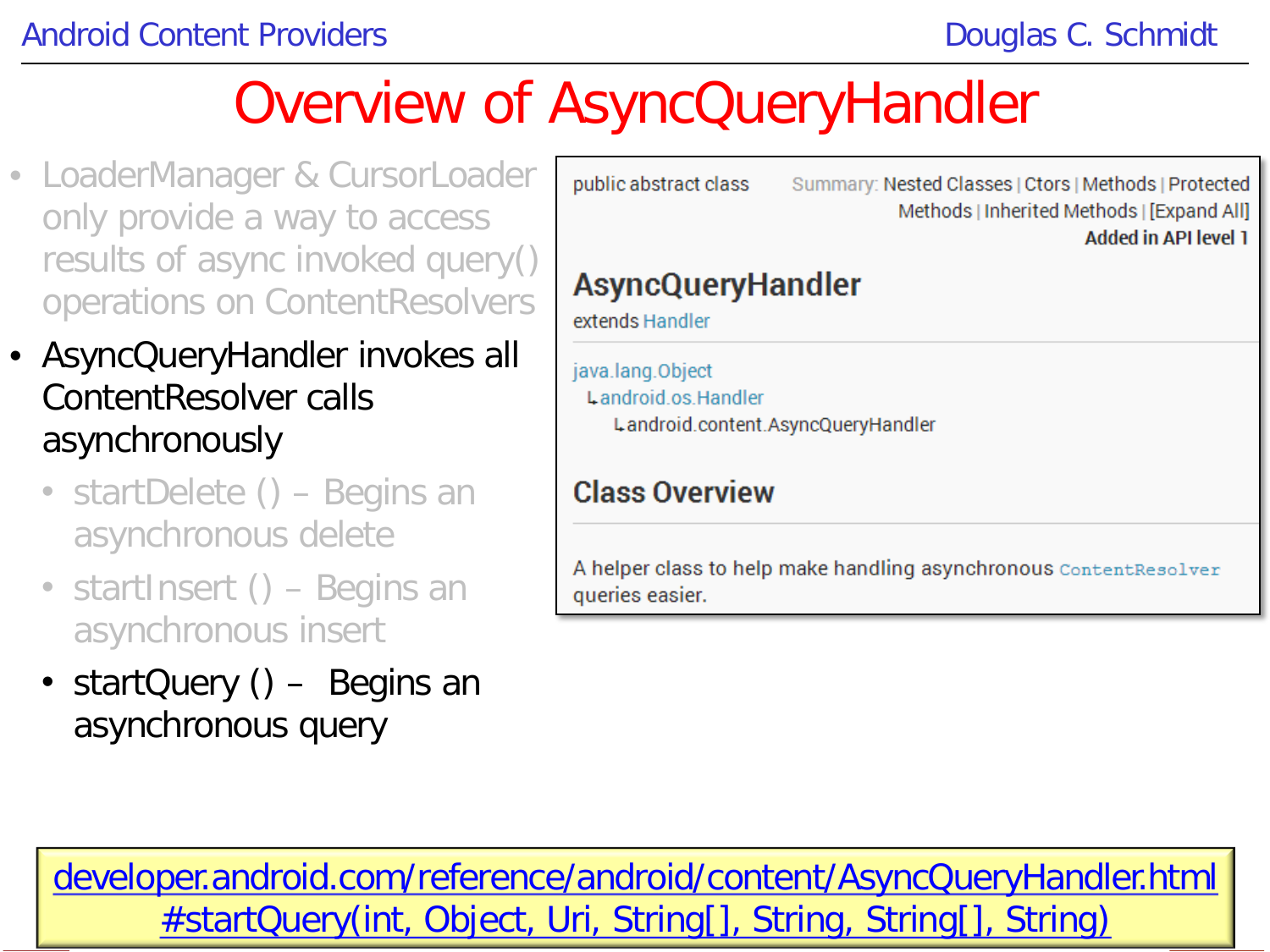- LoaderManager & CursorLoade only provide a way to access results of async invoked query operations on ContentResolver
- AsyncQueryHandler invokes all ContentResolver calls asynchronously
	- startDelete () Begins an asynchronous delete
	- startInsert () Begins an asynchronous insert
	- startQuery () Begins an asynchronous query
	- startUpdate () Begins an asynchronous update

| public abstract class                       | Summary: Nested Classes   Ctors   Methods   Protected<br>Methods   Inherited Methods   [Expand All]<br>Added in API level 1 |
|---------------------------------------------|-----------------------------------------------------------------------------------------------------------------------------|
| <b>AsyncQueryHandler</b><br>extends Handler |                                                                                                                             |
| java.lang.Object<br>Landroid.os.Handler     | Landroid.content.AsyncQueryHandler                                                                                          |
| <b>Class Overview</b>                       |                                                                                                                             |

[startUpdate\(int, Object, Uri, android.content.ContentValues, String, String\[\]\)](http://developer.android.com/reference/android/content/AsyncQueryHandler.html#startUpdate(int, java.lang.Object, android.net.Uri, android.content.ContentValues, java.lang.String, java.lang.String[])) [developer.android.com/reference/android/content/AsyncQueryHandler.html#](http://developer.android.com/reference/android/content/AsyncQueryHandler.html#startUpdate(int, java.lang.Object, android.net.Uri, android.content.ContentValues, java.lang.String, java.lang.String[]))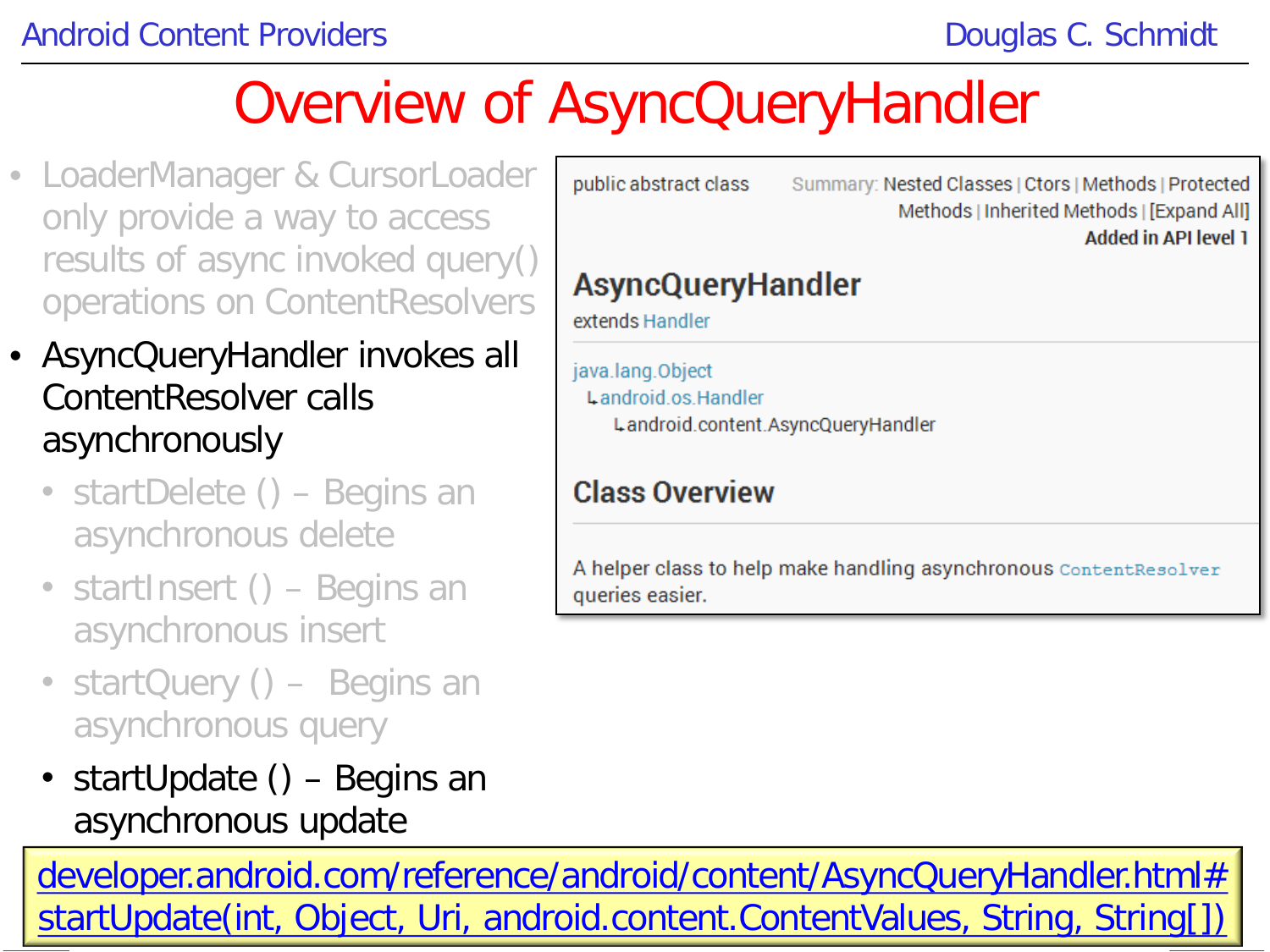- LoaderManager & CursorLoader only provide a way to access results of async invoked query() operations on ContentResolvers
- AsyncQueryHandler invokes all ContentResolver calls asynchronously
- Async operations can be cancelled via cancelOperation()

| public abstract class                                                         | Summary: Nested Classes   Ctors   Methods   Protected<br>Methods   Inherited Methods   [Expand All]<br><b>Added in API level 1</b> |
|-------------------------------------------------------------------------------|------------------------------------------------------------------------------------------------------------------------------------|
| <b>AsyncQueryHandler</b><br>extends Handler                                   |                                                                                                                                    |
| java.lang.Object<br>Landroid os Handler<br>Landroid.content.AsyncQueryHandler |                                                                                                                                    |
| <b>Class Overview</b>                                                         |                                                                                                                                    |
| queries easier.                                                               | A helper class to help make handling asynchronous ContentResolver                                                                  |

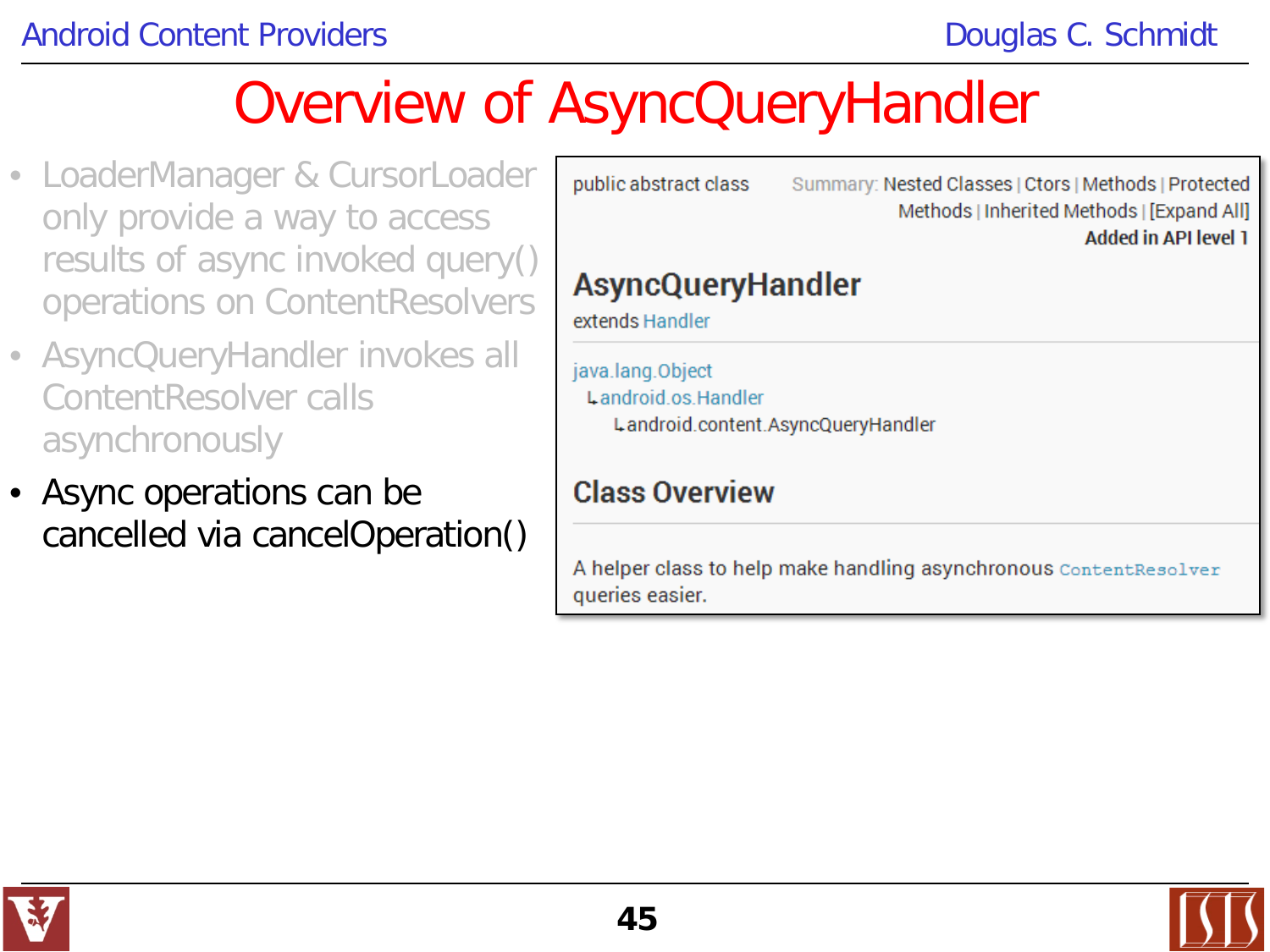- Defines callback hook methods that are invoked in a handler thread when async operations invoked on a ContentResolver have completed
	- onDeleteComplete () Called when async delete completes

| public abstract class                                                         | Summary: Nested Classes   Ctors   Methods   Protected<br>Methods   Inherited Methods   [Expand All]<br><b>Added in API level 1</b> |  |  |  |  |
|-------------------------------------------------------------------------------|------------------------------------------------------------------------------------------------------------------------------------|--|--|--|--|
| AsyncQueryHandler<br>extends Handler                                          |                                                                                                                                    |  |  |  |  |
| java.lang.Object<br>Landroid.os.Handler<br>Landroid.content.AsyncQueryHandler |                                                                                                                                    |  |  |  |  |
| Class Overview                                                                |                                                                                                                                    |  |  |  |  |
| queries easier.                                                               | A helper class to help make handling asynchronous ContentResolver                                                                  |  |  |  |  |

**46** [#onDeleteComplete\(int, java.lang.Object, int\)](http://developer.android.com/reference/android/content/AsyncQueryHandler.html#onDeleteComplete(int, java.lang.Object, int))[developer.android.com/reference/android/content/AsyncQueryHandler.html](http://developer.android.com/reference/android/content/AsyncQueryHandler.html#onDeleteComplete(int, java.lang.Object, int))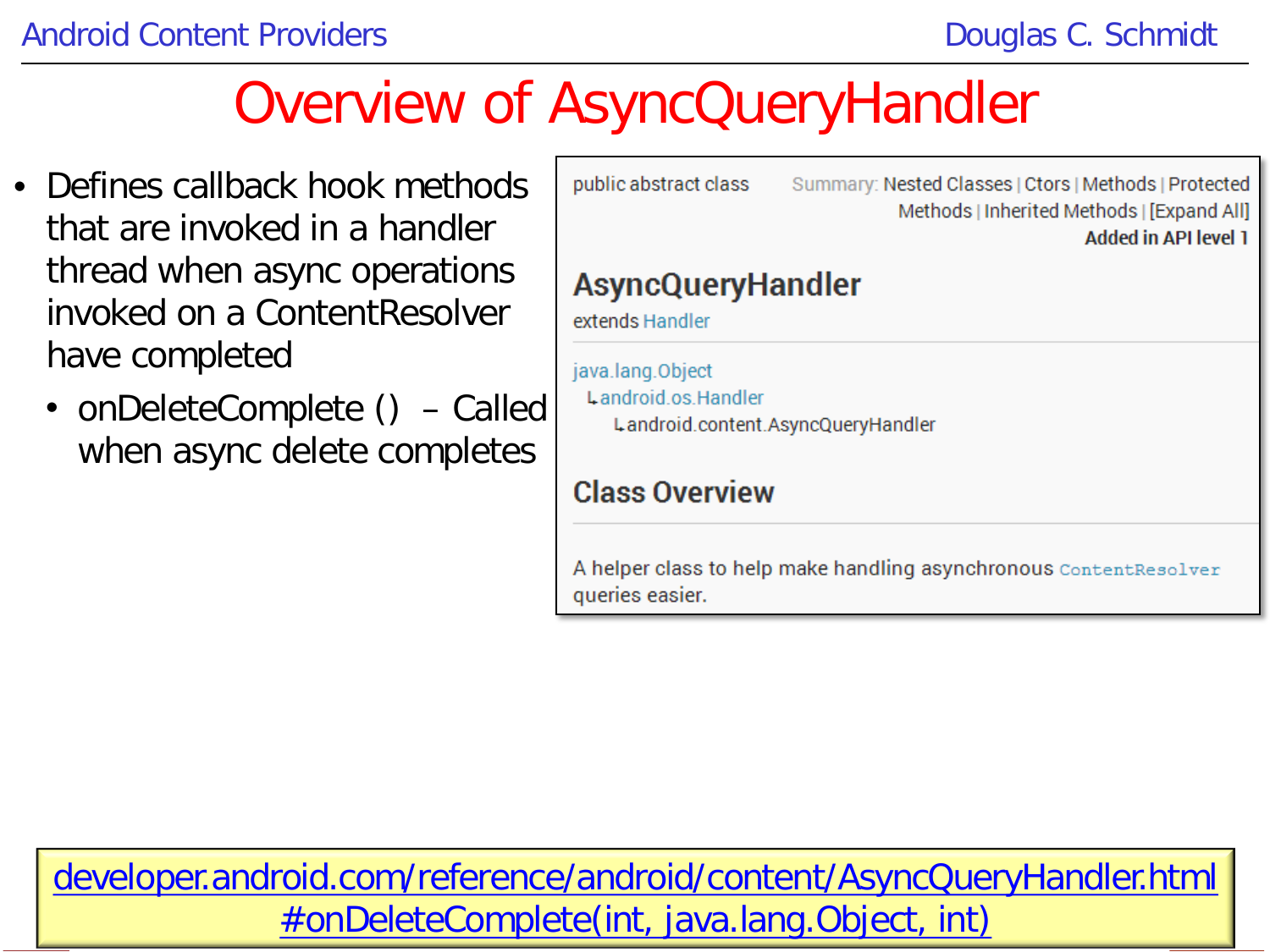- Defines callback hook methods that are invoked in a handler thread when async operations invoked on a ContentResolver have completed
	- onDeleteComplete () Called when async delete completes
	- onInsertComplete () Called when async insert completes

| public abstract class                       | Summary: Nested Classes   Ctors   Methods   Protected<br>Methods   Inherited Methods   [Expand All]<br><b>Added in API level 1</b> |  |  |  |  |
|---------------------------------------------|------------------------------------------------------------------------------------------------------------------------------------|--|--|--|--|
| <b>AsyncQueryHandler</b><br>extends Handler |                                                                                                                                    |  |  |  |  |
| java.lang.Object<br>Landroid os Handler     | Landroid.content.AsyncQueryHandler                                                                                                 |  |  |  |  |
| <b>Class Overview</b>                       |                                                                                                                                    |  |  |  |  |
| queries easier.                             | A helper class to help make handling asynchronous ContentResolver                                                                  |  |  |  |  |

**47** [#onInsertComplete\(int, java.lang.Object, android.net.Uri\)](http://developer.android.com/reference/android/content/AsyncQueryHandler.html#onInsertComplete(int, java.lang.Object, android.net.Uri))[developer.android.com/reference/android/content/AsyncQueryHandler.html](http://developer.android.com/reference/android/content/AsyncQueryHandler.html#onInsertComplete(int, java.lang.Object, android.net.Uri))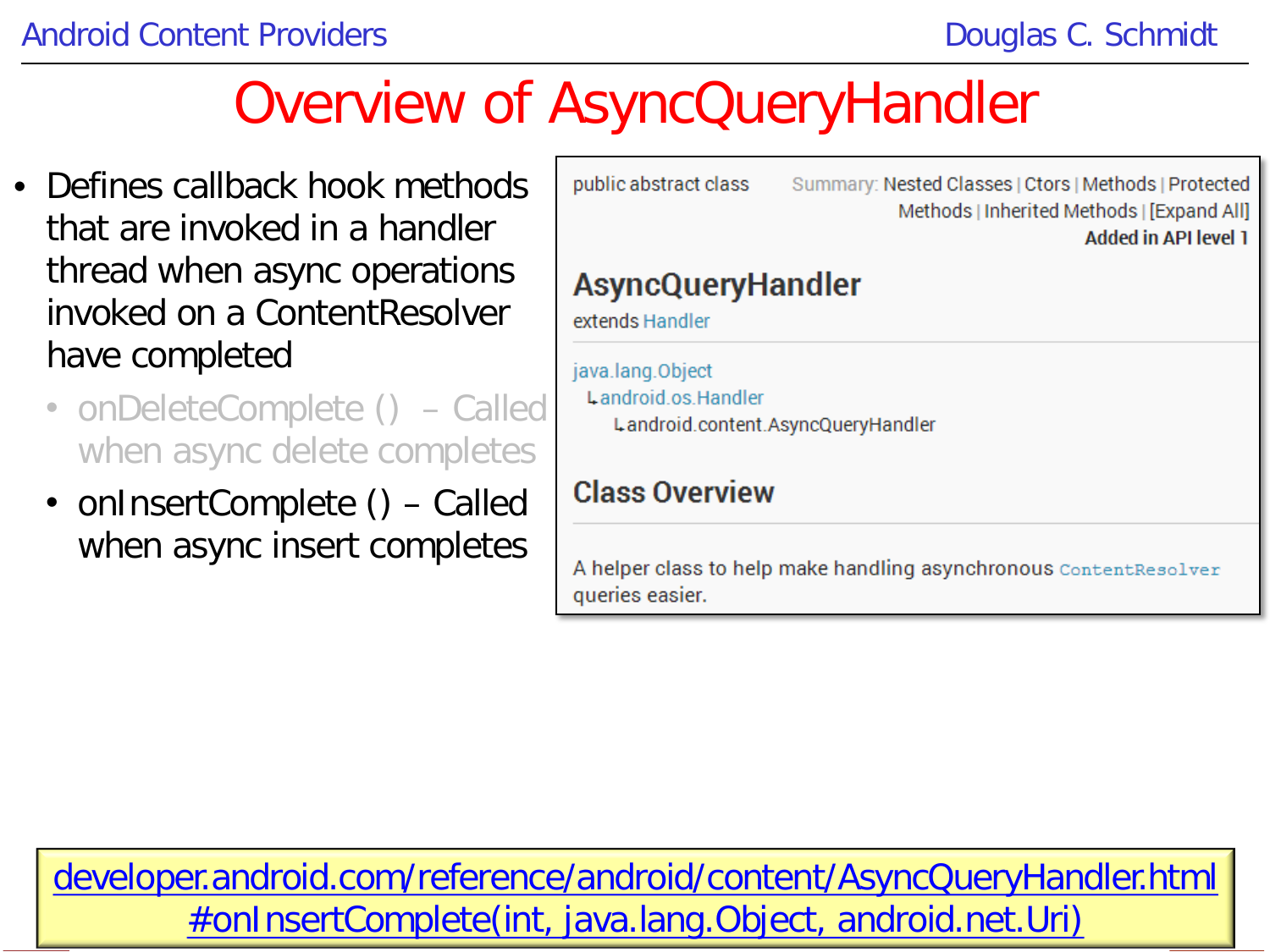- Defines callback hook methods that are invoked in a handler thread when async operations invoked on a ContentResolver have completed
	- onDeleteComplete () Called when async delete completes
	- onInsertComplete () Called when async insert completes
	- onQueryComplete () Called when async query completes

| public abstract class                   | Summary: Nested Classes   Ctors   Methods   Protected<br>Methods   Inherited Methods   [Expand All]<br><b>Added in API level 1</b> |
|-----------------------------------------|------------------------------------------------------------------------------------------------------------------------------------|
| AsyncQueryHandler<br>extends Handler    |                                                                                                                                    |
| java.lang.Object<br>Landroid os Handler | Landroid.content.AsyncQueryHandler                                                                                                 |
| <b>Class Overview</b>                   |                                                                                                                                    |
| queries easier.                         | A helper class to help make handling asynchronous ContentResolver                                                                  |
|                                         |                                                                                                                                    |

**48** [#onQueryComplete\(int, java.lang.Object, android.database.Cursor\)](http://developer.android.com/reference/android/content/AsyncQueryHandler.html#onQueryComplete(int, java.lang.Object, android.database.Cursor))[developer.android.com/reference/android/content/AsyncQueryHandler.html](http://developer.android.com/reference/android/content/AsyncQueryHandler.html#onQueryComplete(int, java.lang.Object, android.database.Cursor))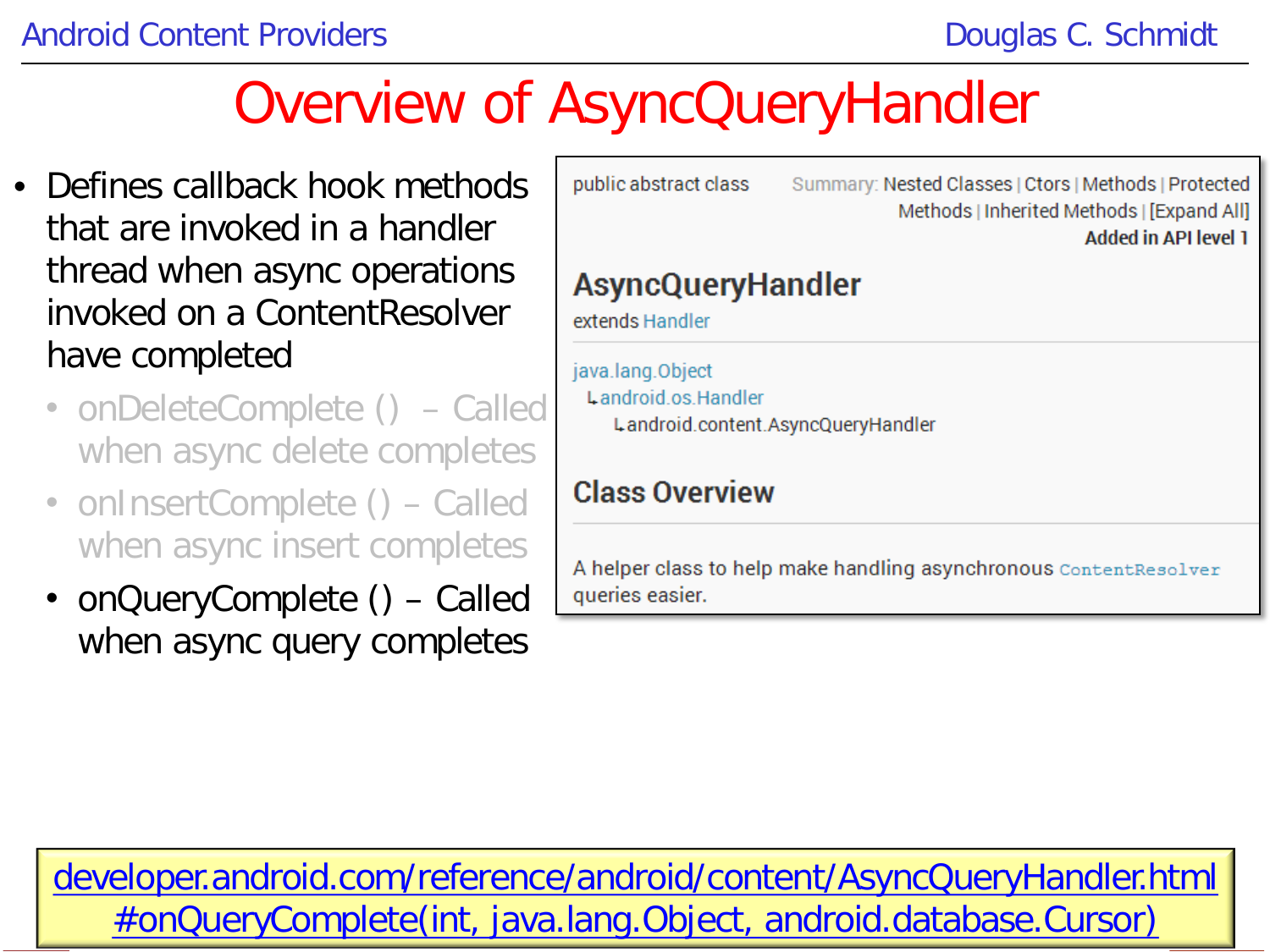- Defines callback hook methods that are invoked in a handler thread when async operations invoked on a ContentResolver have completed
	- onDeleteComplete () Called when async delete completes
	- onInsertComplete () Called when async insert completes
	- onQueryComplete () Called when async query completes
	- onUpdateComplete () Called when async update completes

| public abstract class                                                         | Summary: Nested Classes   Ctors   Methods   Protected<br>Methods   Inherited Methods   [Expand All]<br><b>Added in API level 1</b> |
|-------------------------------------------------------------------------------|------------------------------------------------------------------------------------------------------------------------------------|
| AsyncQueryHandler<br>extends Handler                                          |                                                                                                                                    |
| java.lang.Object<br>Landroid.os.Handler<br>Landroid.content.AsyncQueryHandler |                                                                                                                                    |
| Class Overview                                                                |                                                                                                                                    |
| queries easier.                                                               | A helper class to help make handling asynchronous <code>contentResolver</code>                                                     |
|                                                                               |                                                                                                                                    |

**49** [#onUpdateComplete\(int, java.lang.Object, int\)](http://developer.android.com/reference/android/content/AsyncQueryHandler.html#onUpdateComplete(int, java.lang.Object, int))[developer.android.com/reference/android/content/AsyncQueryHandler.html](http://developer.android.com/reference/android/content/AsyncQueryHandler.html#onUpdateComplete(int, java.lang.Object, int))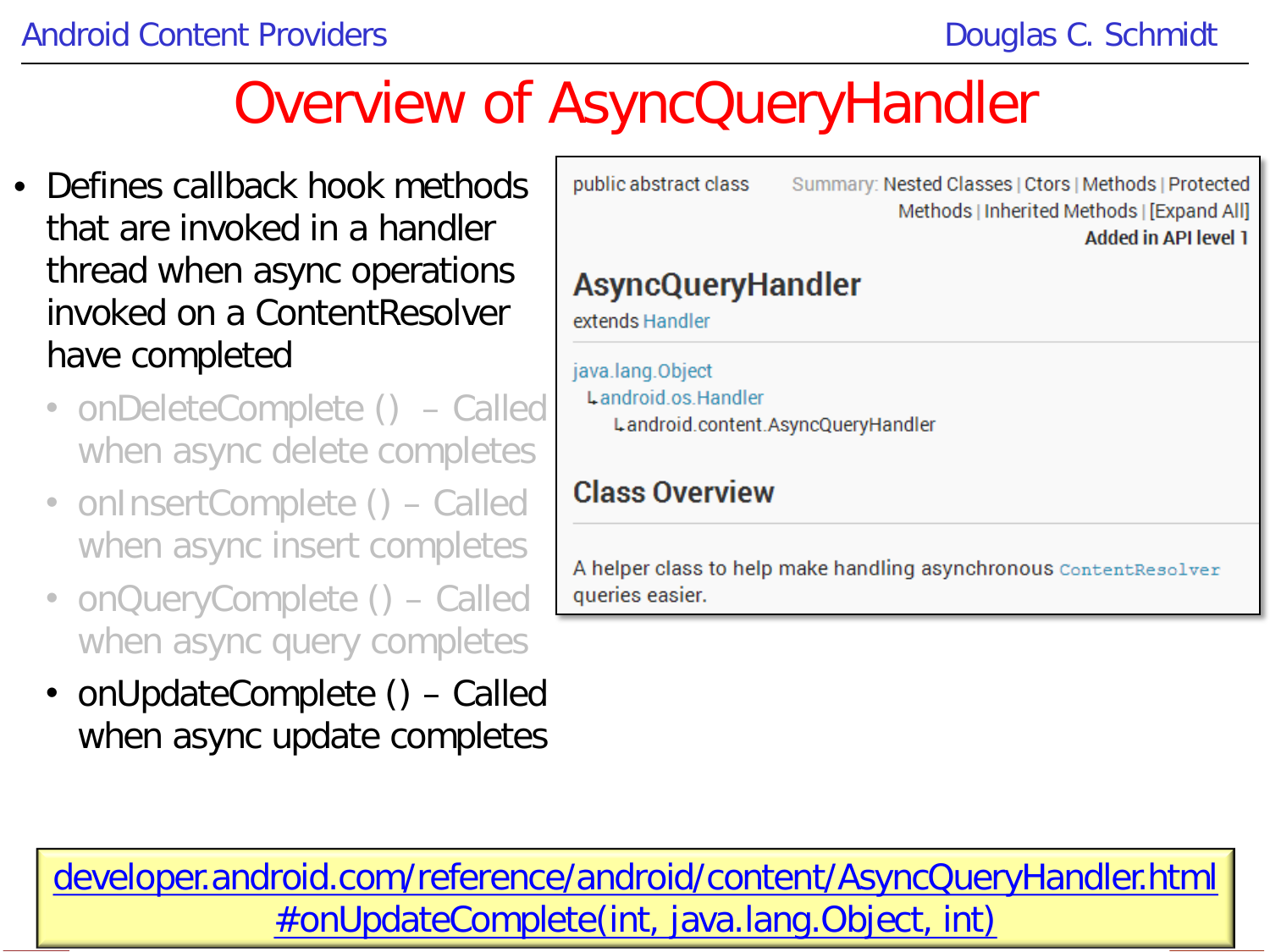• Shows how to implement a ContentProvider that is accessed asynchronously





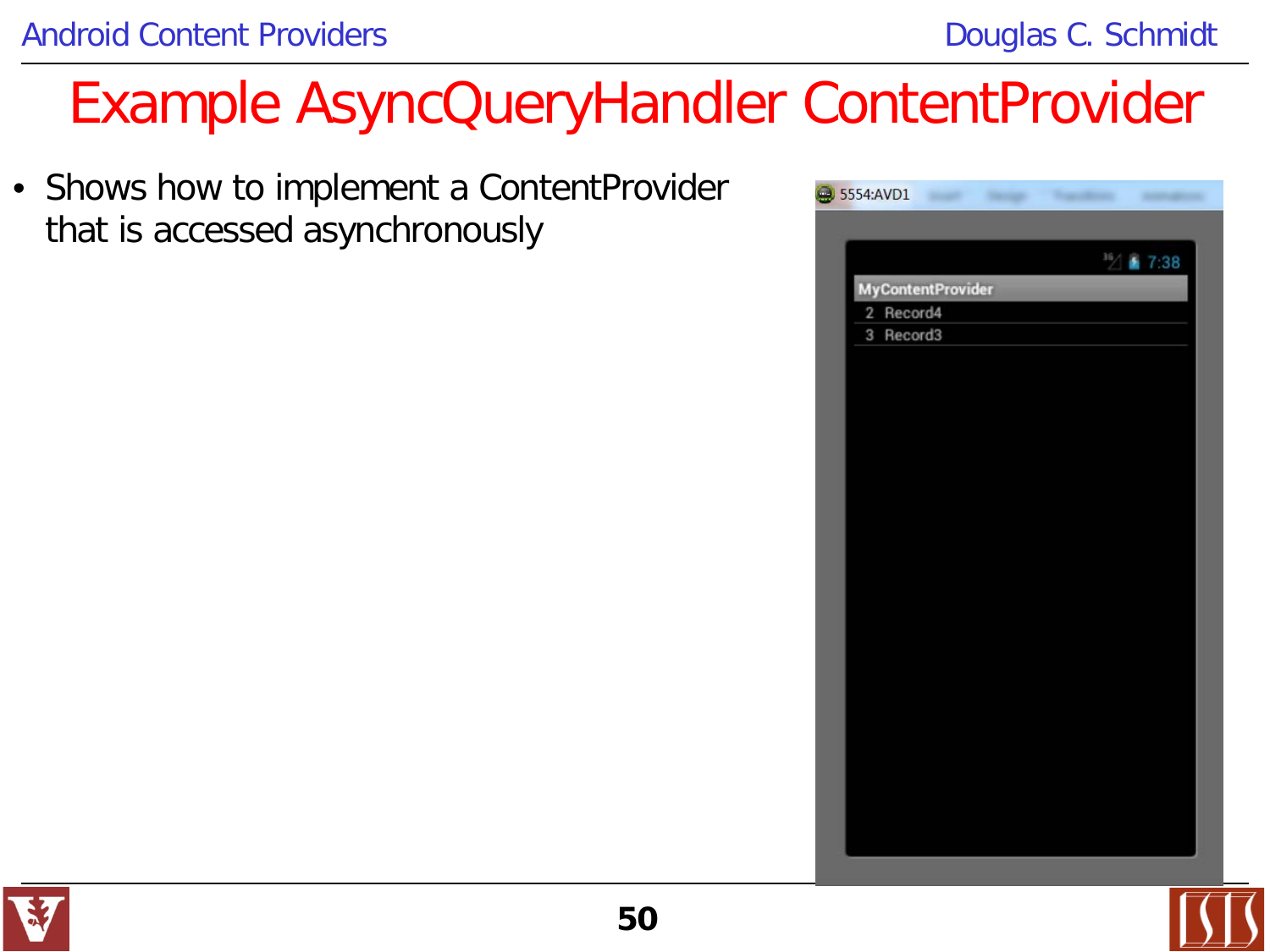- Shows how to implement a ContentProvider that is accessed asynchronously
- Stores the DataRecord objects in a HashMap



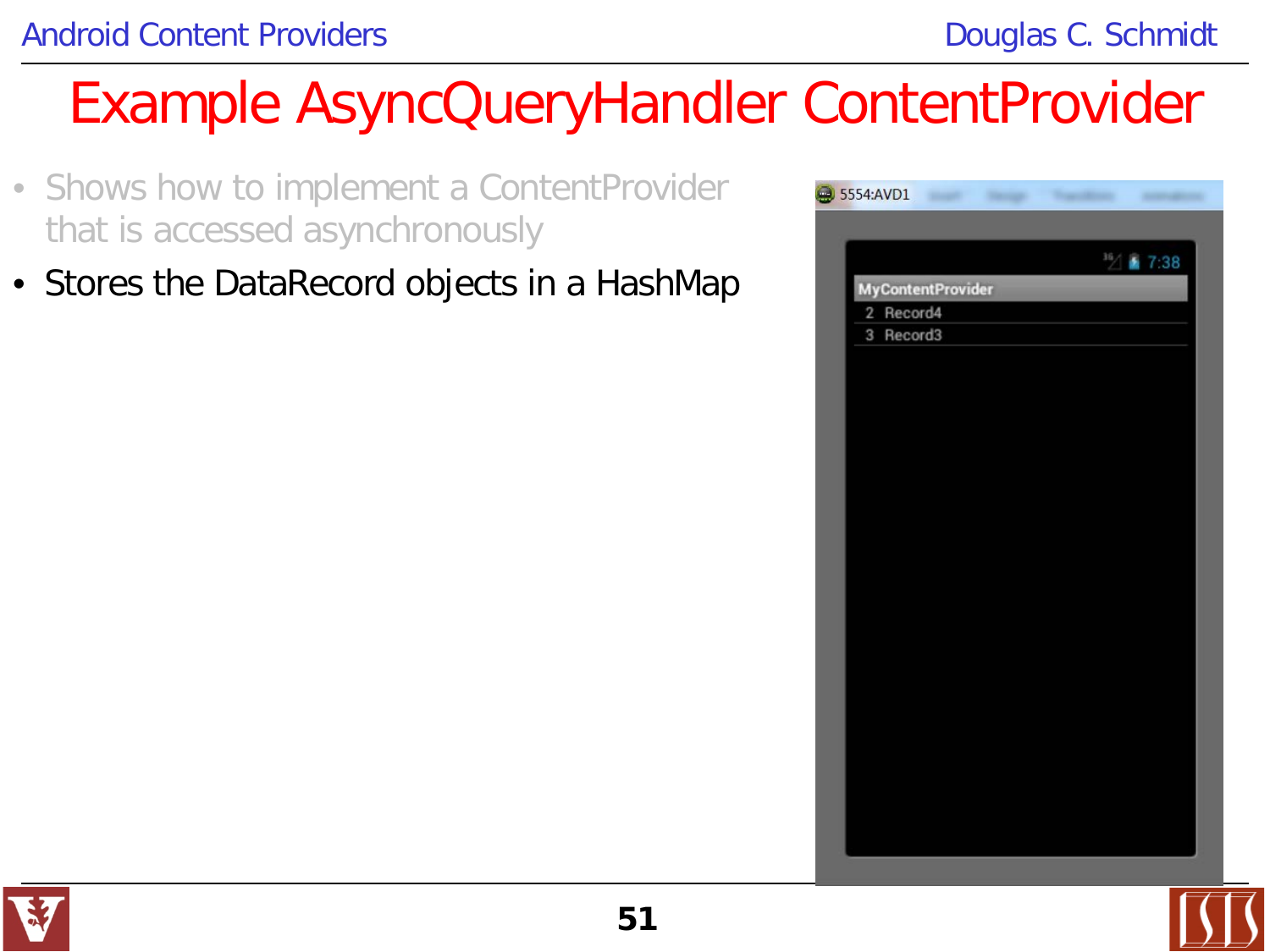- Shows how to implement a ContentProvider that is accessed asynchronously
- Stores the DataRecord objects in a HashMap
- Supports all the ContentProvider "CRUD" operations
	- All of which are implemented as synchronized Java methods

|                          | 12 ■ 7:38 |
|--------------------------|-----------|
| <b>MyContentProvider</b> |           |
| 2 Record4                |           |
| $\mathbf{3}$<br>Record3  |           |
|                          |           |
|                          |           |
|                          |           |
|                          |           |
|                          |           |
|                          |           |
|                          |           |
|                          |           |
|                          |           |
|                          |           |
|                          |           |
|                          |           |
|                          |           |
|                          |           |
|                          |           |
|                          |           |
|                          |           |
|                          |           |
|                          |           |
|                          |           |
|                          |           |
|                          |           |

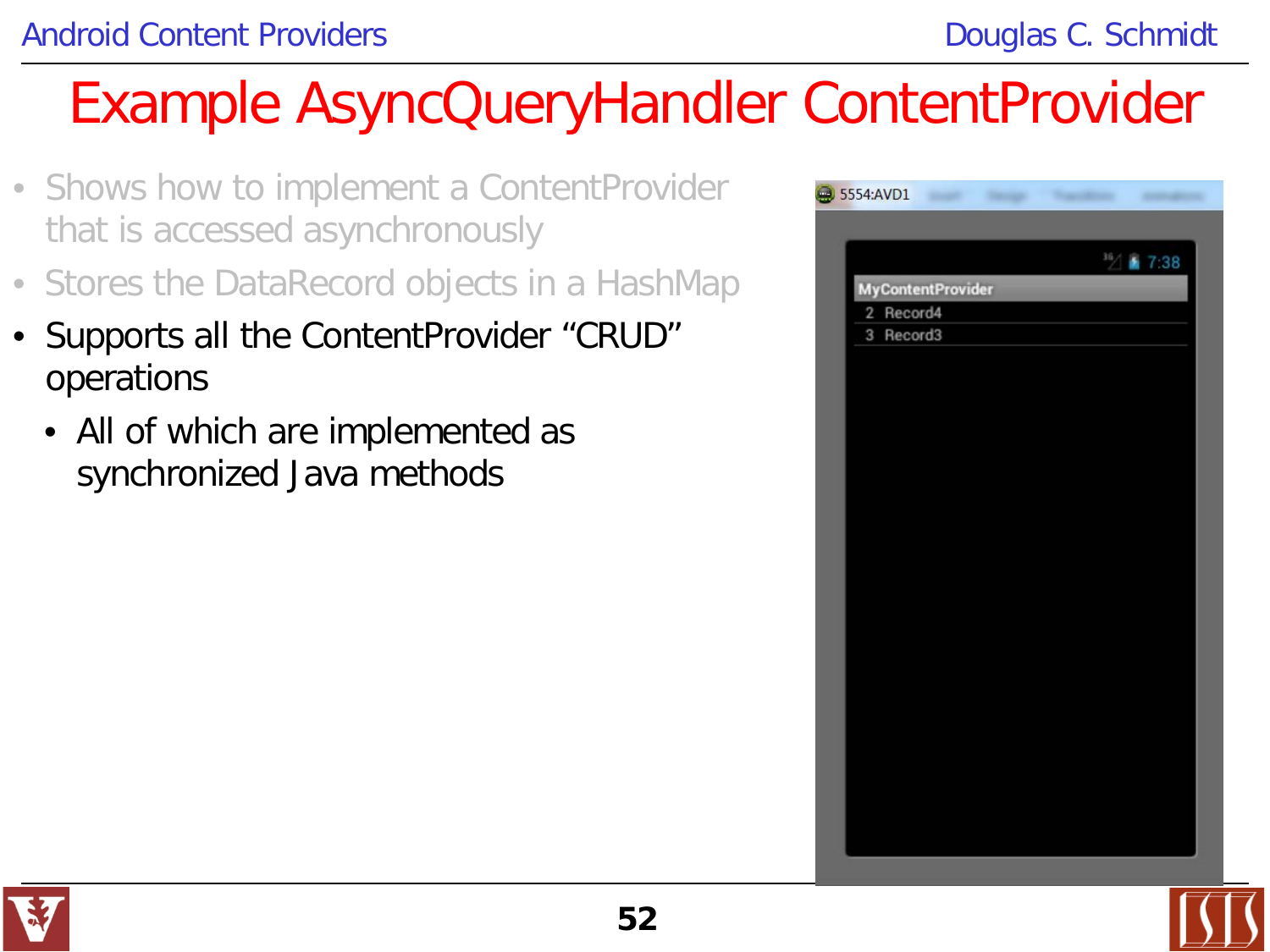- Shows how to implement a ContentProvider that is accessed asynchronously
- Stores the DataRecord objects in a HashMap
- Supports all the ContentProvider "CRUD" operations
	- All of which are implemented as synchronized Java methods
- Client Activity accesses the ContentProvider using asynchronous two-way calls made via an AsyncQueryHandler
	- Note the use of the *Command*, Asynchronous Completion Token, & **Proactor patterns in this example**



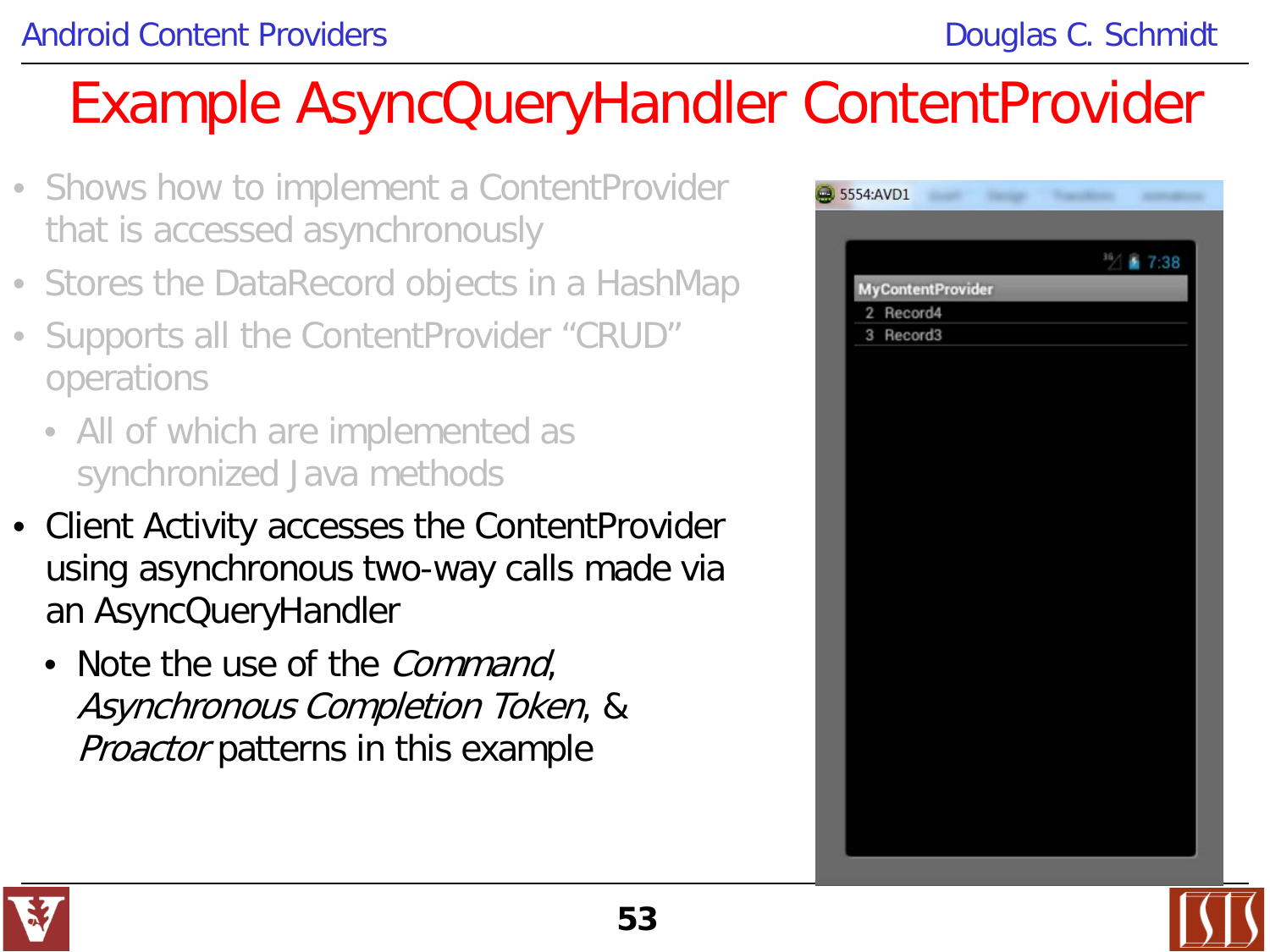**public class ContactProviderActivityAsync extends ListActivity {**

**The adapter that binds our data to the Listview**

**private SimpleCursorAdapter mAdapter;**

**This class implements the** Command **pattern (the execute() method) & the** Asynchronous Completion Token **pattern (by virtue of inheriting from AsyncQueryHandler)**

```
abstract class CompletionHandler extends AsyncQueryHandler {
   public CompletionHandler() { 
     super (getContentResolver()); 
   }
```
 **abstract public void execute();**

**Command hook method that must be overridden by subclasses**



**}**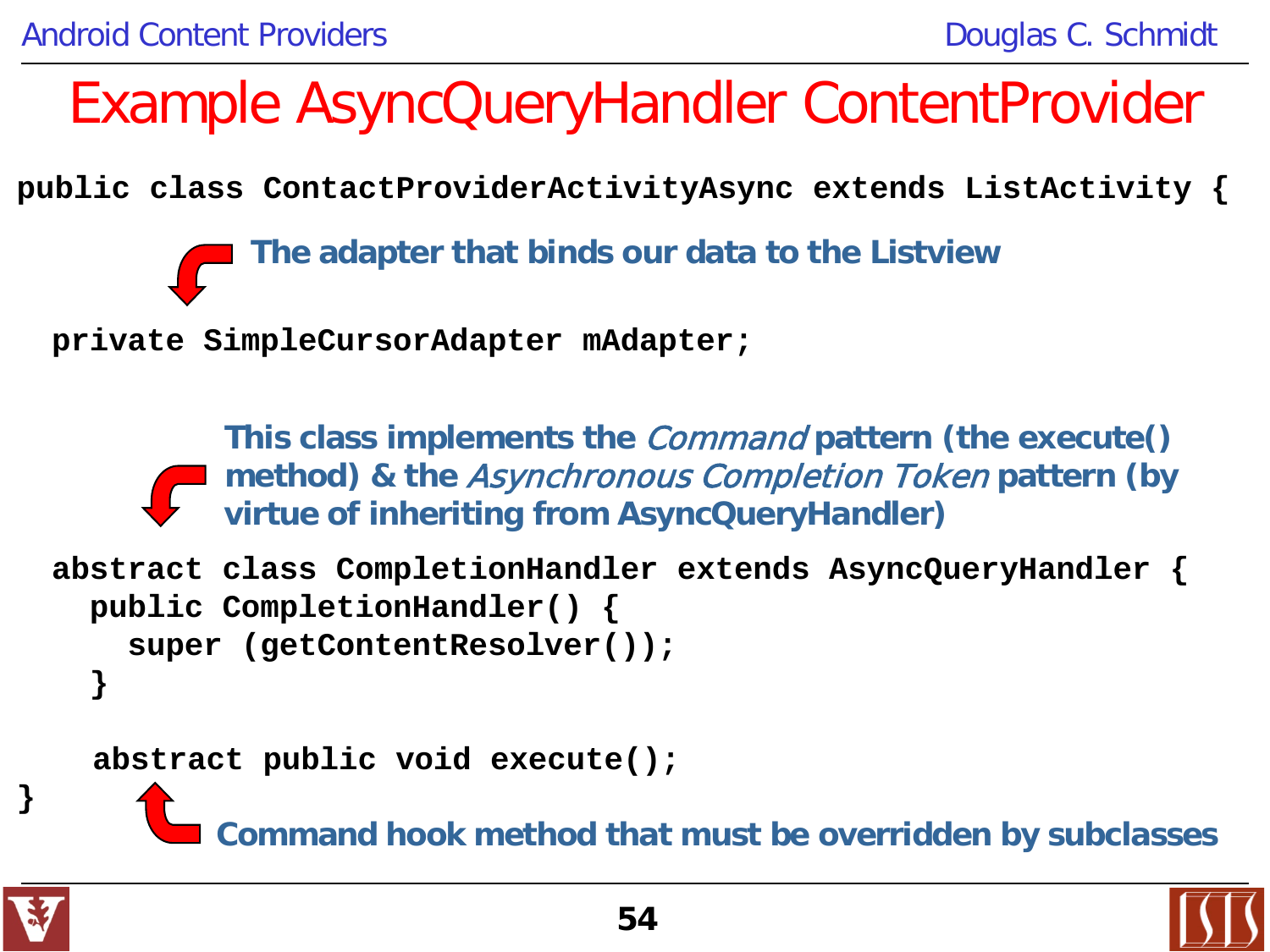**}**

**}**

#### Example AsyncQueryHandler ContentProvider

```
class InsertQueryHandler extends CompletionHandler {
   private Object mNextCommand; 
   private String mValue = null;
```

```
 
 public InsertQueryHandler (String value, Object nextCommand) { 
    mValue = value; mNextCommand = nextCommand; 
 }
   public void execute() {
     ContentValues v = new ContentValues(); 
     v.put("data", mValue);
     startInsert(0, mNextCommand, MyCP.CONTENT_URI, v);
   }
          Invoke the async insert operation on the CONTENT_URI
        Store value to insert & next command to 
        execute when the async operation is done
```
 **public void onInsertComplete(int t, Object nextCommand, Uri u) { ((CompletionHandler) nextCommand).execute();** 

**55 Execute the next command when async insert completes**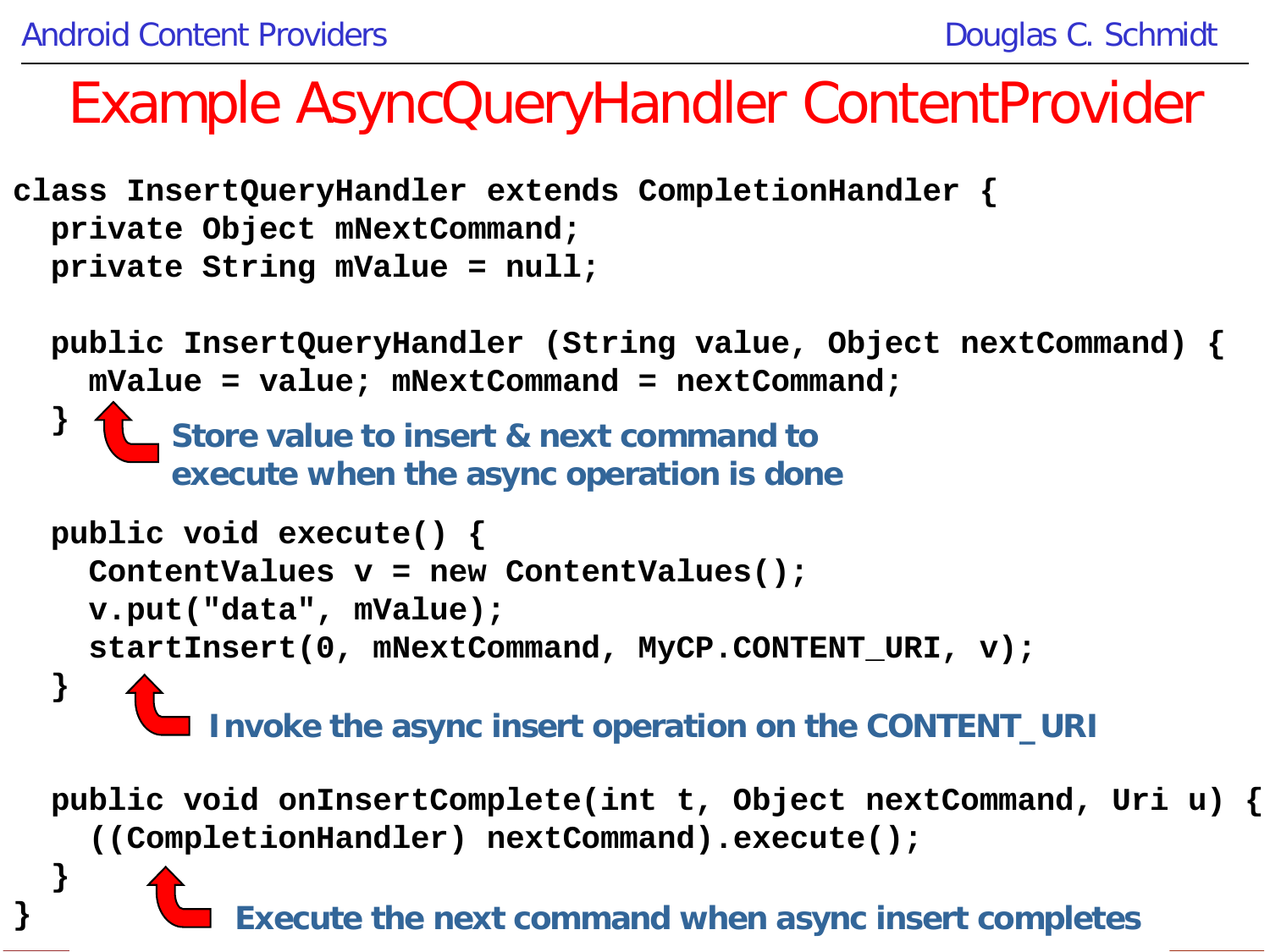**}** 

#### Example AsyncQueryHandler ContentProvider

**class DeleteUpdateQueryHandler extends CompletionHandler { private String mDeleteItem, mUpdateItem, mUpdateValue;**

 **DeleteUpdateQueryHandler(String dI, String uI, String uV) { mDeleteItem = dI; mUpdateItem = uI; mUpdateValue = uV; } public void execute() { startDelete(0, (Object) new UpdateQueryHandler(mUpdateItem, mUpdateValue), Uri.parse (MyCP.CONTENT\_URI + mDeleteItem), (String) null, (String[]) null); } public void onDeleteComplete(int t, Object nextCommand, int r) { ((CompletionHandler) nextCommand).execute(); } Store items to delete & update, as well as the value to update Invoke the async delete operation, passing in the next command Add mDeleteItem to the CONTENT\_URI**

**56 Execute the next command when async delete completes**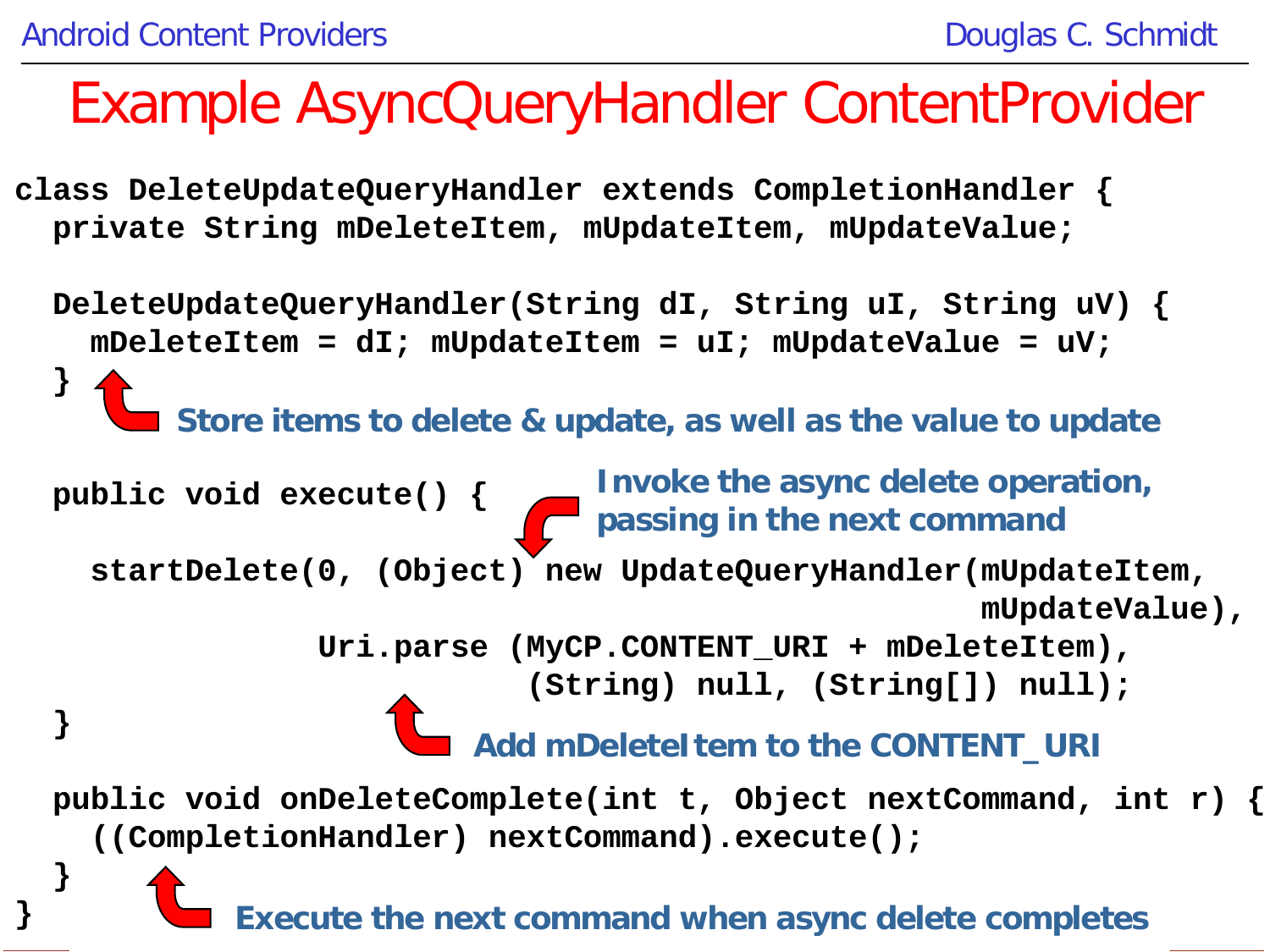**}**

**}**

#### Example AsyncQueryHandler ContentProvider

**class UpdateQueryHandler extends CompletionHandler { private String mUpdateItem, mUpdateValue;**

 **UpdateQueryHandler(String updateItem, String updateValue) { mUpdateItem = updateItem; mUpdateValue = updateValue; } public void execute() {** ContentValues **v** = new ContentValues();  $\int$  **v.put("data", mUpdateValue); startUpdate(0, (Object) new QueryQueryHandler(), Uri.parse (MyCP.CONTENT\_URI + mUpdateItem), v, (String) null, (String[]) null); }** Store item & value to update **Invoke the async update operation Add mUpdateItem to the CONTENT\_URI**

 **public void onUpdateComplete(int t, Object nextCommand, int r){ ((CompletionHandler) nextCommand).execute();** 

**57 Execute the next command when async update completes**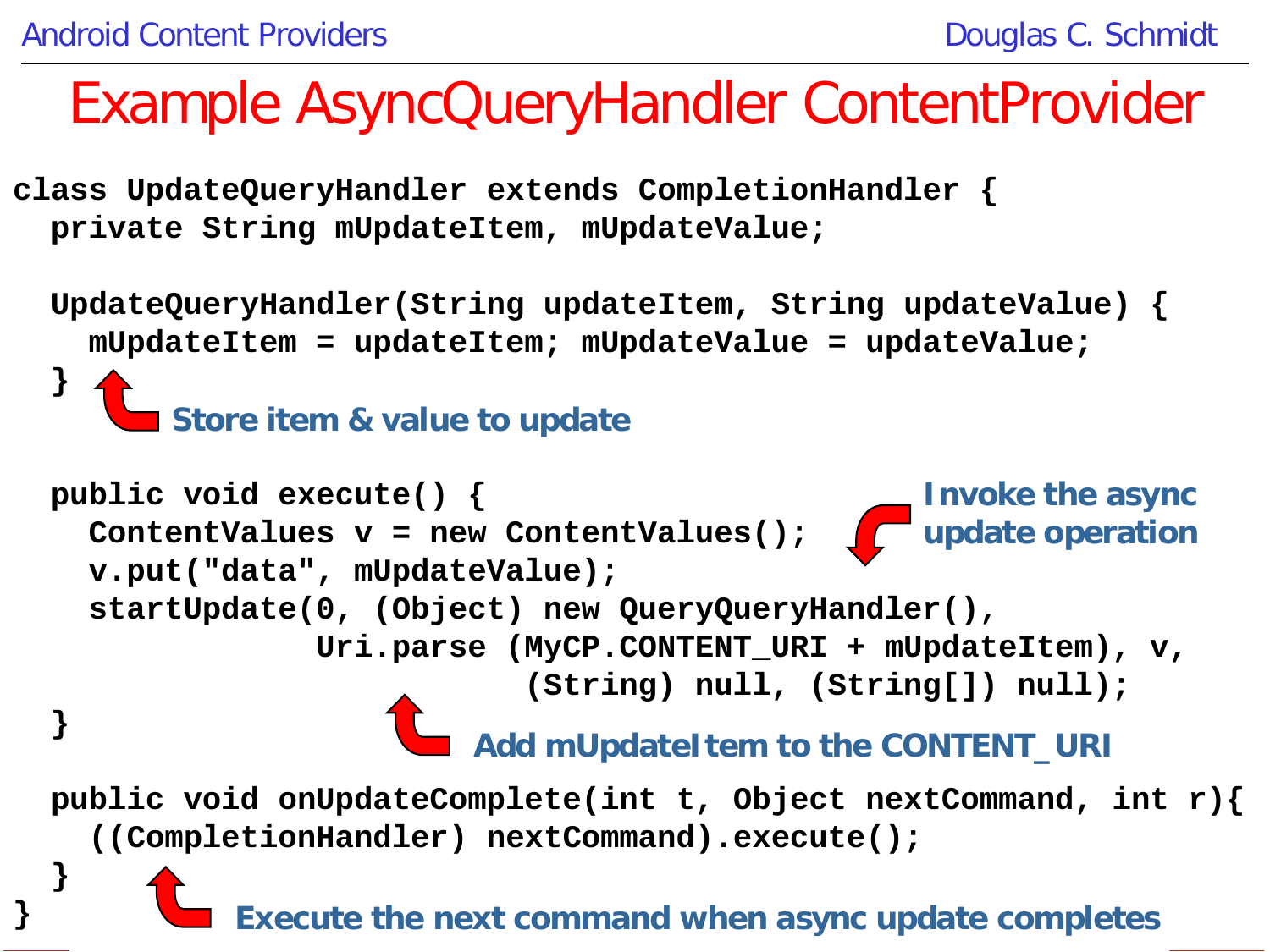**class QueryQueryHandler extends CompletionHandler {**

```
 public void execute() {
      startQuery(0, null, MyCP.CONTENT_URI, 
                    (String []) null, (String) null, (String[]) null, 
                   (String) null);
    }
    public void onQueryComplete(int t, Object command, Cursor c) {
     String[] \text{cols} = \{ \text{""}\ \text{id} \text{""}\ \text{data} \text{""}\ \} int[] ids = {R.id.idString, R.id.data};
      mAdapter = 
         new SimpleCursorAdapter(ContactProviderActivityAsync.this, 
                                     R.layout.list_layout, c, 
                                    cols, ids);
      setListAdapter(mAdapter);
 }
                  Invoke the async query operation
             Display the results when the query completes
```


**}**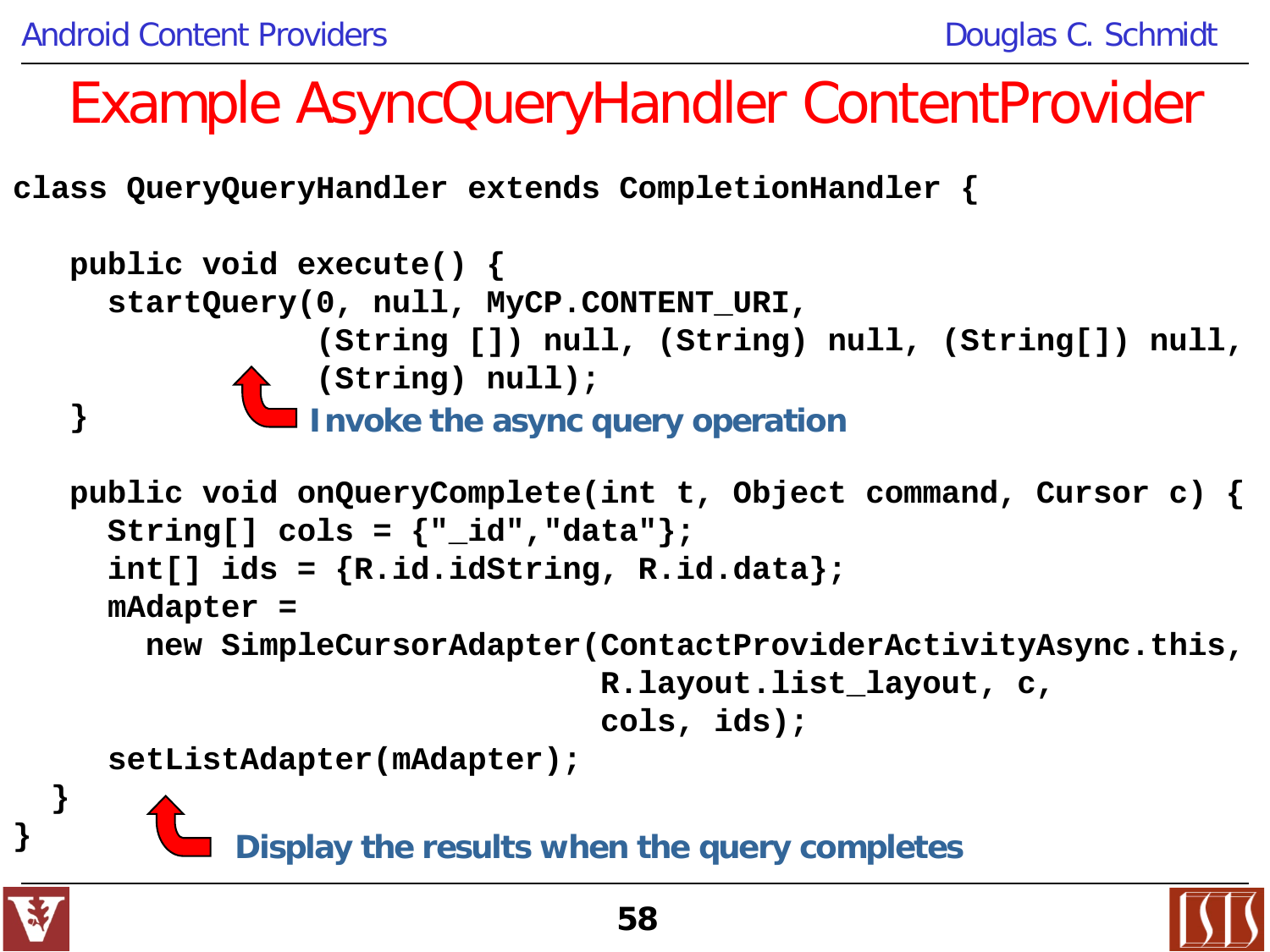**public void onCreate(Bundle savedInstanceState) { super.onCreate(savedInstanceState);**

```
 new InsertQueryHandler("Value1",
    new InsertQueryHandler("Value2",
      new InsertQueryHandler("Value3",
        new DeleteUpdateQueryHandler("/1", 
^{\circ} /2", ^{\circ} "Value4")))).execute();
```
**Insert "Value1", "Value2", & "Value3" into ContentProvider, then delete item 1 & change the value of item 2 to "Value4"**



**}**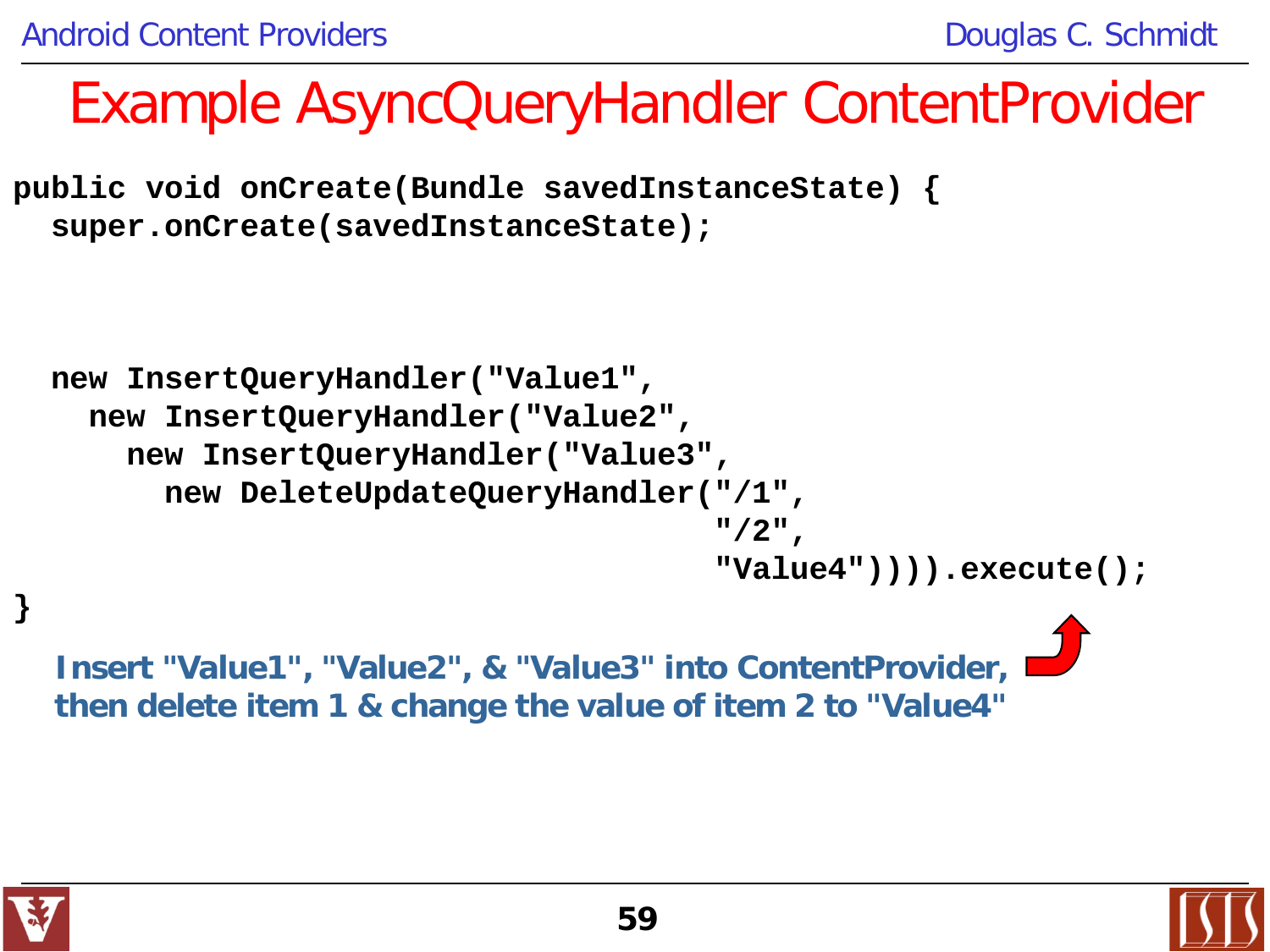**...**

#### **Summary**

- AsyncQueryHandler is a helper class that helps make handling async ContentResolver queries easier
	- It's not widely used in Android, though the MMS app uses it extensively **AsyncQueryHandler mQueryHandler;**

```
mQueryHandler = new AsyncQueryHandler(cr) {
   protected void onQueryComplete
     (int token, Object cookie, Cursor c) { 
.......
 }
 };
mQueryHandler.startQuery(0, null, searchUri, 
                            null, null, null, null);
                      When query completes cons up a new 
                      CursorAdapter to display the results
                         Initiate a query for MMS threads 
                         that match the search string
```
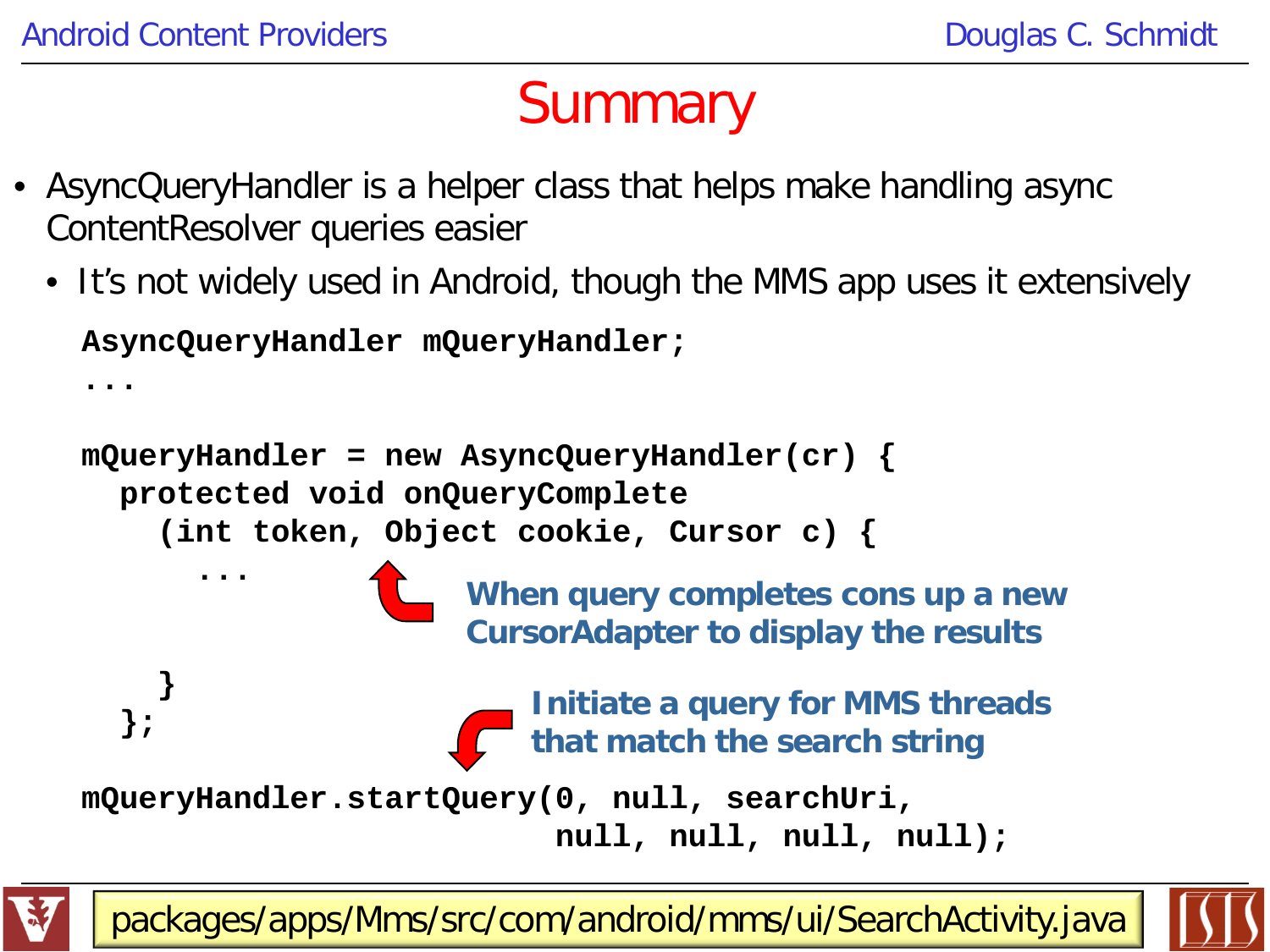#### **Summary**

- AsyncQueryHandler is a helper class that helps make handling async ContentResolver queries easier
- AsyncQueryHandler implements several patterns:
	- *Proactor* Split an App's functionality into async operations that perform activities on event sources & completion handlers that use the results of async operations to implement App business logic





[www.dre.vanderbilt.edu/~schmidt/PDF/proactor.pdf](http://www.dre.vanderbilt.edu/~schmidt/PDF/proactor.pdf) **61**